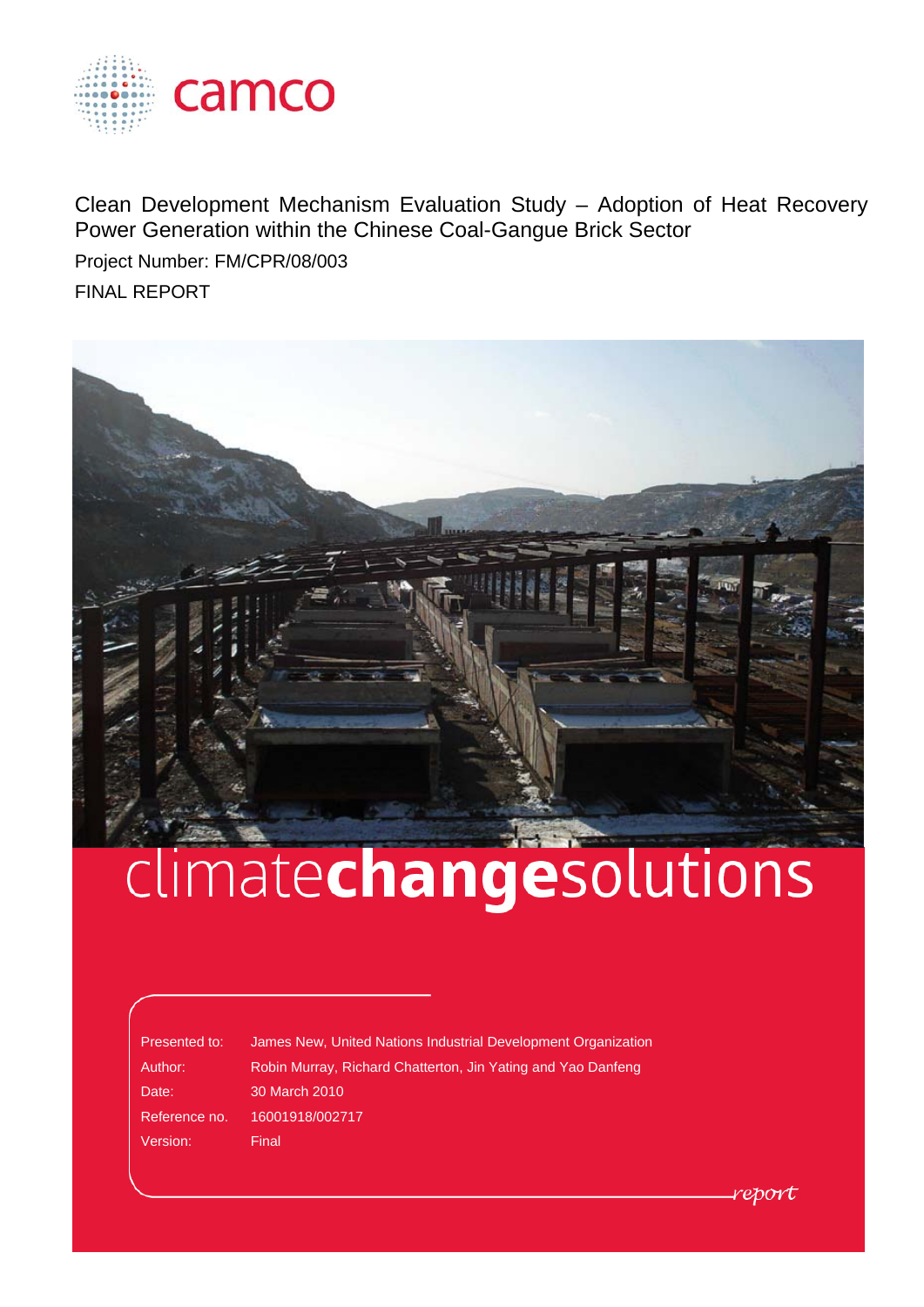| Document type:<br>Client:<br>Client contact:<br>Other details: | Report<br>Mr. James New, United Nations Industrial Development Organization<br>j.new@unido.org |
|----------------------------------------------------------------|------------------------------------------------------------------------------------------------|
| File name:                                                     | <b>Final Report</b>                                                                            |
| Report:                                                        | Final                                                                                          |
| Draft:                                                         | Tuesday, 30 March 2010                                                                         |
| Author:                                                        | Robin Murray, Richard Chatterton, Jin Yating and Yao Danfeng                                   |
| Signature                                                      |                                                                                                |
|                                                                | mitung.                                                                                        |
| Date:                                                          | Tuesday, 30 March 2010                                                                         |
| QA:                                                            | <b>Madeleine Rawlins</b>                                                                       |
| Signature                                                      |                                                                                                |
|                                                                | Ul. Rawlins                                                                                    |
| Date:                                                          | Tuesday, 30 March 2010                                                                         |
| Author contact details<br>Email:<br>Telephone:                 | robin.murray@camcoglobal.com<br>+8610 8448 1623                                                |

Disclaimer: This proposal has been prepared for the above named company alone and is of commercial value and confidential in nature. Camco does not permit, in any way whatsoever, the use of information contained in this proposal by parties other than the above named company ("the Company"). The Company's ability to use the information contained in this proposal is strictly for the express purpose set out in this proposal and not for any other purpose. The Company cannot make copies of this proposal or extracts of it other than for internal use without Camco's written consent. Copyright and any and all other intellectual property rights in the proposal are owned by Camco.

© Camco 2010. All rights reserved.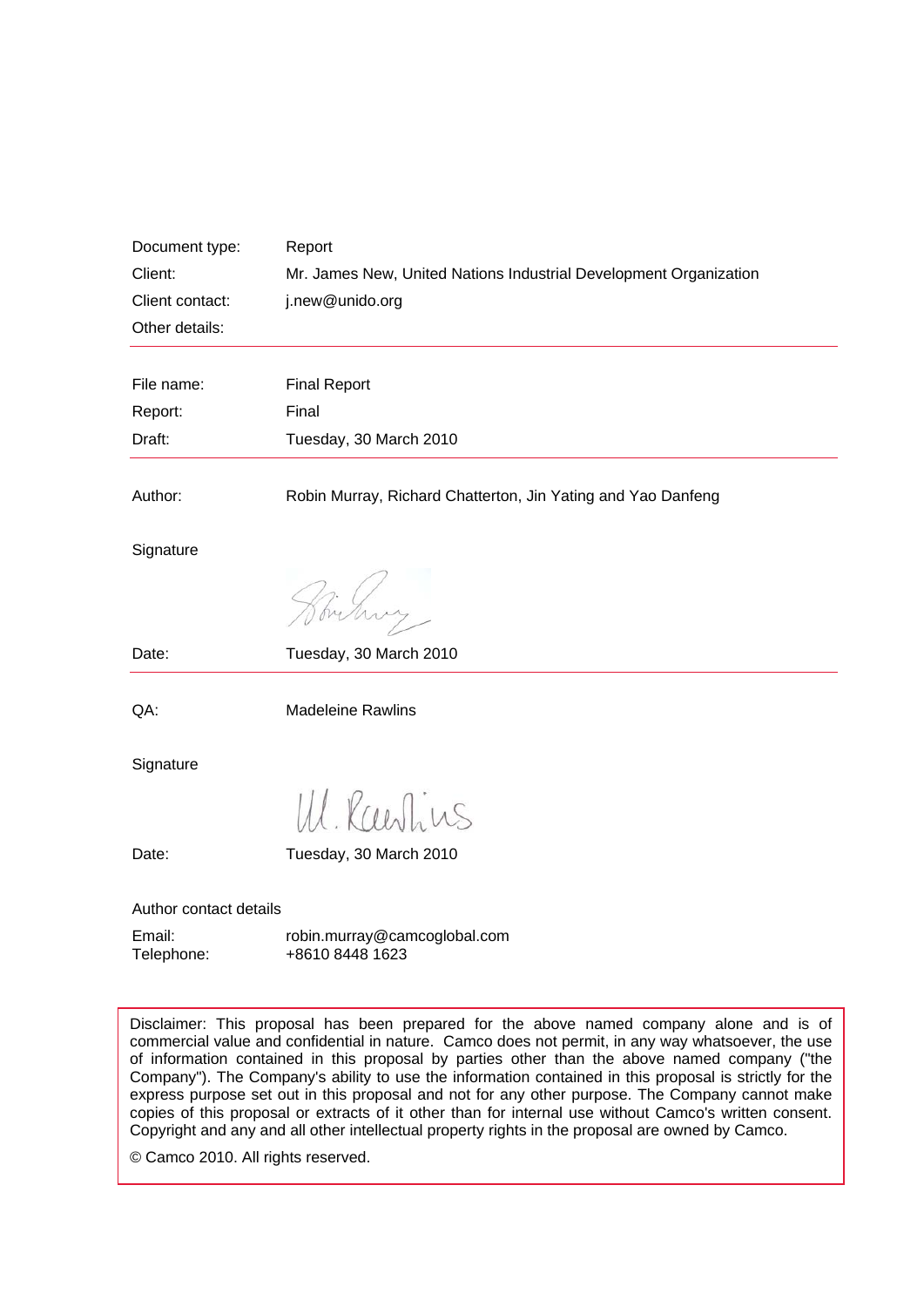

# **Contents**

| $\mathbf{1}$   |                                                            |  |
|----------------|------------------------------------------------------------|--|
| 1.1            |                                                            |  |
| 1.2            |                                                            |  |
| 1.3            |                                                            |  |
| $\overline{2}$ |                                                            |  |
| 2.1            |                                                            |  |
| 2.2            |                                                            |  |
| 2.3            |                                                            |  |
| 2.4            | Single project, bundled and programmatic CDM approaches 15 |  |
| 2.5            |                                                            |  |
| 2.6            |                                                            |  |
| 2.7            |                                                            |  |
| 3              |                                                            |  |
| 3.1            |                                                            |  |
| 3.2            |                                                            |  |
| 3.3            |                                                            |  |
| 3.4            |                                                            |  |
| 4              |                                                            |  |
| 4.1            |                                                            |  |
| 4.2            |                                                            |  |
| 5              |                                                            |  |
| 5.1            |                                                            |  |
| 5.2            |                                                            |  |
| 6              |                                                            |  |
| 6.2            |                                                            |  |
| 7              |                                                            |  |
| 7.1            |                                                            |  |
| 7.2            |                                                            |  |
| 7.3            |                                                            |  |
| 7.4            | Methodologies for waste heat recovery projects 42          |  |
| 7.5            |                                                            |  |
| 7.6            | Single project, bundled and programmatic CDM approaches 45 |  |
| 7.7            |                                                            |  |
|                |                                                            |  |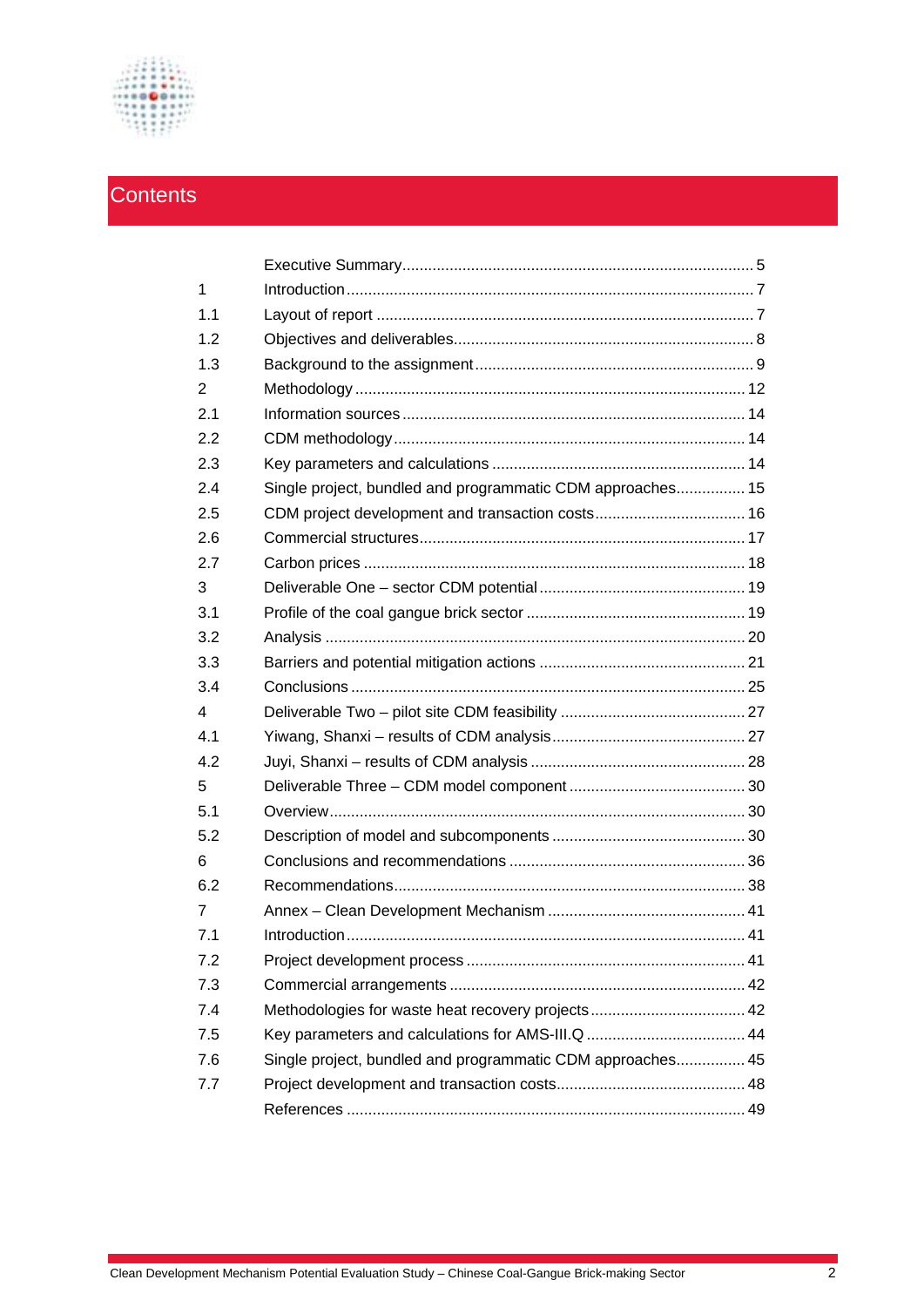

# List of acronyms

| <b>ACM</b>        | Approved consolidated CDM                       | Kg            | Kilograms                                             |
|-------------------|-------------------------------------------------|---------------|-------------------------------------------------------|
|                   | methodology                                     | LoA           | Letter of Approval                                    |
| AM                | Approved large scale CDM<br>methodology         | <b>MOA</b>    | Ministry of Agriculture                               |
| AMS               | Approved small-scale CDM<br>methodology         | <b>MIIT</b>   | Ministry of Industry and Information<br>Technology    |
| <b>CADA</b>       | Carbon Asset Development                        | MJ            | Mega joules                                           |
|                   | Agreement                                       | <b>MRV</b>    | Measurement, Reporting and                            |
| <b>CAPEX</b>      | Capital Expenditure                             |               | Verification                                          |
| <b>CCPF</b>       | China Climate Change Partnership                | <b>MW</b>     | Megawatts                                             |
|                   | Framework                                       | MWh           | Megawatt hours                                        |
| <b>CDM</b>        | Clean Development Mechanism                     | <b>NCV</b>    | Net Calorific Value                                   |
| <b>CER</b>        | <b>Certified Emissions Reduction</b>            | <b>NDRC</b>   | National Development and Reform                       |
| <b>CGB</b>        | Coal Gangue Brick                               |               | Commission                                            |
| CO <sub>2</sub> e | Carbon Dioxide equivalent                       | <b>NPV</b>    | Net present value                                     |
| <b>CPA</b>        | <b>CDM Programme Activity</b>                   | <b>OPEX</b>   | Operating expenditure                                 |
| D&T               | Project Development and Transaction             | pCDM          | Programmatic CDM                                      |
|                   | costs                                           | <b>PD</b>     | <b>Project Developer</b>                              |
| DOE               | <b>Designated Operational Entity</b>            | PDD           | <b>Project Design Document</b>                        |
| EED               | Energy and Environmental Research               | <b>PMO</b>    | <b>Project Management Office</b>                      |
|                   | Centre                                          | PO            | Project owner(s)                                      |
| <b>ERPA</b>       | <b>Emission Reduction Purchase</b><br>Agreement | PoA           | <b>CDM Programme of Activities</b>                    |
| <b>EUR</b>        | Euro                                            | <b>RMB</b>    | Chinese Renminbi                                      |
| <b>FSR</b>        | <b>Feasibility Study Reports</b>                | <b>UNIDO</b>  | United Nations Industrial Development<br>Organisation |
| <b>GHG</b>        | <b>Greenhouse Gas Emissions</b>                 | <b>UNFCCC</b> | <b>United Nations Framework Convention</b>            |
| GJ                | Giga Joules                                     |               | on Climate Change                                     |
| <b>HRPG</b>       | Heat Recovery for Power Generation              | <b>VSBK</b>   | <b>Vertical Shaft Brick Kiln</b>                      |
| <b>IRR</b>        | Internal Rate of Return                         | <b>WHR</b>    | <b>Waste Heat Recovery</b>                            |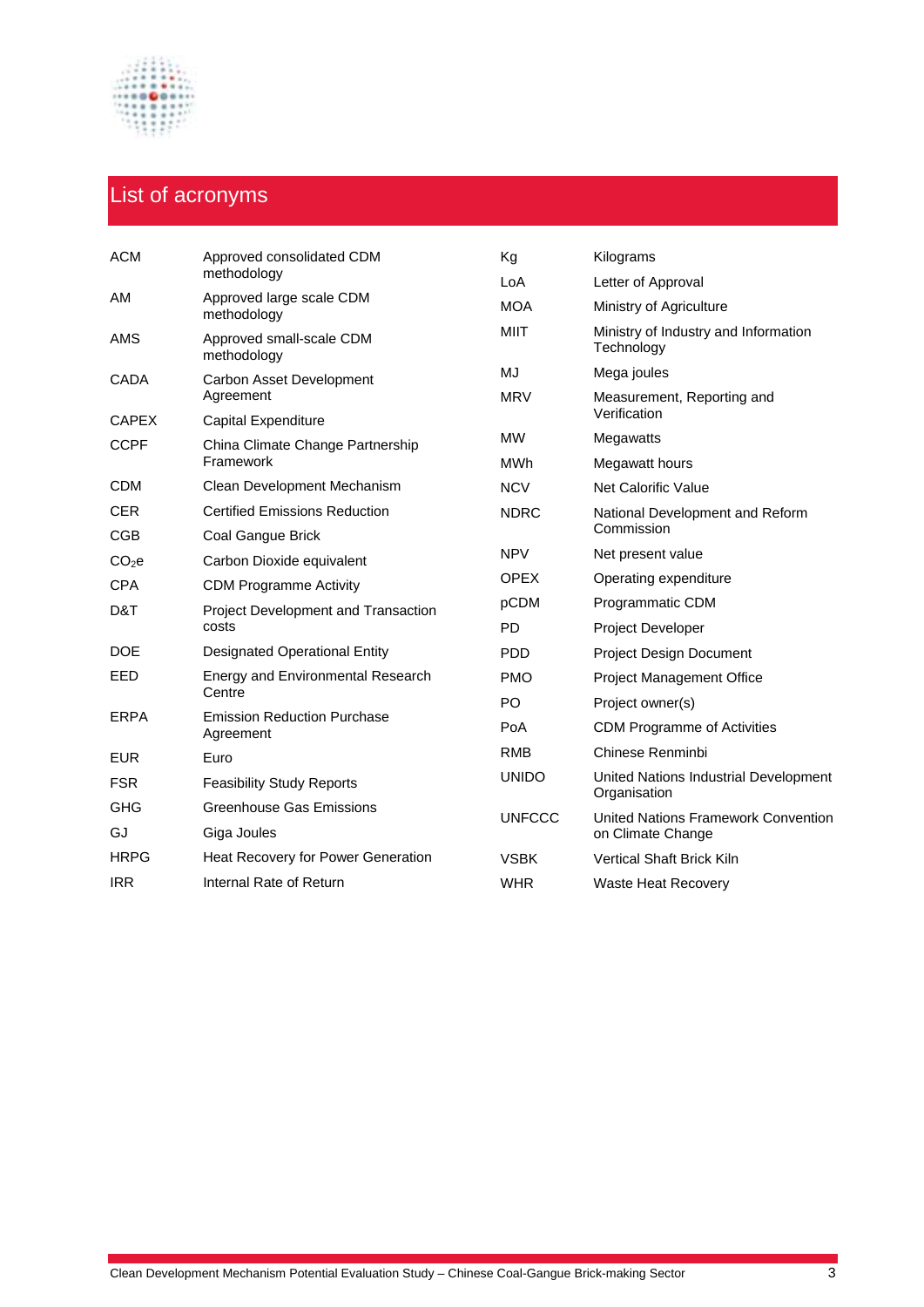

# Figures and tables

| Figure 6 Schematic diagram of the CDM model component displaying inputs, calculations and outputs31              |  |
|------------------------------------------------------------------------------------------------------------------|--|
| Figure 7 The CDM model component inputs worksheet showing the operational and financial parameters32             |  |
|                                                                                                                  |  |
|                                                                                                                  |  |
| Figure 10 Relationship between IRR and production output/HRPG steam turbine utilised capacity for a CGB factory. |  |
|                                                                                                                  |  |
|                                                                                                                  |  |
|                                                                                                                  |  |
|                                                                                                                  |  |

| Table 1 Summary of assumed CDM project development and transaction costs per project 17                            |
|--------------------------------------------------------------------------------------------------------------------|
| Table 2 Assumed project development flat fee based on a 50% profit margin on top of D&T upfront costs 17           |
| Table 3 The carbon price range used by Camco's in-house risk models has been applied to this analysis 18           |
| Table 4 Percentage of CERs needed to cover transaction costs at different carbon prices (using FSR data for Yiwang |
| Table 5 Financial returns from the HRPG investment including the additional revenue from CDM minus the D&T costs.  |
| Table 6 Financial returns from the HRPG investment including the additional revenue from CDM minus the D&T costs.  |
|                                                                                                                    |
|                                                                                                                    |
| Table 9 The parameters describing the technical specification of the CGB plant and the HRPG technology, in         |
|                                                                                                                    |
|                                                                                                                    |
|                                                                                                                    |
|                                                                                                                    |
|                                                                                                                    |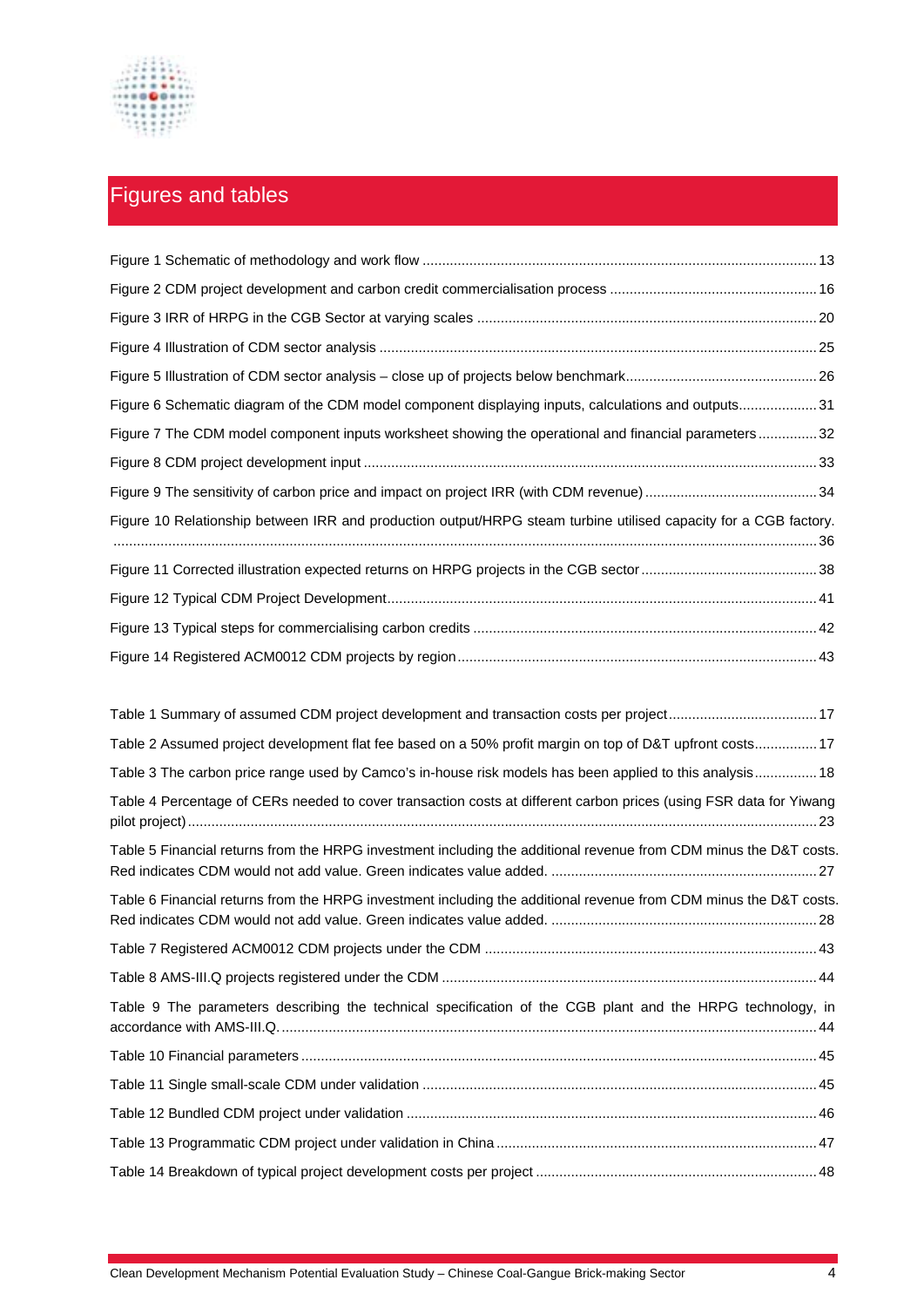# Executive summary

China is the world's largest producer and consumer of building materials. The Chinese clay brick sector consumes around one billion tonnes of clay per year. Recent policies aim to limit the manufacture of clay bricks and encourage the use of industrial waste materials instead, in particular coal-gangue. In 2006, Chinese coal-gangue brick (CGB) production reached 1.42 billion bricks. Of the 80,000 brick enterprises in China, 5,000 are engaged in CGB production. Around 10% of these factories use tunnel kilns, around 60% are 'small scale' producing less than 30 million bricks per year; 20 to 30% are 'medium scale' producing 30 to 100 million and the remaining 'large scale' factories make more than 100 million.

Waste heat recovery for power generation (HRPG) technology is widely used in China in the cement, coke, glass and iron and steel industries as an effective measure to improve efficiency and reduce GHG emissions. Under the China Climate Change Partnership Framework, UNIDO is co-funding two HRPG pilot projects within operating CGB factories of these being 'Juyi Industrial' and the second being 'Yiwang', both of which are located in Shanxi province, These two pilots will install HRPG boilers and steam turbines in CGB factories that utilise tunnel kilns, aiming to promote sector-wider uptake of HRPG and increase emissions reductions. HRPG is not yet used in CGB production, but Camco estimates that HRPG has the potential to reduce emissions at a site level by between 8 to 15%.

This report is the result of a study into the potential of the Clean Development Mechanism (CDM) to finance CGB HRPG projects in China in order to accelerate the sector-wide uptake of HRPG and reduce GHG emissions. The study uses a detailed cash flow model to analyse CDM potential for the CGB sector and, specifically, at the two pilot sites, applying a range of carbon price scenarios for different CDM development approaches (single project, bundled projects and programmatic CDM).

The conclusions, based upon the technical, operational and economic pilot project data, are as follows.

Many projects would fail the CDM additionality test on financial grounds. Medium to large factories that install HRPG technology with a utilised steam turbine capacity of 0.45 MW or above would be too profitable to be eligible for CDM, providing returns greater the qualifying benchmark of 11% pre-tax (the maximum internal rate of return cut-off value imposed by NDRC).

It is likely that for projects that display financial additionality (i.e. small scale) the CDM would not add value because project development and transaction (D&T) costs are typically too high and the carbon credits generated too few to provide the returns required by CDM developers.

Assuming a single project approach, the Yiwang pilot project marginally fails the financial additionality test but smaller scale projects would likely display financial additionality. Camco's analysis of D&T costs against CDM returns has shown a sufficient carbon price is necessary to make CDM a worthwhile investment for small scale factory owners (e.g. between RMB 105 per CER on a revenue share basis and RMB 130 on a flat fee basis). Currently, it is unlikely that the project will be able to attain a carbon price sufficient to justify the D&T costs.

The larger Juyi pilot project is not financially additional within the guidelines laid out by the UNFCCC.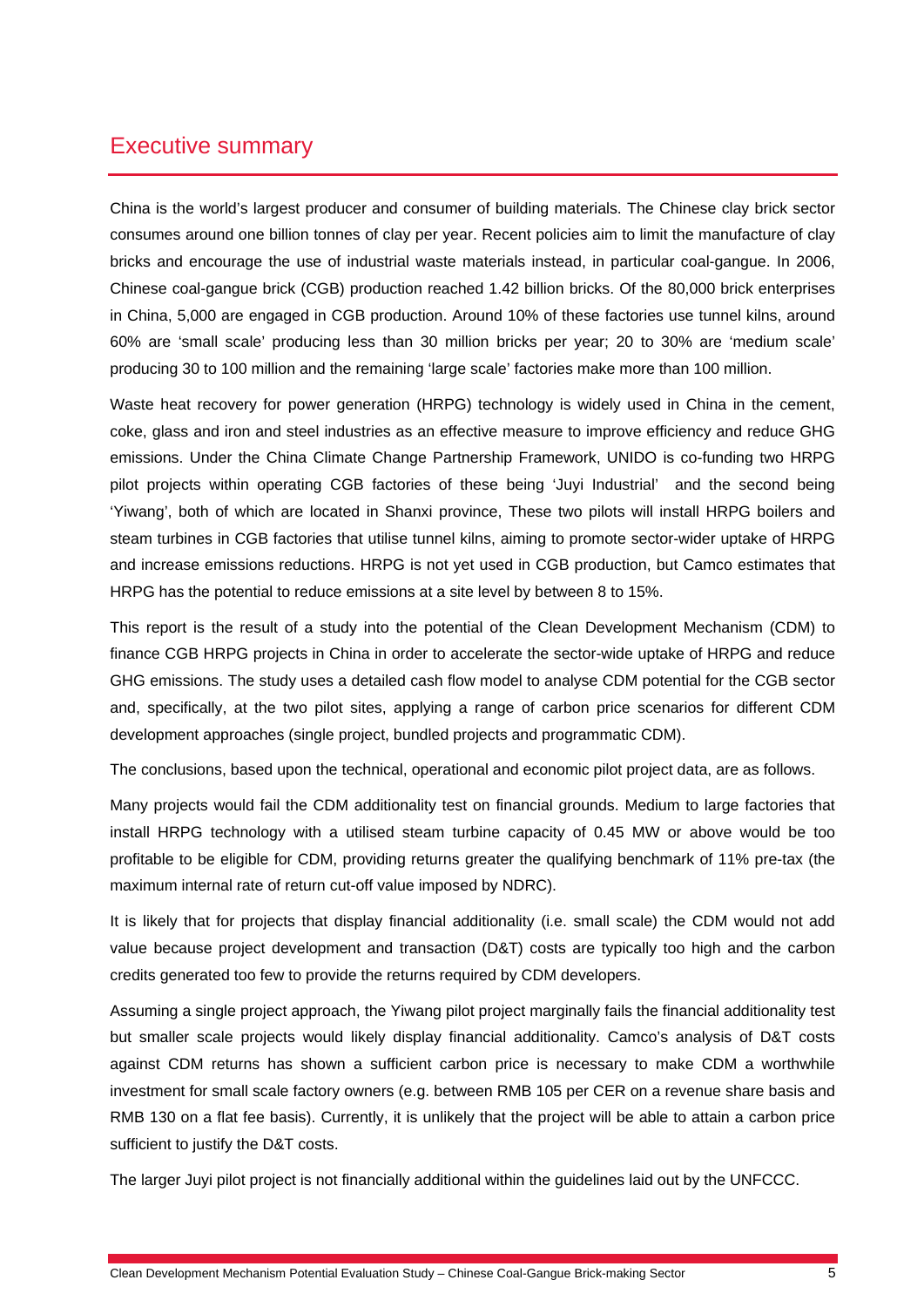Further work could overcome the barriers limiting CDM potential and wider HRPG deployment as follows.

Detailed research into the technical and financial parameters of HRPG technology at different scales, and market profile of the coal-gangue and standard brick making sector in China is absolutely necessary to improve our understanding of the CDM and emission reduction potential for HRPG technology within this sector. The level of uncertainty in the currently available data prohibits the pursuit of private financing and makes the additionality tests uncertain.

Programmatic CDM development could help reduce D&T costs significantly and make small scale projects commercially viable for CDM developers. As yet, no CDM programme is registered in China and none involving energy efficiency or waste heat recovery is being developed. By co-funding the development of a programme for HRPG in the CGB sector, UNIDO could help remove the uncertainty and risks associated with pCDM in order to attract private sector involvement.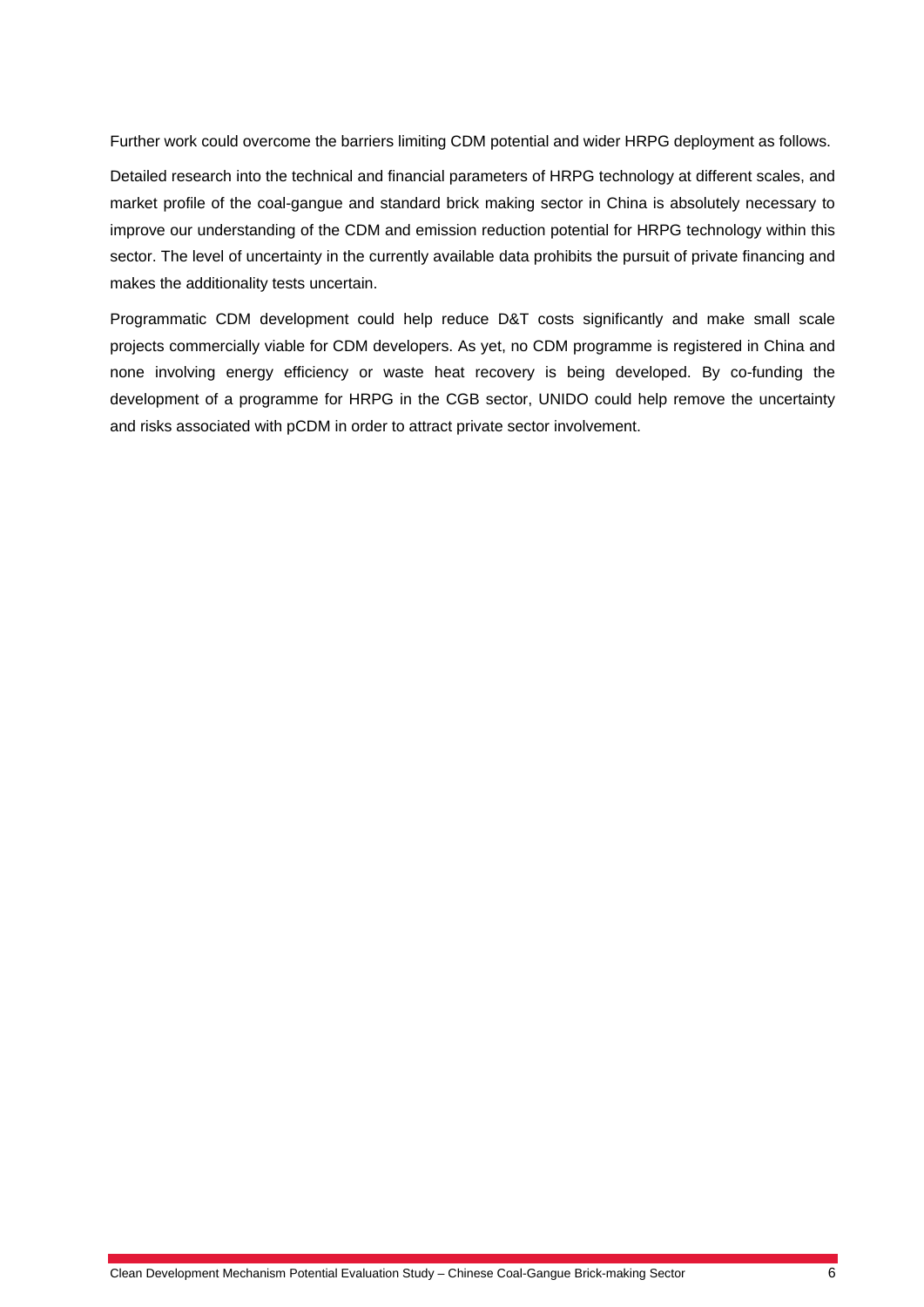# 1 Introduction

This report has been prepared by Camco, on behalf of the United Nations Industrial Development Organisation (UNIDO).

This assignment contributes to Output 1 'Coal-gangue Brick Sub-sector CDM Potential and Scenario Assessment' of the Year Two Objectives and Deliverables of Outcome Two, 2.1 'Promoting the Adoption of Heat Recovery Power Generation within the Chinese Coal-Gangue Brick-making Sector', of the overall China Climate Change Partnership Framework (CCPF) programme and is led by UNIDO. The Chinese Government has appointed the Ministry of Agriculture (MOA) as the national partner for the project.

Heat recovery for power generation (HRPG) technology is widely used in several industrial sectors in China such as iron and steel, cement and petrochemicals. It has been identified that HRPG is currently not yet used within China's coal gangue brick (CGB) sector due to technical and financial uncertainties that have made the technology marginal.

One of the potential drivers for HRPG is carbon financing that can be accessed through the Clean Development Mechanism (CDM), administered by the United Nations Framework Convention on Climate Change (UNFCCC) under the Kyoto Protocol.

This report will explore the feasibility of CDM for HRPG in the CGB sector and discuss the key barriers and challenges to accessing CDM financing.

#### **1.1 Layout of report**

Our report is presented in the following sections:

- 1. Introduction sets out the objectives and background to the assignment.
- 2. Methodology this includes a description of the methodological approach applied to assess the CDM potential of HRPG technology in the CGB sector in China.
- 3. Deliverable One sector CDM potential this describes the CGB sector-wide analysis undertaken to determine whether CDM is feasible for financing HRPG across the sector.
- 4. Deliverable Two pilot site CDM feasibility this presents the factory-level CDM feasibility analysis of the two HRPG pilot projects located at Yiwang and Juyi in Shanxi.
- 5. Deliverable Three CDM model component this section presents the final deliverable including supporting documentation on the model design, data flow and usage.
- 6. Conclusions and recommendations

An introduction to the CDM together with related information is provided in the Annex in Section 7.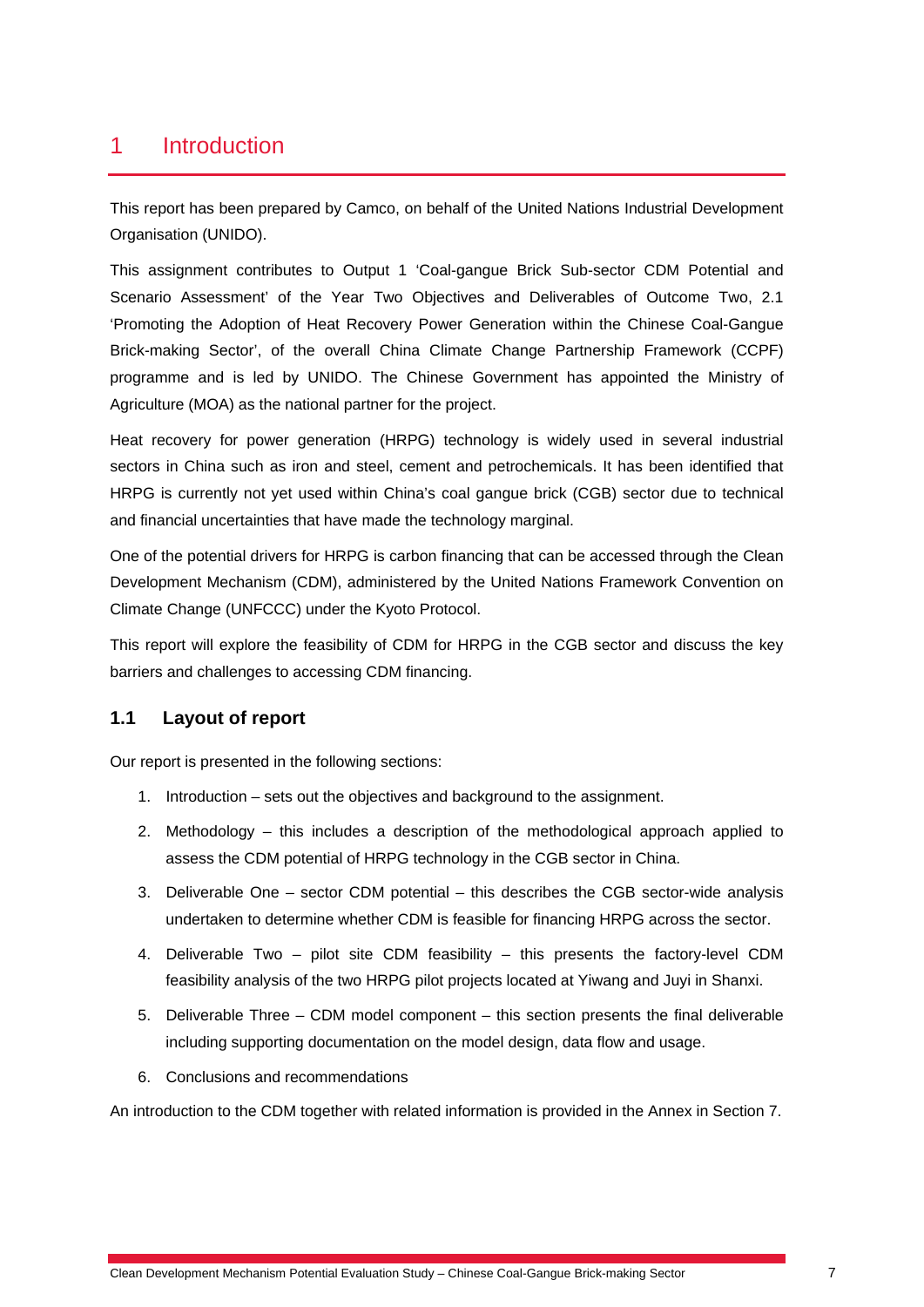### **1.2 Objectives and deliverables**

The assignment is arranged into two parts:

- Part one: study of CDM potential within the Chinese brick sector with a special focus on the coal gangue brick sub-sector. This establishes whether CDM is a viable option for HRPG in this sector.
- Part two: factory-level CDM project simulation and model component development. Using a detailed CDM project model, this examines factory-level factors and parameters (e.g. production capacity and kiln size) at two pilot sites to assess feasibility of CDM in terms of project cost and CER volume.

Part One has one deliverable and Part Two has two deliverables described below. The CDM model component (Deliverable Three) is the core quantitative element of the analysis. Deliverables One and Two are based upon the model component and have been organised into discrete work streams for purposes of clarity in this report.

#### **1.2.1 Deliverable One – CDM Potential Sectoral Study within the Chinese Coal-Gangue Brick Sector, including a Section on Regular Clay Brick Production**

Using the sector studies and assessments provided by Energy and Environmental Research Centre (EED), the number, size and type of CGB factories in China that could feasibly access CDM financing for HRPG projects has been identified, under three different CDM project development scenarios including single, bundled and programmatic, identifying CDM project costs, GHG emission savings, CER revenue and project value using a range of carbon prices. For those that are not feasible, the barriers have been analysed and mitigation measures proposed. The results indicate and explain to what extent CDM is viable within the CGB sector. Data was not made available on the wider standard brick making sector in China and has not been included in the analysis.

#### **1.2.2 Deliverable Two – Pilot site CDM Feasibility and Assessment Report for Establishing HRPG CDM Projects within the Selected Pilot Coal-gangue Brick Factories**

Using the information contained in the feasibility study reports (FSR), the potential for using CDM to finance HRPG pilot projects at the Yiwang and Juyi pilot sites has been assessed, again estimating the Certified Emissions Reduction (CER) revenues for the three CDM approaches across a range of carbon prices. The results indicate the likely success of registering the pilot sites as CDM projects.

#### **1.2.3 Deliverable Three – CDM Model Component for inclusion into the overall 'Brick Sector Heat Recovery Power Generation Project Feasibility Model' Package**

The CDM model component can be applied to any potential CGB HRPG CDM project, by inputting all necessary economic and technical parameters and processing these under one of the three aforementioned CDM project scenarios, in order to determine project feasibility and best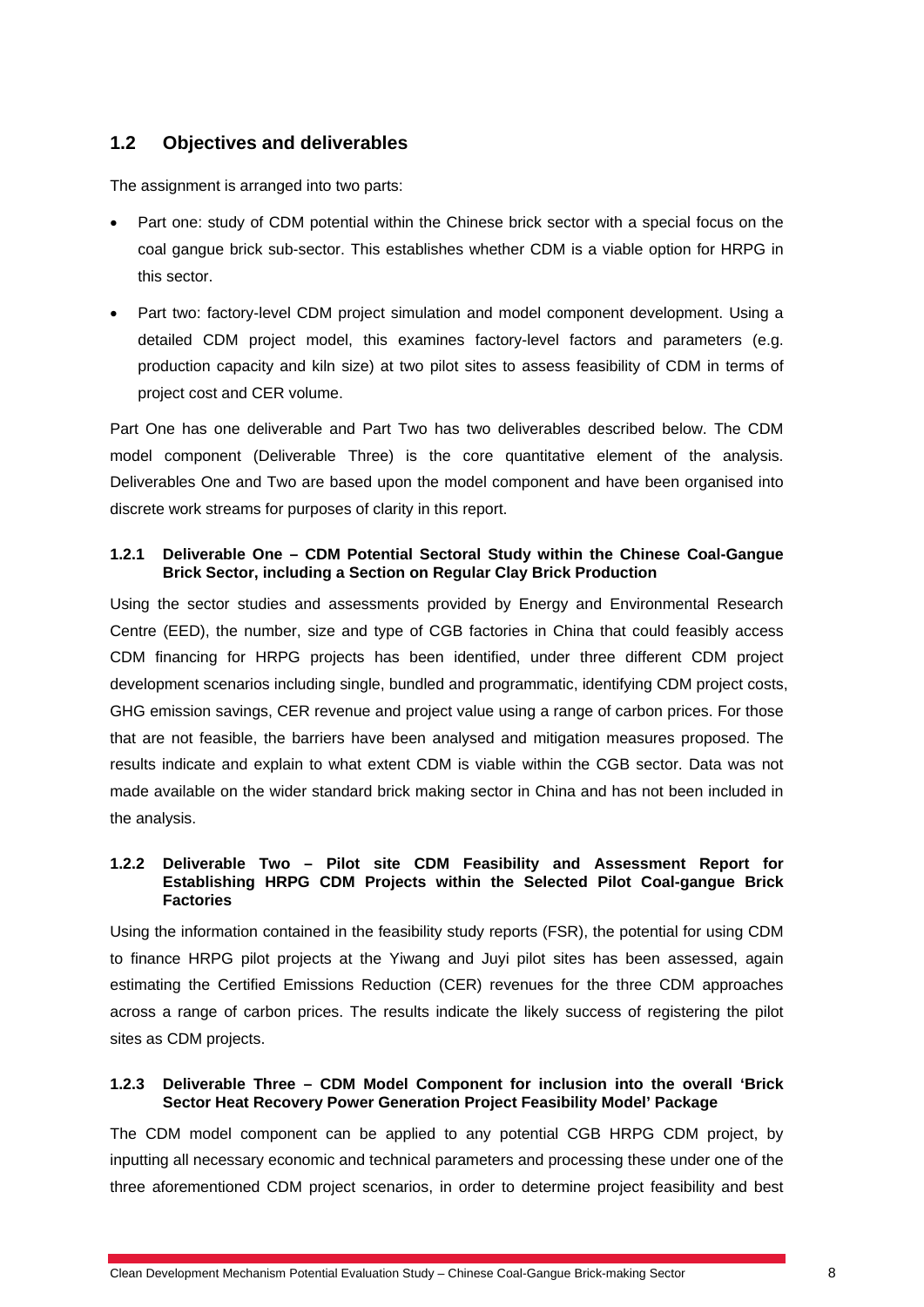economic approach. The model component is in Microsoft Excel format and will be submitted as a soft copy and on CD.

Using the pilot projects as a guide, the key technical and financial parameters of an HRPG project in the CGB sector have been built into a cash flow model. Cash flow analysis is an important tool for assessing CDM potential because proving 'financial additionality' is one the key requirements for projects to qualify for CDM carbon financing. The model has been designed so that parameters for any project can be used to show the financial additionality, a key indicator of CDM potential.

Deliverable Two uses the model to determine the CDM potential of the pilot projects. Using the pilot projects to identify relationships between scale, revenues and costs, a linear algebraic model has been created. Based on the extrapolation of these relationships, the model gives a quantitative analysis of the CGB sector, which has been used for Deliverable One.

### **1.3 Background to the assignment**

The following background on coal-gangue and coal-gangue in brick making in China is based on desktop research (Song et al 2009) and the Set One reference material (EED 2009).

#### **1.3.1 Coal-gangue**

Coal-gangue is a by product of industrial coal production and is composed of a variety of solid wastes. In 2007, China produced 2.52 billion tonnes of raw coal and 300 million tonnes of coalgangue. In lieu of a useful purpose, the coal-gangue is left to pile up in the coal producing regions. In 2007, the stock pile of coal-gangue in China had reached 5.0 billion tonnes, covering an area of 30,000. In addition to occupying large areas of land, such large quantities of coal-gangue pose a number of threats to the local environment through air and water pollution. The large piles can also cause a safety hazard by spontaneously combusting or collapsing.

Comprehensive utilisation and management of coal-gangue has been a long term objective for Chinese environmental policy introduced in the 1990s (9th Five Year Plan), but technological constraints have placed some limits on the growth in utilisation of coal-gangue in China. From 1985 to 1995, China consumed around 500 million tonnes of coal-gangue.

With improving technology in utilisation processes and a number of tax breaks and other policy incentives, China has seen a rapid increase in the utilisation of coal-gangue. In 2000, 33.6% of production (or 49 million tonnes) of coal gangue was utilised, compared to 67.5% (108 million tonnes) in 2005.

The 2010 utilisation target is 70%, or 390 million tonnes. Of this 51.3% will be used as low grade fuel in power plants, 23.1% in brick production, and 25.6% for a variety of reclamation and building purposes.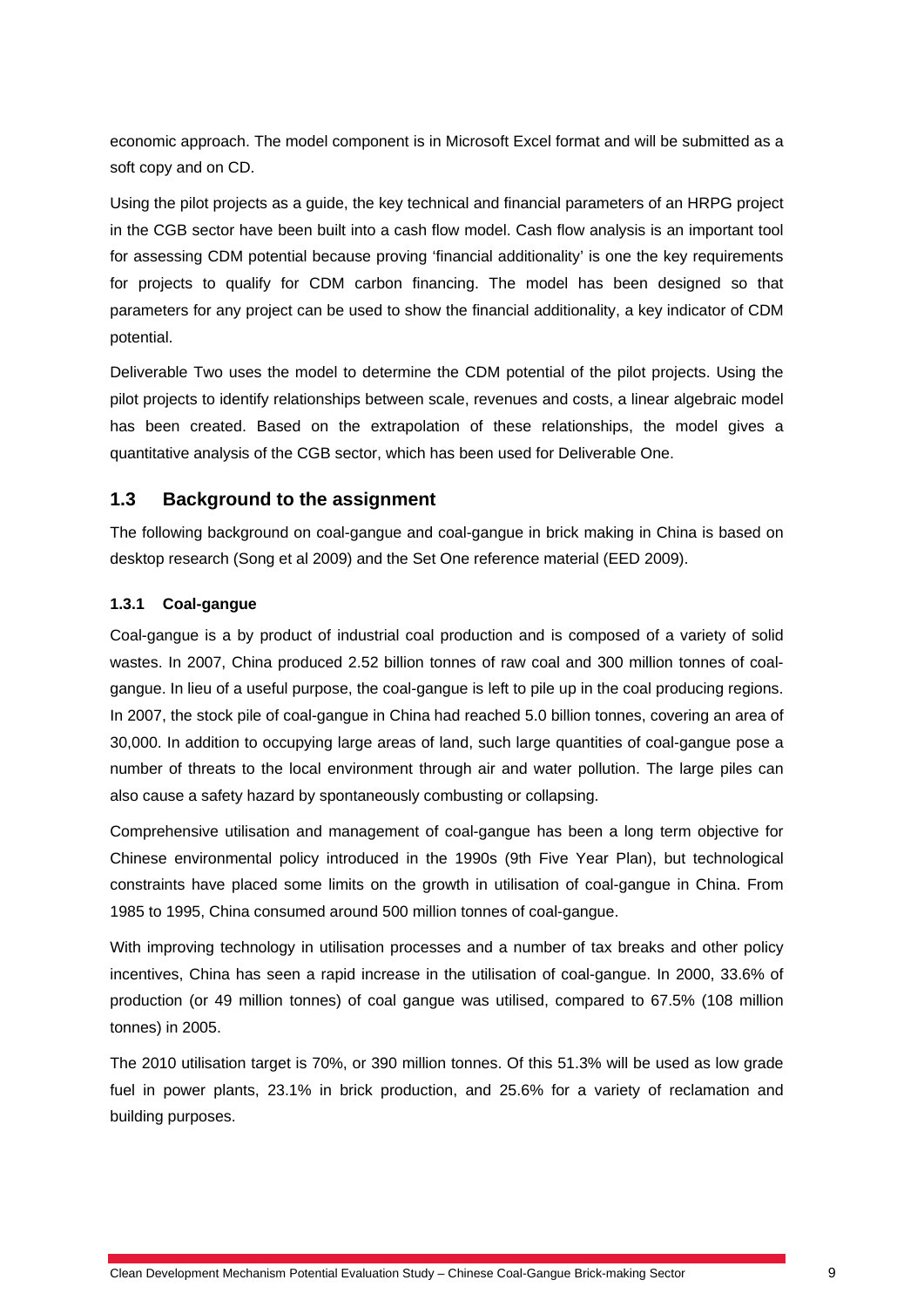#### **1.3.2 Coal-gangue in brick making**

China is currently the world's largest producer and consumer of building materials, and a competitive market exists for directly substitutable materials such as bricks. Coal-gangue is a suitable raw material for making bricks as it has a low heat value (2.09 to 6.27 MJ/kg) and a high carbon content of 6 to 20%.

The market for bricks is dominated by clay. The Chinese clay brick sector consumes around one billion tonnes of clay per annum, resulting in the destruction of approximately 30,000 hectares of agricultural land. The sector is responsible for 30% of combined  $CO<sub>2</sub>$  and  $SO<sub>2</sub>$  emissions in China's construction materials industry.

Recent policies and regulations issued by Chinese government aim to limit the use and manufacture of clay bricks, due to increased pressure on and destruction of agriculture land, and encourage the use of industrial waste materials instead – notably coal-gangue.

In 2006, Chinese coal-gangue brick production reached 1.42 billion bricks, an increase of 69% compared to 2003. Of the 80,000 or so brick enterprises in China, 5,000 are engaged in coalgangue brick production. These are mainly located in Sichuan, Shandong, Henan, Liaoning, and Jilin provinces and in the Beijing municipality. Most facilities produce from 60 to 160 million bricks per year.

As discussed, utilisation of coal-gangue in brick making brings a number of environmental benefits by reducing the environmental degradation associated with the mining and manufacture of clay bricks and the storage of large quantities of coal-gangue. Also, as coal-gangue has a high heat value relative to clay, less fuel needs to be used in the brick making process bringing additional environmental benefits.

#### **1.3.3 Reducing GHG emissions in China's brick making sector**

Framing the Chinese brick sector in the context of greenhouse gas emissions (GHG), there are four key areas of potential for GHG emissions reduction in the brick making process. These measures apply broadly to the brick making sector, not specifically to CGB:

- 1. Waste heat recovery (WHR) the utilisation of waste heat, released during the brick sintering process, to heat water in a boiler to raise steam that can be used to drive a turbine which in turn generates electricity (i.e. HRPG).
- 2. Fuel switching utilising a low carbon intensive fuel (e.g. natural gas) for the sintering process, replacing a high carbon intensive alternative (e.g. coal).
- 3. Raw material switching replacing low heat value raw materials, such as clay, with energycontaining alternatives, such as coal-gangue. This reduces the amount of heating energy needed in the sinter process and therefore improves overall fuel efficiency.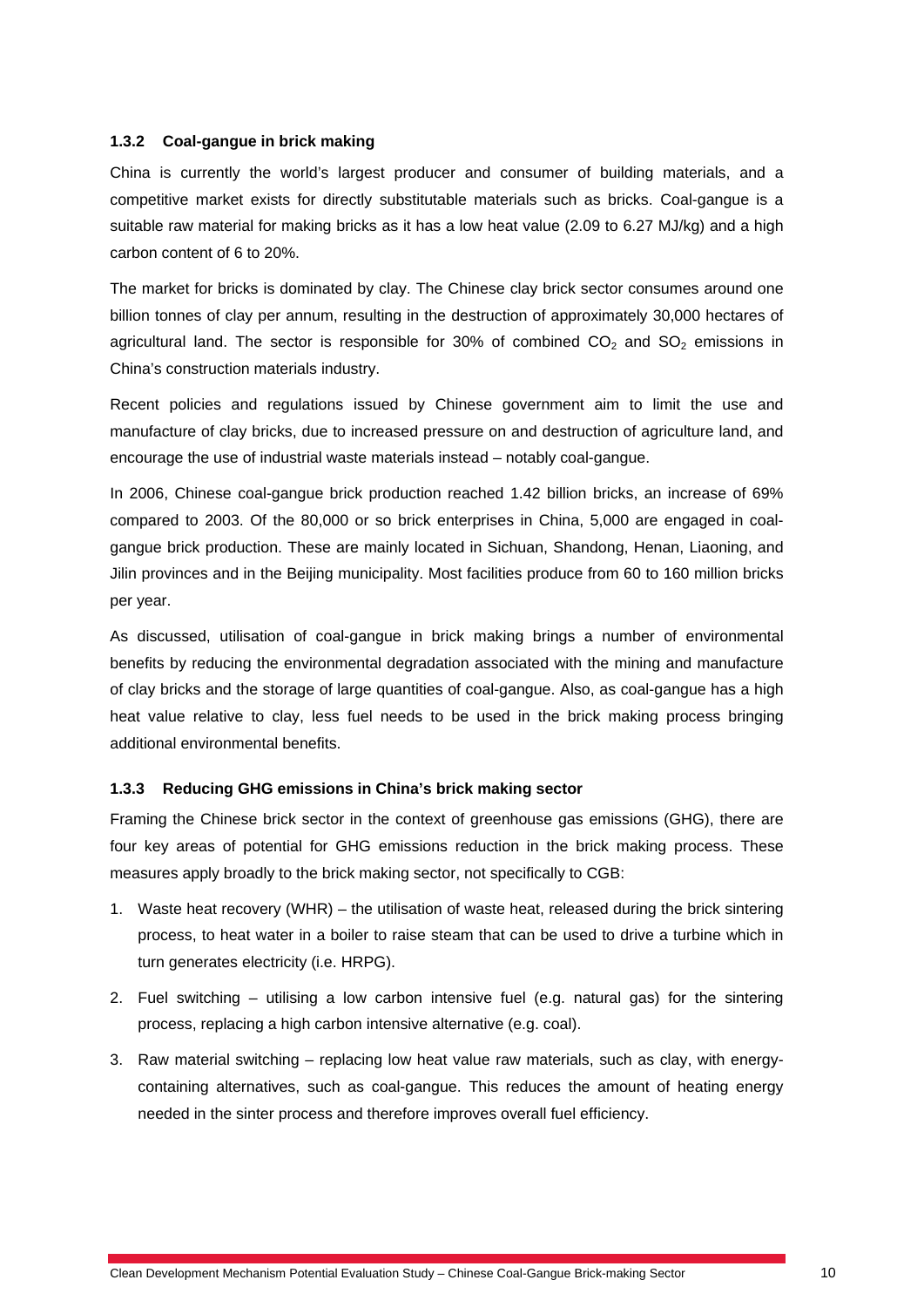4. Vertical shaft brick kiln (VSBK) – retrofitting kilns with advanced VSBK technology can increase efficiency by over 30% compared to traditional kilns. VSBK technology is common practice in India, but not common in China.

#### **1.3.4 Waste heat recovery for power generation**

This assignment is focused on point 1 above – GHG emissions reduction by utilising waste heat to produce power in brick making in China.

HRPG technology is widely used in several industrial sectors in China such as iron and steel, cement and petrochemicals. It has been identified that HRPG is currently not common practice in China's brick sector due to technical and financial uncertainties that have made the technology marginal (i.e. the technology is untested in the CGB sector and is too expensive).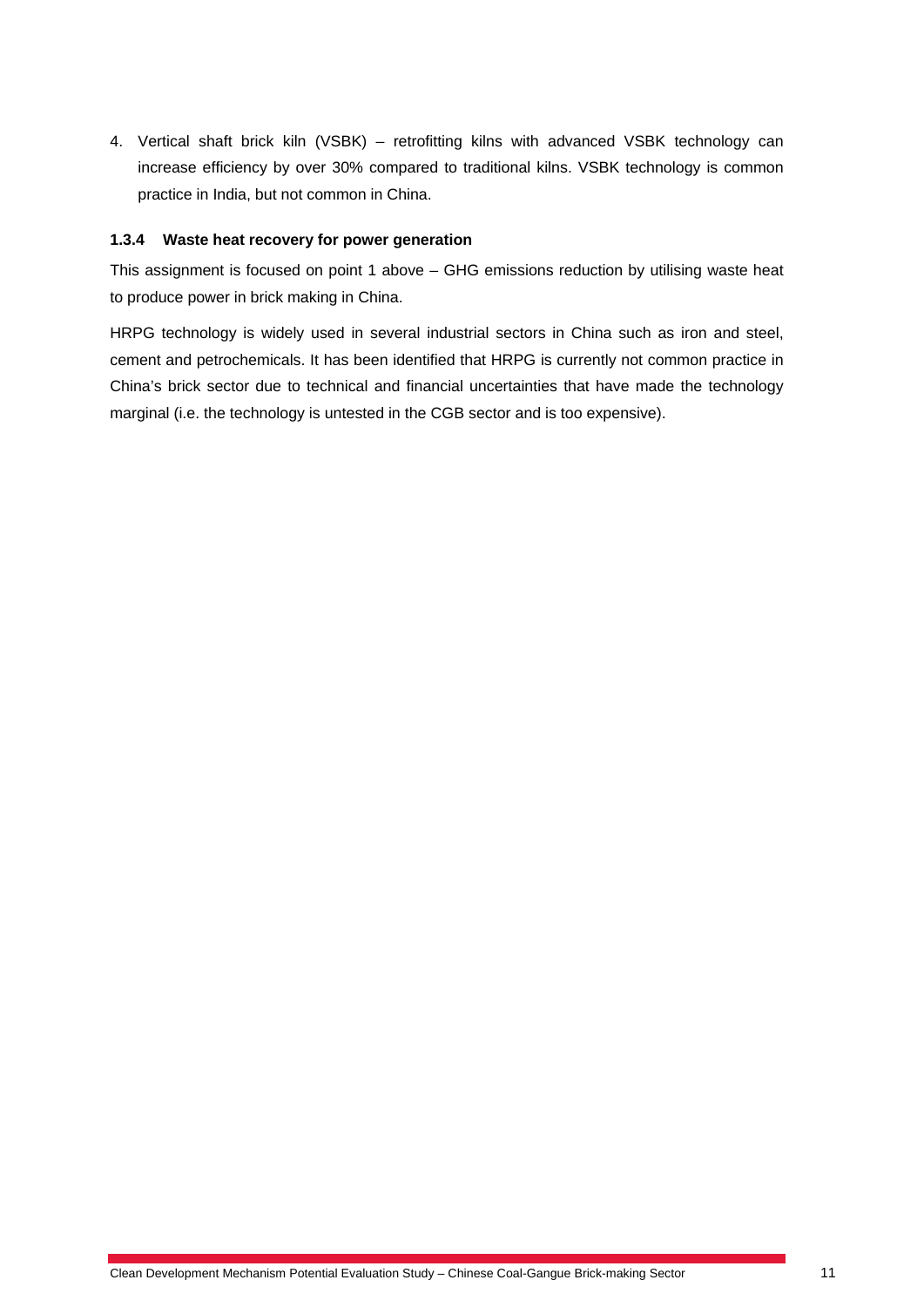# 2 Methodology

This section outlines the methodology used to assess and analyse the suitability of the CDM to finance HRPG technology in the CGB sector. The methodology has been designed around the three project deliverables and is constrained by the quantity and quality of data available to Camco. The methodology is illustrated schematically in Figure 1. Detailed information on the CDM is included in the Annex.<sup>\*</sup>

The key components of the methodology are as follows:

#### *Data gathering*

- Desk review of literature and primary data/information sources.
- Site visit to Juyi Industrial.
- Workshop with UNIDO, the MoA and Xi'an.

#### *CDM research*

- Identification and analysis of relevant CDM approved methodology.
- Framing HRPG technology within the CDM guidelines and identify the key parameters and data points needed to prove financial additionality under the relevant approved methodology.
- Considering HRPG projects in the CGB sector under the three different CDM project development approaches (single, bundled and programmatic, see section 2.4) and discussing the cost and revenue components (as well as the different commercial structures) that would be considered by CDM project developer(s) (PD) to decide if CDM projects within the CGB sector would be commercially viable.

#### *Modelling*

- Building the individual project CDM feasibility model using the quantitative inputs described above.
- Building the CGB sector CDM feasibility model using the quantitative inputs described above and by making a number of assumptions where data is missing.

The analysis has been built around three different CDM project approaches: single, bundled and programmatic. Financial viability and additionality is then assessed considering scale, investment, PD and transaction costs, emission reductions over a range of carbon prices.

<sup>\*</sup> All CDM data and statistics referenced in this report are available online at http://cdm.unfccc.int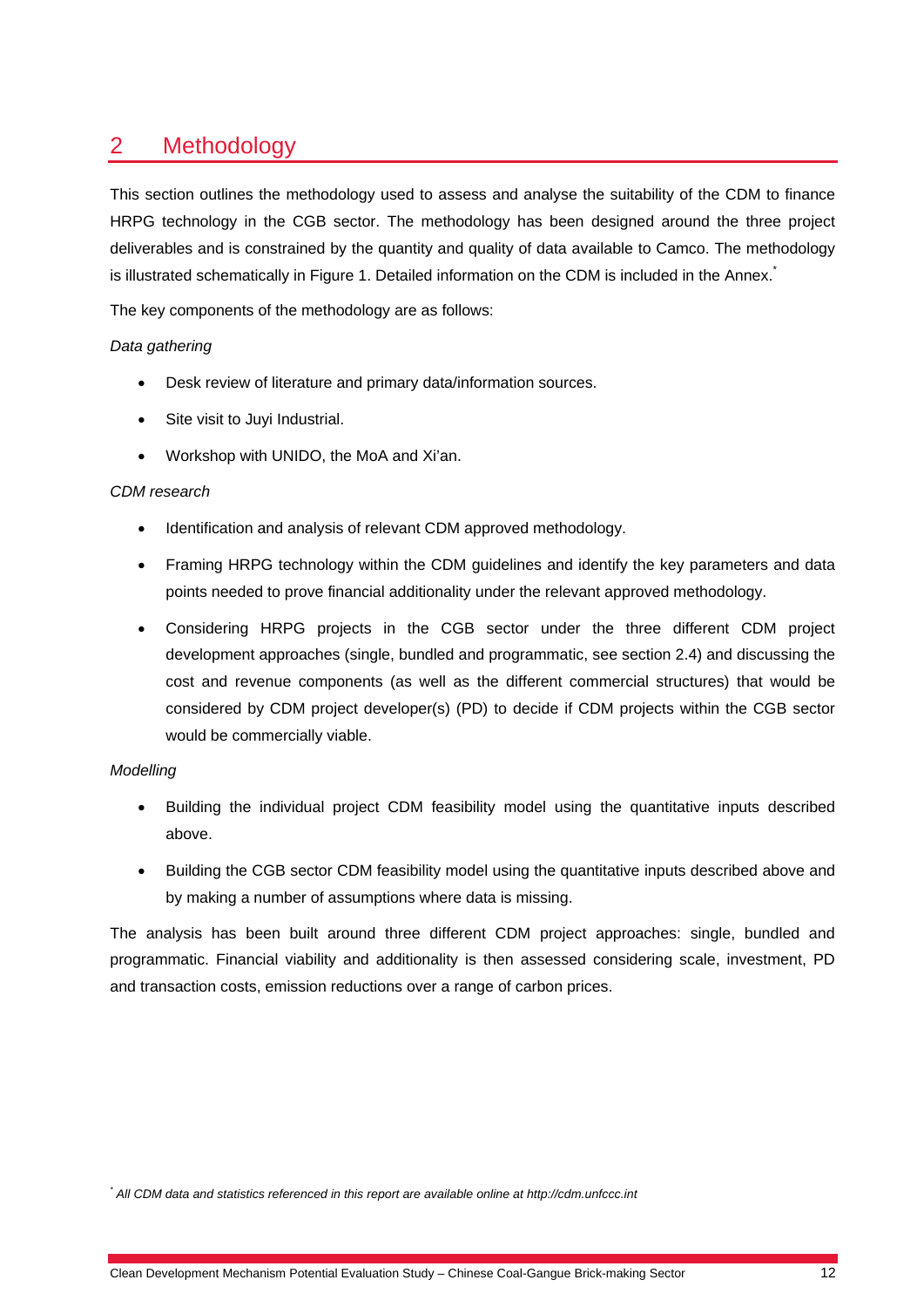

#### **Figure 1: Schematic of methodology and work flow**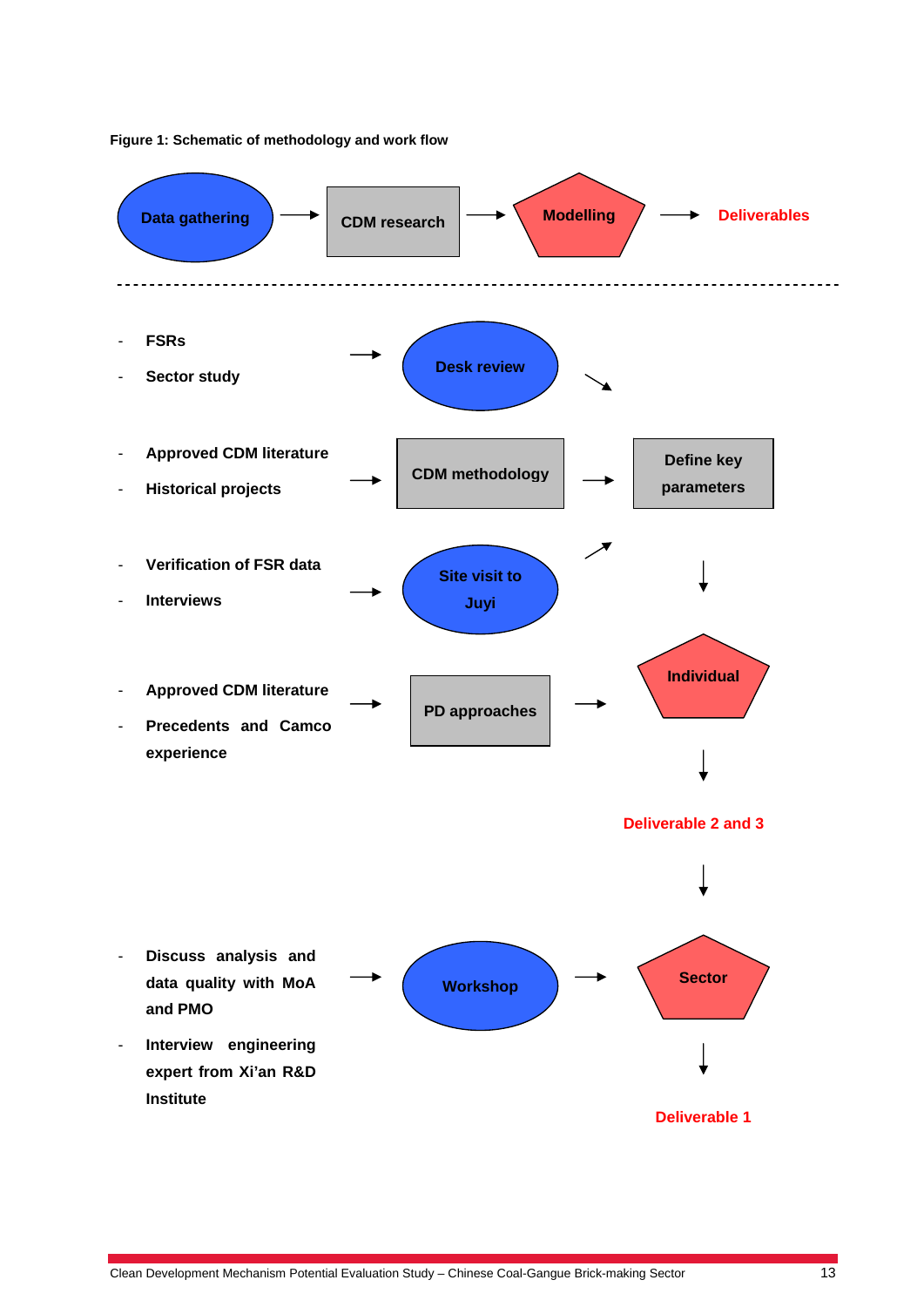#### **2.1 Information sources**

The following information sources have been used in the data gathering phase of the project.

**Set One Material** – the sector studies and assessments provided by EED.

**Set Two Materia**l – the two FSRs for HRPG projects at Shanxi Juyi Coal-gangue Brick Factory and Shanxi Yiwang Coal-gangue Brick Factory, produced by the Xi'an Company.

**Data gathering and modelling workshop** – James New (of UNIDO, Beijing) assisted Camco in organising a workshop with Mr Zhou from Xi'an Company and Mr Lao Song of the MOA's Project Management Office (PMO). The objective of the meeting was to discuss the Chinese coal gangue brick sector and the HRPG projects at Jiyu and Yiwang and gather all of the additional information required to enable the completion of Deliverables one, two and three. Preparations were made for the site visit.

**Jiyu site visit** – together with Xi'an and MOA, Camco undertook a one-day site visit of the site of the coal gangue brick making factory of the Jiyu Company. The site where the new coal gangue brick making factory (using the HRPG technology) is currently under construction was visited. The purpose of this visit was to meet the company, verify the data in the FSR and gather additional information required to assess non-financial requirements and eligibility for the CDM.

### **2.2 CDM methodology**

There are two approved CDM methodologies relevant to industrial HRPG projects, large scale and small scale (UNFCCC/CCNUCC 2007):

- ACM0012 "Consolidated baseline methodology for GHG emission reductions from waste energy recovery projects" – this is a large scale methodology, meaning it is normally only applied to projects achieving emissions reductions of more than  $60,000$  tonnes  $CO<sub>2</sub>e$  per year. There are currently 12 ACM0012 projects registered in China under the CDM with 1.3 million tonnes of  $CO<sub>2</sub>e$  reductions per annum.
- AMS-III.Q "Waste energy recovery (gas/heat/pressure) projects" this is a small-scale methodology, meaning it is only applied to projects that achieve less than 60,000 tonnes of emissions reduction per year. There are presently only three AMS-III.Q projects registered under the CDM in China.

These are summarised below and explained in greater detail in the Annex.

It is clear from a sector study that HRPG projects in the CGB sector will be considered small scale under the CDM (less than 60kt/yr). AMS-III.Q small scale approved methodology is applied in the analysis. This is advantageous because small-scale CDM has simplified modalities and procedures and so is generally easier to implement than large scale CDM.

#### **2.3 Key parameters and calculations**

In order to assess the financial additionality and financial viability of a CDM project, a number of key parameters and data points must be known. Approved methodology AMS-III.Q clearly defines the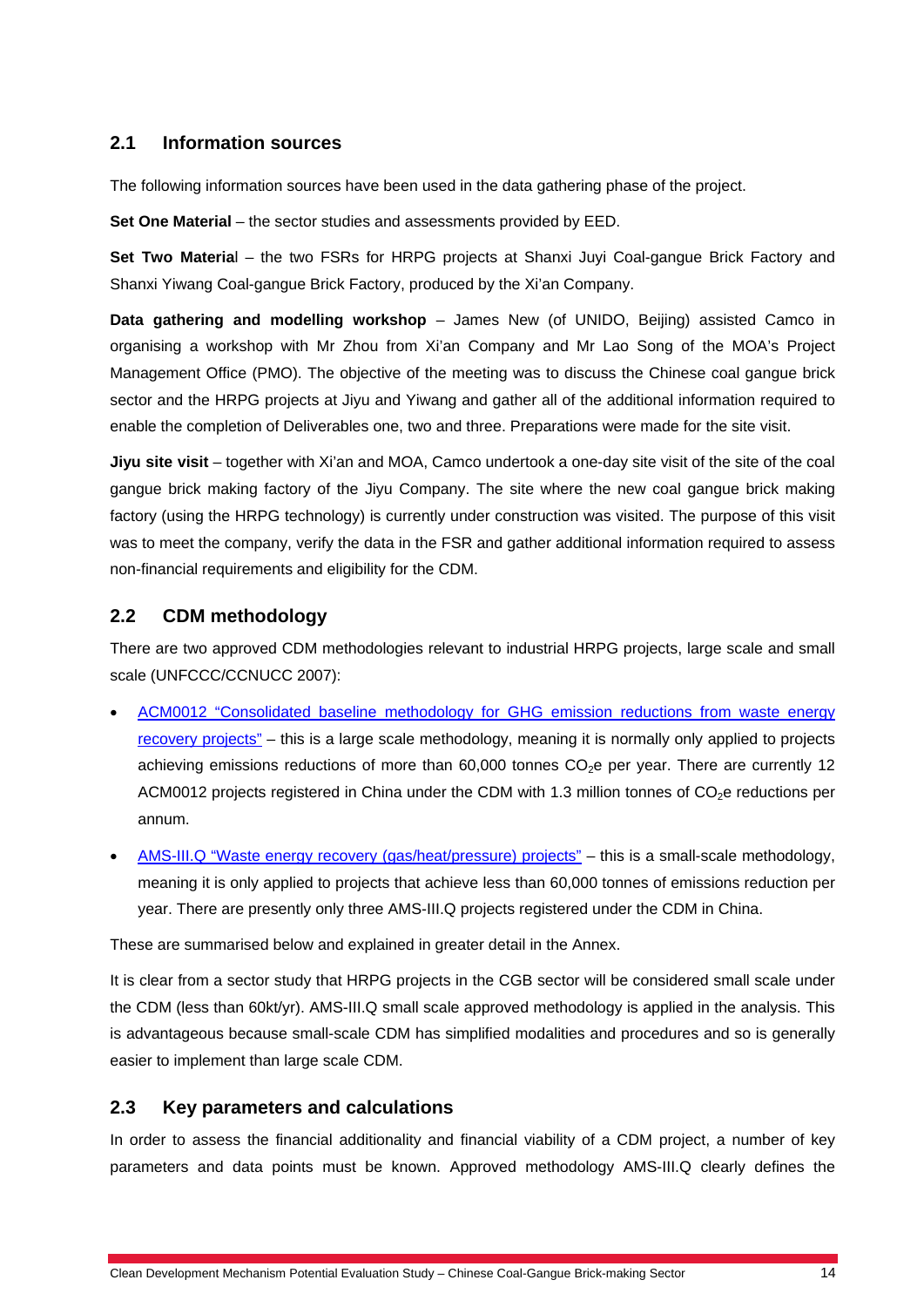parameters needed for the additionality argument and CER calculation. The key technical and financial parameters are described Table 9 and Table 10 in the Annex, respectively.

Three key calculations need to be performed to establish CDM potential. First with regard to financial additionality, the expected annual net cash flow resulting from the initial investment (project internal rate of return  $-$  IRR) needs to be calculated and compared to the investment benchmark.<sup>†</sup> Secondly, the project developer needs to assess their own investment and expected returns from participating in the project – this is done on the basis of IRR or net present value (NPV) (see Section 2.5). Lastly, the estimated GHG emissions for the assumed baseline scenario (what would have happened without the project) as well as emissions after implementation of the project need to be calculated, to show that the project does indeed result in a net emissions reduction.

### **2.4 Single project, bundled and programmatic CDM approaches**

There are three different CDM development approaches for small-scale CDM. The analysis looks at the potential for CDM in the CGB sector considering each of the approaches in turn. The three approaches are summarised below. Further information on each approach together with lists of relevant projects are included in the Annex.

**Single project** – This is the 'normal' development approach, being the most common. In the single project approach, an approved CDM methodology is applied to a single project at a single location, with the development and transaction costs and project returns attributable to that single project only.

**Bundled** – The bundled approach allows the packaging up of several similar small scale CDM project activities into a single application provided that projects are not located at the same site. Bundling can bring down the development and transaction costs per project, however the development can be more challenging and therefore incur an overall higher fee than the single project approach. In summary, several rules apply to a bundle of small CDM projects:

- The size of individual small scale CDM projects in a bundle is capped (as identified in Section 2.2), but the size of a bundle of small CDM projects is not.
- A common monitoring plan can apply to a bundle of small projects, and monitoring should be carried out at a statistically significant level.
- A single DOE can both validate and verify a bundle of small projects.

It is also important to distinguish between a large-size CDM project and a bundle of small CDM projects. A small-scale CDM project will fail the "de-bundling test" if there is a registered small-scale CDM project activity or an application to register another small-scale CDM project activity:

- With the same project participants;
- In the same project category and technology/measure; and

<sup>&</sup>lt;sup>†</sup> The industry IRR benchmark to test financial additionally of a given projects (as set by NDRC) is 11 %, pre tax.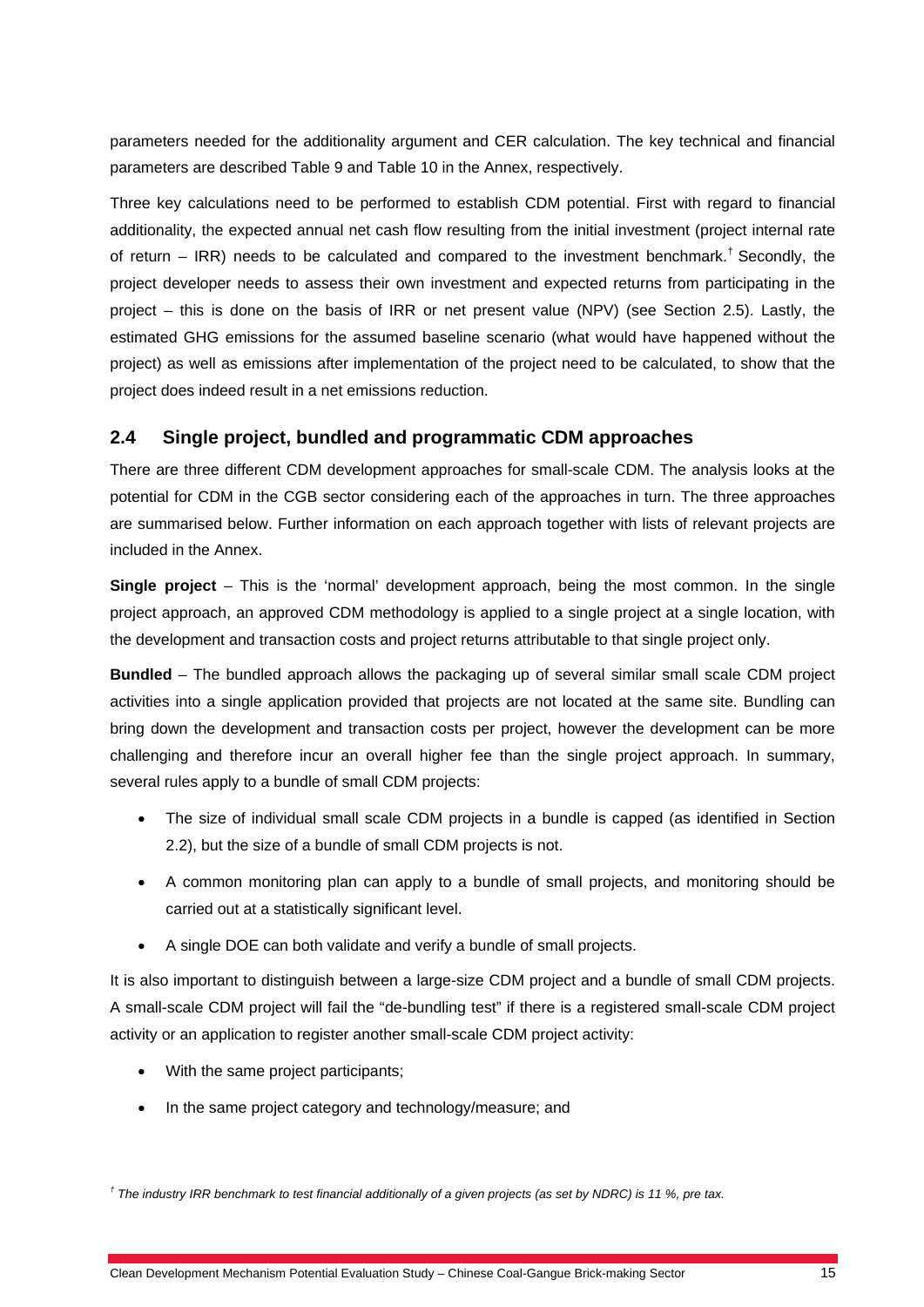- Registered within the previous two years; and
- Whose project boundary is within one km of the project boundary of the proposed small-scale activity at the closest point.

A project would be ineligible as a small-scale CDM project if the project proponent would respond affirmatively to all four criteria. It would instead be considered a large-size CDM project and be ineligible for bundling.

**Programmatic CDM or Programme of Activities (pCDM or PoA)** – pCDM involves first registering a 'programme', which is essentially a project concept, and a set of eligibility criteria that can distinguish additional projects. The programme is registered under the UN following approved CDM guidelines. Once the programme is registered it is possible to 'fast track register' individual projects under the program, as the eligibility criteria have been defined and approved, avoiding the need for any further UN approval. This can drastically bring down project development and transaction costs, avoid delays in the registration process and facilitate a scaling up of carbon financing within a sector. In theory, pCDM offers greater flexibility for CDM development within a sector, especially for small scale projects, however in practice programmes have been very difficult to implement (see Section 3.3 on barriers to CDM).

# **2.5 CDM project development and transaction costs**

All CDM projects incur a number of development and transaction costs. This section will provide an overview of the CDM registration and CER issuance processes, and an estimate of the fees and transaction costs incurred at each stage. The three development approaches described in section 2.4 above are differentiated by their development costs per project.



**Figure 2 CDM project development and carbon credit commercialisation process** 

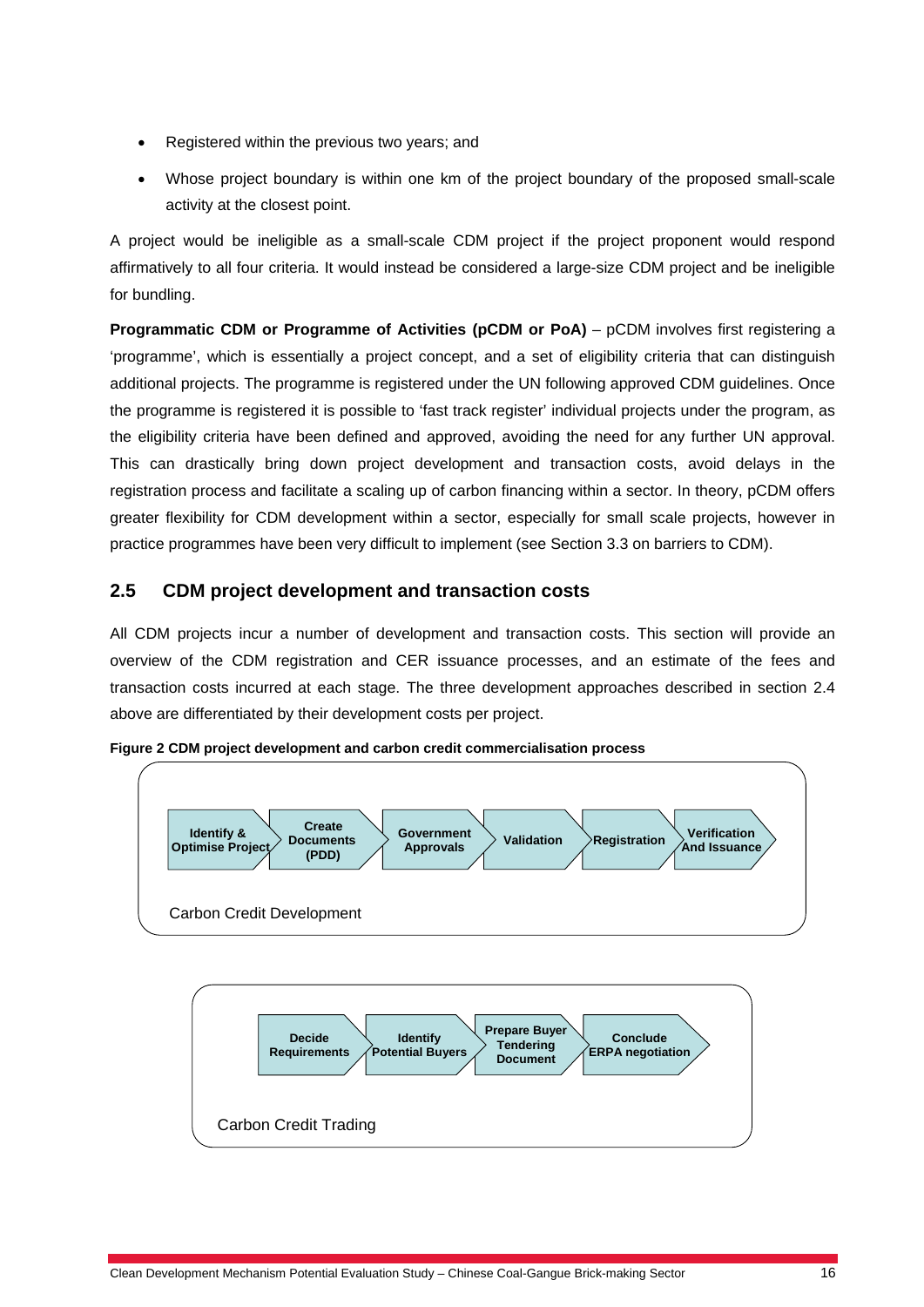CDM project developers are in the business of identifying and developing CDM projects. Figure 2 shows the sequential stages of the CDM development process. Costs are incurred at each stage of development; these costs can be split into *project development* and *transaction (D&T) costs*:

- **Project development costs** cover the time and expenses of the project developer.
- **Transaction costs** include the fees and taxes paid to third parties in the validation, registration, verification and issuance of CERs.

A summary of the D&T costs assumed by Camco for this analysis are included in Table 1. The D&T costs are broken down in detail in Table 14 in the Annex.

| Per project costs   | Single project cost | <b>Bundled cost (10 projects)</b> | pCDM cost (500 projects) |
|---------------------|---------------------|-----------------------------------|--------------------------|
| Total upfront costs | RMB 500,000         | RMB 375,000                       | RMB 50,000               |
| Total annual costs  | RMB 200.000         | RMB 100,000                       | RMB 50.000               |

**Table 1 Summary of assumed CDM project development and transaction costs per project** 

These costs need to be covered either commercially, from the sale of CERs, or through a funding mechanism. To put it simply, a project must be of sufficient scale to generate enough CERs to cover the project development and transaction costs, otherwise it is not commercially viable. There are examples of very small-scale CDM projects, but it is likely that these have been funded through development aid or have been developed as part of a capacity building program, where the value added from the learning process is considered to be of greater value than the development and transactions costs of the project.

# **2.6 Commercial structures**

Project development and transaction costs can be paid through two different commercial structures.

**Flat fee** – Firstly, the project developer (PD) could receive a flat fee for providing their time and expertise to guide the project through the CDM development process, and the fees payable to the UN and the DOE can be paid directly by the project owner or funding entity.

| Per project costs                               | <b>Single project cost</b> | <b>Bundled cost (10 projects)</b> | pCDM cost (500 projects) |
|-------------------------------------------------|----------------------------|-----------------------------------|--------------------------|
| Total upfront D&T costs                         | RMB 500,000                | RMB 375,000                       | RMB 50,000               |
| Approximate flat fee for project<br>development | RMB 1 million              | RMB 750,000                       | RMB 100,000              |

**Table 2 Assumed project development flat fee based on a 50% profit margin on top of D&T upfront costs** 

**Revenue share** *–* The second, and more common approach, is for the PD to agree a revenue share or purchase of the CERs from the project owner (PO). A contract is drawn up at the business development (BD) stage which lays out the terms of agreement called a Carbon Asset Development Agreement (CADA). The price at which the project owner sells the CERs from the project to the PD is then agreed and formalised in a contract called an Emission Reduction Purchase Agreement (ERPA). The revenue share selected in the analysis is based upon a required rate of return of 25% for the PD.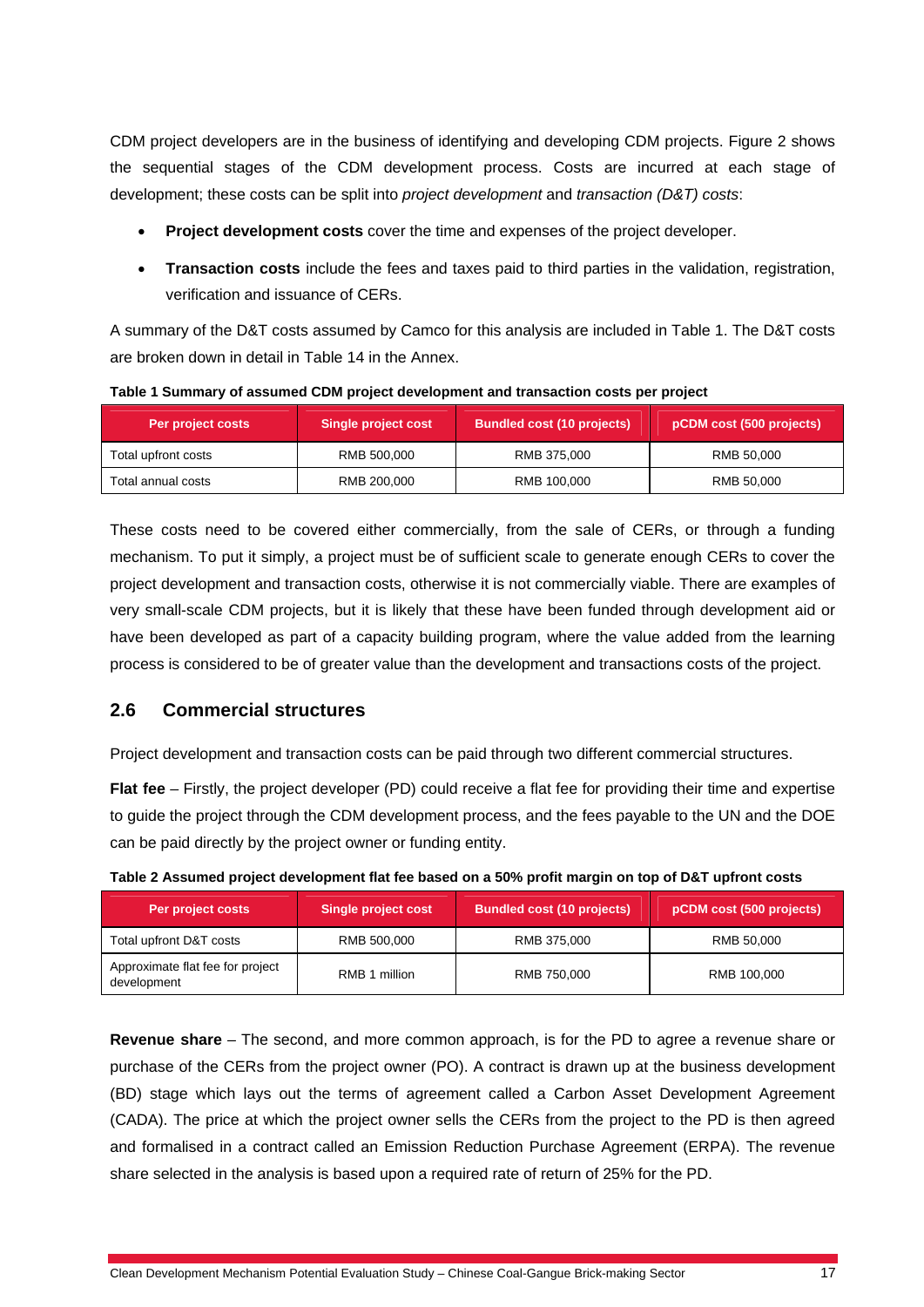This commercial structure essentially allows the PD to buy the rights to the CERs from the PO at an early stage in the development process, thus taking the risk away from the PO. The price at which the CERs are purchased by the PD from the PO is negotiated.

The PD needs to take a view on a project, and price the ERPA accordingly – dependant on the likelihood of the project delivering CERs, and the expected price that the credits can then be sold for in the market.

Project developers that engage in these commercial arrangements essentially make a margin on the purchase and sale of CERs, by putting at risk development and transaction costs.

The price that the PD is willing to pay for the CERs is linked to the risk inherent in the project, i.e. the riskier a project appears to be, the lower the price the PD is willing to pay. In China, the Government have set a 'floor price' of EUR 8 per CER which places a commercial constraint on project developers; very risky projects are only commercially viable to a PD if they can purchase the CERs at a sufficiently low price, so an EUR 8 floor price effectively excludes projects that in a free market would be priced below this.

# **2.7 Carbon prices**

As discussed in the section above on commercial structures, the carbon price is a key variable in assessing the commercial viability of projects to PDs. The revenue from the CERs depends wholly on the carbon price which needs to be estimated for the full duration of the crediting period (usually 10 years) in order for PDs to evaluate their own risks in taking on a project. The assumed floor price, current market price and upper bound to 2020 are listed in Table 3.

| <b>Price point</b>           | Value            | <b>Details</b>                                                                            |
|------------------------------|------------------|-------------------------------------------------------------------------------------------|
| Floor price                  | 8 EUR / 80 RMB   | Set by the Chinese Government                                                             |
| Current market price         | 13 EUR / 130 RMB | Approximate European Carbon Exchange<br>secondary CER price in December 2009 <sup>‡</sup> |
| Upper bound estimate to 2020 | 25 EUR / 250 RMB | Estimated from Camco's own forward curve<br>analysis                                      |

**Table 3 The carbon price range used by Camco's in-house risk models has been applied to this analysis** 

*<sup>‡</sup> A 'secondary CER' is a CER that has been issued and hence does not carry any inherent registration, delivery or issuance risk. The CER price that is quoted on the major carbon exchanges refers to secondary CERs. A 'primary CER' is a CER that is yet to be issued. Primary CERs are bought and sold in bilateral agreements between project owners and credit buyers. They are priced at a discount to secondary CERs to compensate the buyer for the inherent registration, delivery or issuance risk.*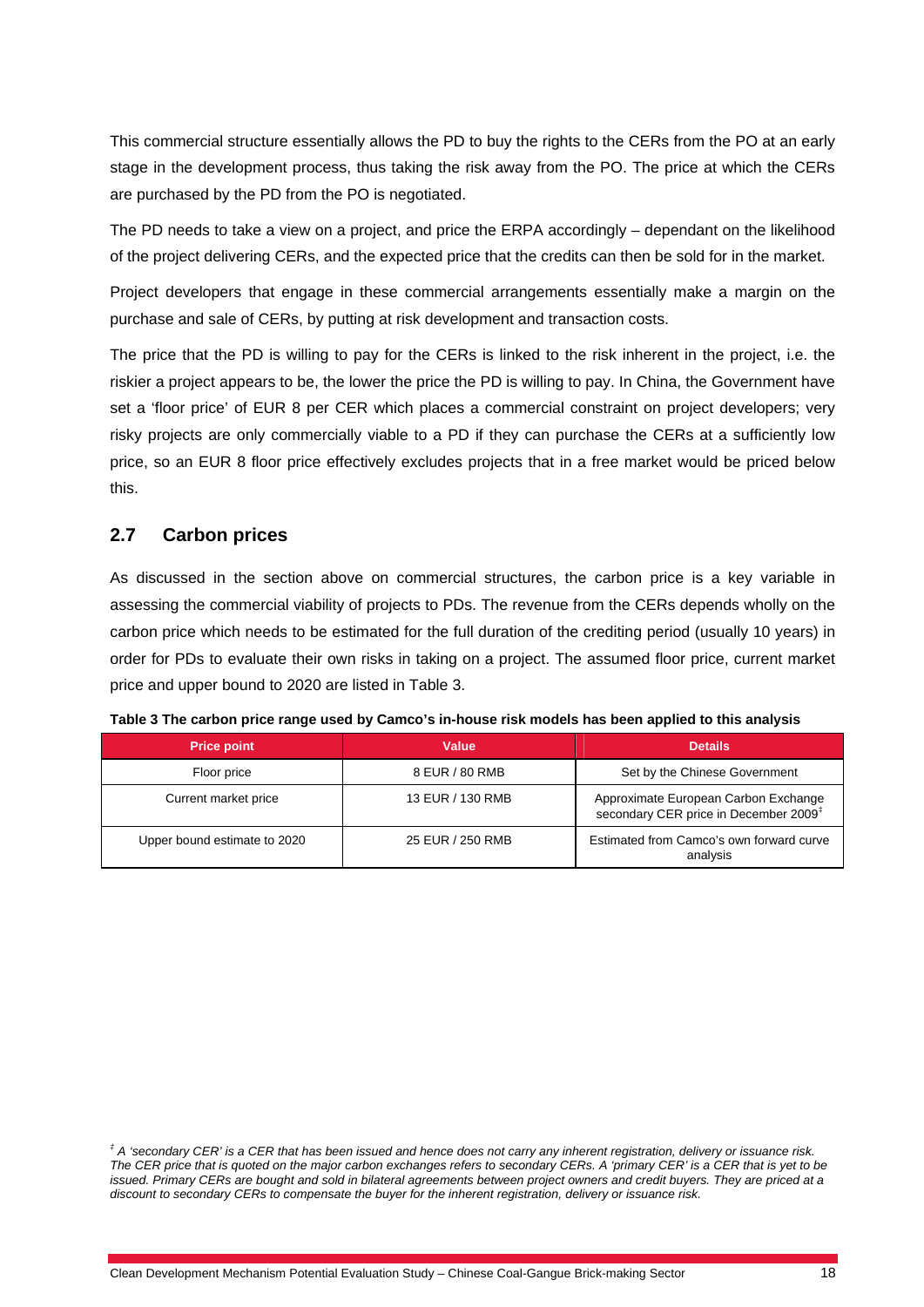# 3 Deliverable One – sector CDM potential

*Deliverable One – CDM Potential Sectoral Study within the Chinese Coal-Gangue Brick Sector, including a Section on Regular Clay Brick Production. Using the sector studies and assessments provided by EED, the number, size and type of CGB factories in China that could feasibly access CDM financing for HRPG projects have been identified. For those that are infeasible, the barriers have been analysed and mitigation measures proposed. The results indicate and explain to what extent CDM is viable within the CGB sector.* 

Deliverable one is the product of all three of the work flow components of the methodology (as shown in Figure 1). This section of the report describes the work undertaken and conclusions drawn from the data gathering, research and modelling components relevant to Deliverable One. Data was not made available on the wider standard brick making sector in China and has therefore been omitted from the analysis.

# **3.1 Profile of the coal gangue brick sector**

Based on the information provided to Camco by UNIDO, and clarified during the workshops with the MOA and Xi'an (Zhou 2009), a high level overview of the CGB sector has been drawn up, and the potential for HRPG technology has been estimated.

#### **3.1.1 Number of factories**

According to statics provided in 2005, there are around 5000 coal-gangue brick factories in China, of which 300 factories belong to or are attached to coal-mines. It is estimated that by the end of 2008, an additional 200 coal-gangue brick factories were set up within coal mine system in China. Most of these factories have applied tunnel kiln technology.

#### **3.1.2 Factory size (production volume)**

60% of China's coal-gangue brick making facilities are considered to be 'small scale' with production volume less than 30 million standard bricks per annum; 20 to 30% of facilities are considered 'medium scale' with production volume between 30 to 100 million bricks per annum; the rest of the 10 to 20% of facilities are 'large scale' with production volume higher than 100 million bricks per annum.

#### **3.1.3 Kiln type and waste heat power generation**

Typically, coal-gauge brick facilities are designed in a parallel configuration with two tunnel kilns installed side-by-side. The most common tunnel kilns are either 4.6 meters or 6.9 meters in width. It is estimated that a 2 x 4.6 tunnel kiln will produce between 60 and 80 million bricks per annum, and a 2 x 6.9 tunnel kiln will produce upwards of 120 million bricks per annum.

It is anticipated that a new access criterion for CGB factories will be issued in the coming years by Ministry of Industry and Information Technology (MIIT) which will restrict new installations from installing low efficiency equipment, i.e. only tunnel kilns (or more advanced technologies) will be applied.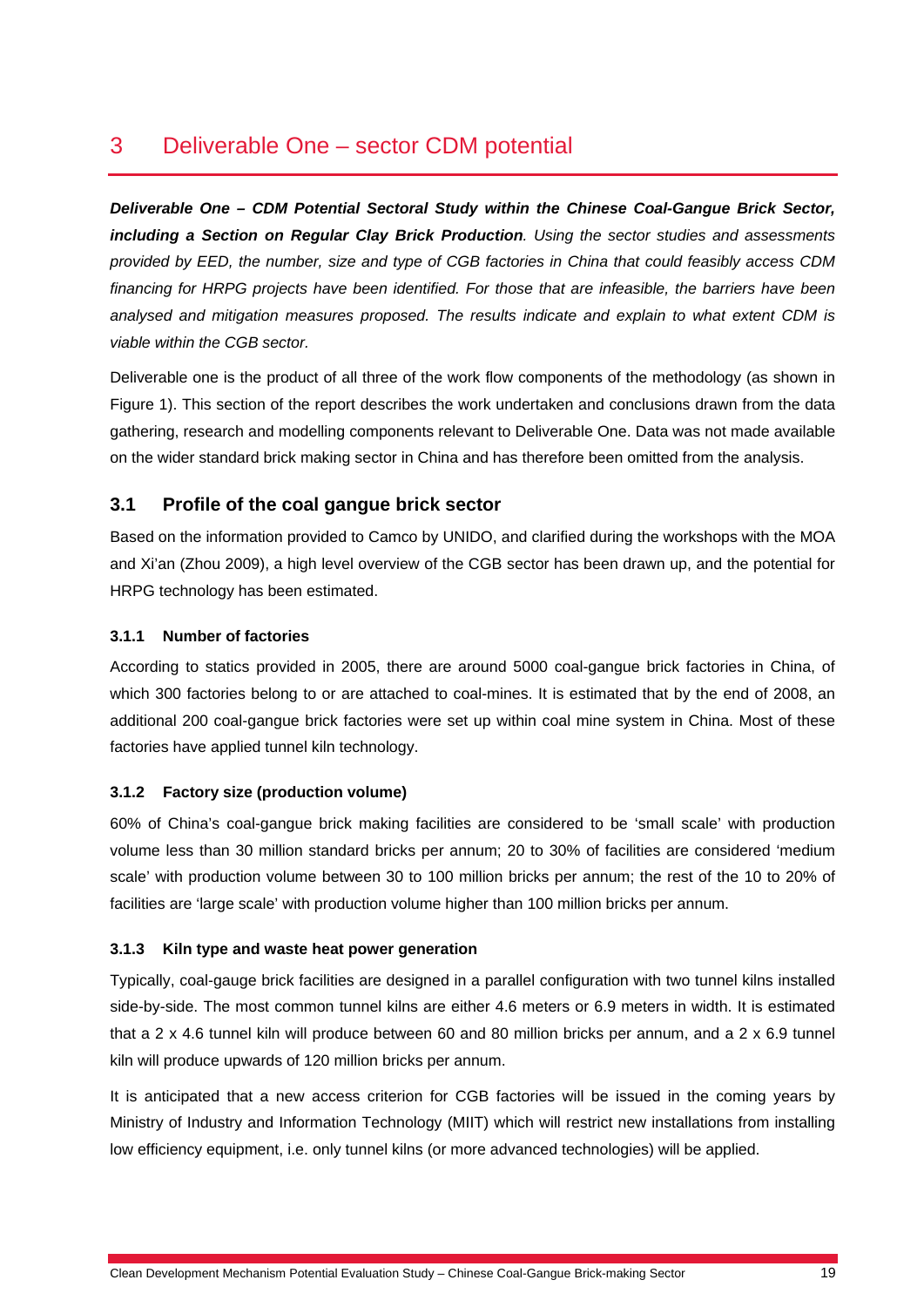Currently, there is a low penetration of waste heat recovery and utilisation in the CGB sector. One of the key barriers to the uptake of the technology is inadequate financing.

By capturing the waste heat from the brick making process and utilising it to create electricity, which displaces fossil energy, the technology creates a net reduction in greenhouse gas emissions. This means, in principle, that investments in waste heat recovery and utilisation in a CGB facility could qualify for carbon financing, which rewards investments in low carbon technologies with an indirect subsidy when it can be shown that a more lucrative and carbon intensive alternative investment opportunity has been forgone.

The mechanism through which this indirect subsidy is sought is the CDM (this mechanism is explained in the Annex). The viability and potential for CDM in the coal gangue brick sector is evaluated in the following section.

### **3.2 Analysis**

In summary, based on the data contained in the FSRs, HRPG technology on a typical CGB facility is of insufficient scale to generate enough CERs to justify the transaction costs of CDM.

For this reason, it is unlikely that a PD would develop a HRPG CGB project, on a single project approach basis (see Section 2.4), without being paid a flat fee for the development and transaction costs. The bundled and pCDM approaches are discussed in detail in the next section to establish if, by reducing D&T costs, HRPG in the CGB sector might become commercially viable for a CDM PD.



**Figure 3 IRR of HRPG in the CGB Sector at varying scales** 

By extrapolating the data contained in the FSRs, it is possible to establish a relationship between utilised plant capacity and financial returns. This is illustrated in Figure 3, which splits the sector into small, medium and large scale. It is estimated that a proportion of the medium scale facilities (i.e. approximately 0.25 to 0.85 MW utilised capacity or 30 to 100 millions bricks per annum) could be 'financially additional' (i.e. investment in HRPG technology would generate returns that are below the pre-tax investment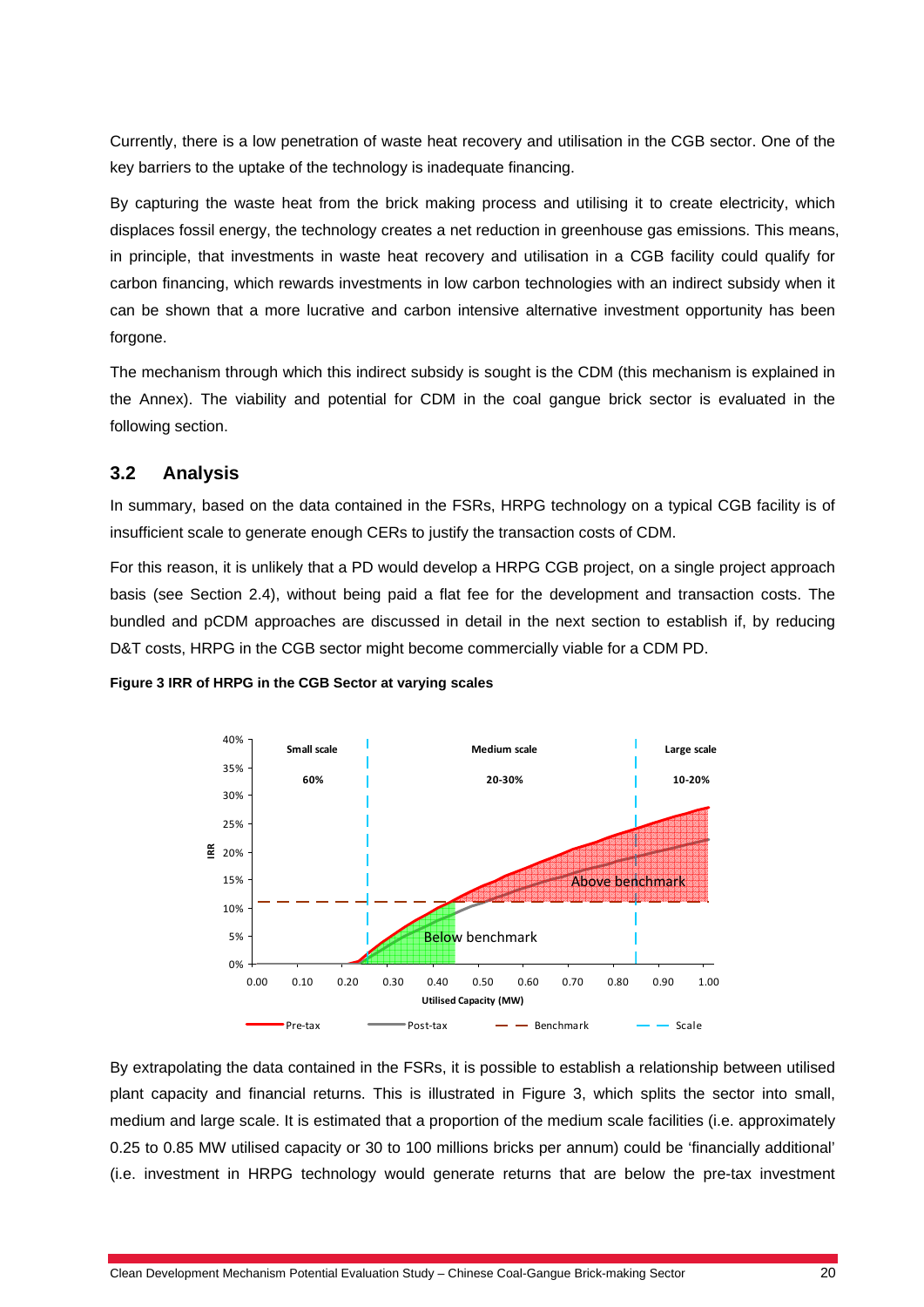benchmark of 11%). As illustrated by the green area under the curve in Figure 3, these projects would be between 0.25 and 0.45 MW utilised capacity which equates to 30 to 55 million bricks per year, assuming a linear relationship between turbine size and size of plant (brick output).

60% of the CGB sector is made up of plants 30 million brick production capacity per annum and below, equivalent to 0.25 MW HRPG projects and below (see Section 3.1.3). The FSR data indicates that investment in HRPG technology on this scale would not generate positive returns and is therefore considered not financially viable.

Further study is required to determine the accuracy of the cost and revenue assumptions for small scale HRPG installations below 0.25 MW. The extrapolation performed in the model provides an estimate based on the capital expenditure (CAPEX) of larger scale projects, so there is an inherent uncertainty that has not been corrected for.

# **3.3 Barriers and potential mitigation actions**

#### **3.3.1 Technical and non-technical barriers for HRPG application**

HRPG technology is widely used in China within the cement, coke, iron and steel and float glass industries. The temperature of the flue gas in a tunnel kiln is comparatively lower than that in these other industrial applications, so low-temperature waste heat capturing boilers need to be used. The technology is widely available and there are no significant technical barriers to its application. The key barrier is the availability of skilful and experienced staff for the operation and maintenance of the technology. This barrier can be solved by replicable pilot projects, such as the Juyi pilot project.

The sulphur content of the low grade waste heat from coal-gangue could cause damage to equipment in the form of sulphuric acid. This issue needs to be resolved by the pilot studies as it could increase costs and therefore affect the additionality argument.

#### **3.3.2 Single CDM project approach**

As already mentioned, there are various barriers specific to each of the three CDM approaches, single, bundled and pCDM.

For single projects there is a limit to the plant size that would be feasible, below this the transaction costs would be prohibitively high, making small scale coal gangue projects financially unviable. However, financial additionality can only be shown for small scale projects, therefore it is considered not possible to apply the single CDM project approach to coal gangue HRPG projects as (from the analysis) it is estimated that most projects that would overcome the threshold to cover the transactions costs would in fact not be financially additional and therefore not viable CDM projects.

#### **3.3.3 Bundled approach**

One way to mitigate the transaction cost threshold barrier is to use a bundled approach which effectively reduces the transaction costs per project by registering several projects under one CDM application.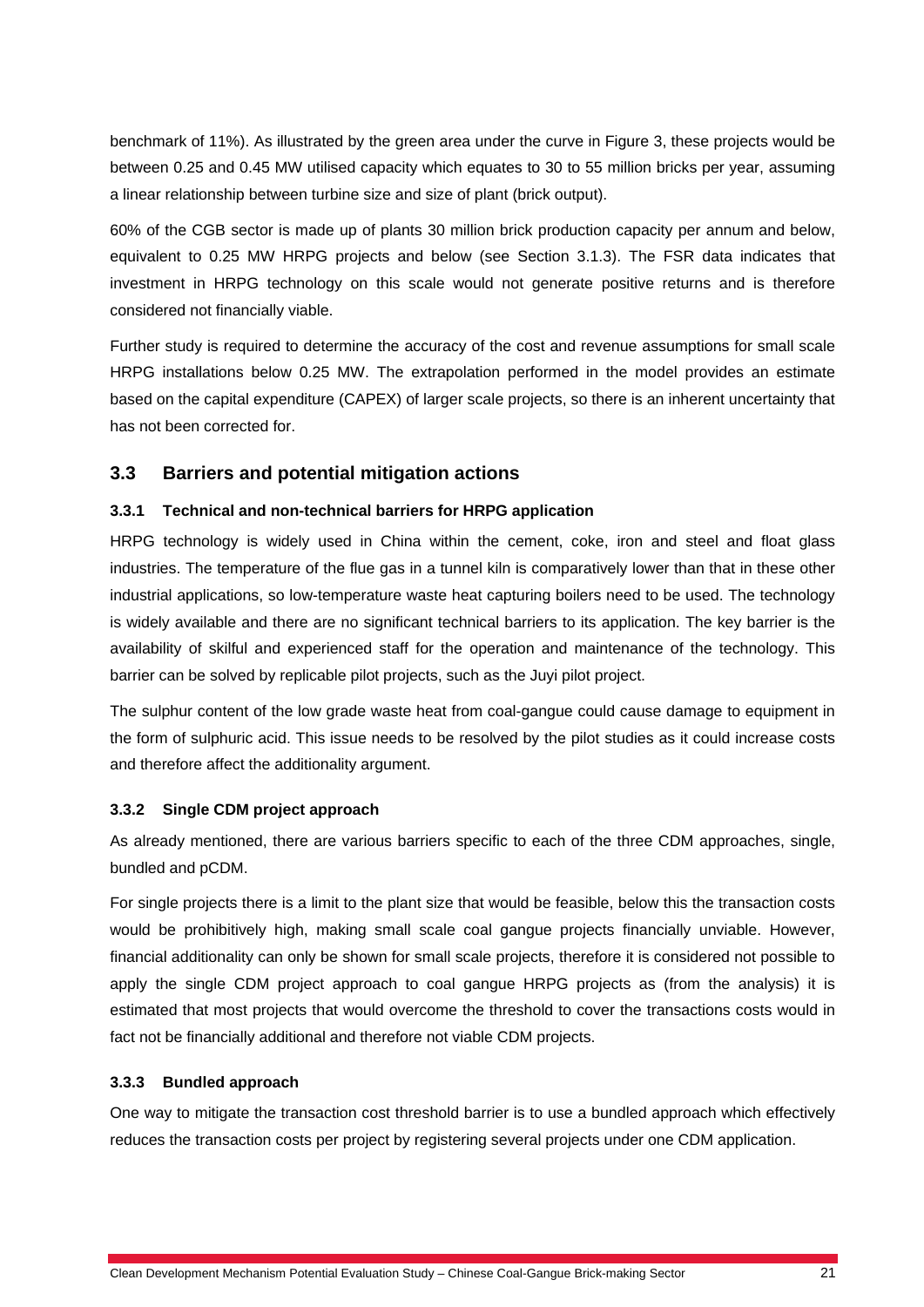This approach presents a number of potential issues. If one project is rejected, all the projects in the bundle could be rejected, meaning the registration risk of each project is effectively increased. The risk of failure attached to each project is not pooled, it is in fact aggregated and therefore there needs to be complete confidence in the success of all of the projects in a bundle to justify taking this additional risk.

Bundling requires more than one project owner to be engaged on the same CDM project, and competing commercial interests have been seen to negatively affect bundled CDM projects.

The reduction in transaction costs compared to the single project approach is marginal and can easily be negated by delays caused by one of the projects within the bundle or by increased validation and verification fees if the project sites are located far apart from each other and cannot be visited (by the validator or verifier) in the same trip.

There are no energy efficiency or WHR bundled projects currently registered in China.

#### **3.3.4 Programmatic approach (pCDM)**

pCDM involves registering the project concept (referred to as the Programme of Activities document – PoA) and then, once approved, applying the concept to any number of eligible projects (CDM Programme Activity – CPA). This approach brings down the transaction costs per project and shortens project development time scales for CPAs once the PoA has been approved.

Guidance for the development of pCDM has been provided by the UNFCCC, but the approach is yet to be put in to wide scale practice. There are currently only two registered pCDM projects in the world (both in Latin America). Six pCDM projects are under validation in China but it is unclear whether they have been granted LoA approval by NDRC. Details of these projects are listed in Table 13 in the Annex. There are no pCDM projects under development in China related to energy efficiency, HRPG or building materials.

It can be anticipated that the following risks would be most likely to influence the programmatic approach:

#### *Policy/guidance*

- Uncertainly over China's position on pCDM
- Unclear and untested application of the waste heat recovery CDM methodology to pCDM

#### *Project development*

- Potentially high cost of PoA/CPA development and monitoring and verification
- Inexperience of both project developers and DOEs
- DOE liability for over-issuance and erroneous inclusion of CPAs within a PoA.

The development of a PoA targeting emissions in the CGB sector utilising HRPG technology could help remove uncertainly and tackle these barriers.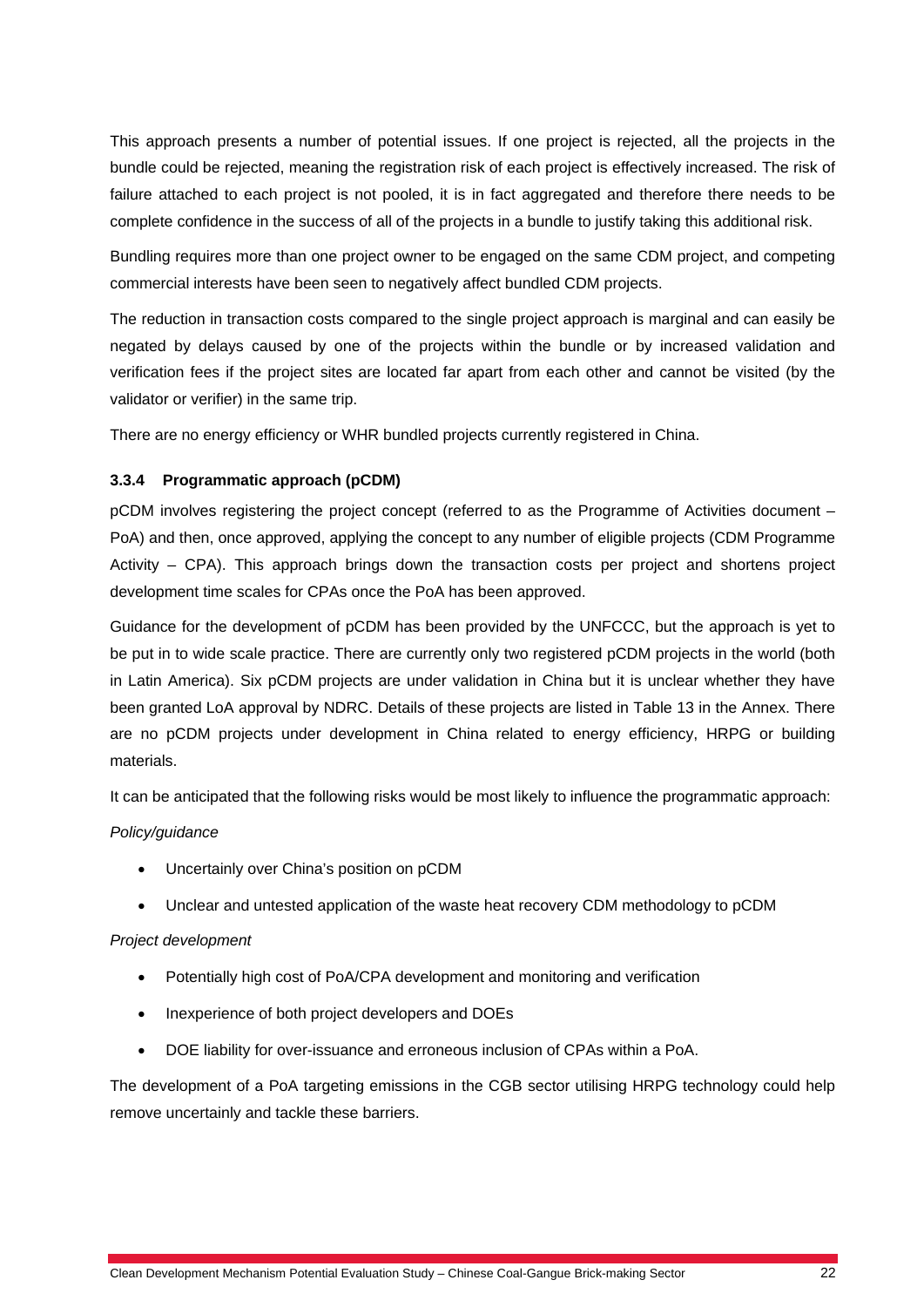#### **3.3.5 Carbon price risk**

The transaction costs of CDM project development need to be recovered through the generation and sale of CERs. If the returns from a project are insufficient to cover the transaction costs then CDM will not be commercially viable. The returns from the sale of CERs depends on the number of credits issued and the carbon price. If we assume that the number of CERs is a constant then the carbon price is the key variable in the calculation of expected returns. If the carbon price is too low then the projects will cease to be commercially viable.

| $\cdots$ p p,         |                                                  |                |                |  |
|-----------------------|--------------------------------------------------|----------------|----------------|--|
| <b>CDM</b> approach   | Percentage share (above 75% considered marginal) |                |                |  |
| <b>CER Price</b>      | <b>RMB 80</b>                                    | <b>RMB 130</b> | <b>RMB 250</b> |  |
| Single                | 134%                                             | 83%            | 43%            |  |
| Bundled (10 projects) | 81%                                              | 50%            | 26%            |  |
|                       |                                                  |                |                |  |

Programmatic (500 projects) **25% 16% 16% 16% 8%** 8%

**Table 4 Percentage of CERs needed to cover transaction costs at different carbon prices (using FSR data for Yiwang pilot project)** 

It can be seen from Table 4 that not only does the development approach offer an opportunity to mitigate the development and transaction costs per project, but the carbon price also has an influence. At the RMB 80 floor price, only pCDM appears viable because less than 75% of CERs would be required to cover transaction costs; at today's CER price (approximately RMB 130), pCDM and bundled appears to be viable and at RMB 250 all three of the development approaches appear to be viable.

The key barrier is that CDM transaction costs are too high in the single project site scenario, therefore the focus needs to be on how would a project owner bring down these costs as a barrier to the project.

The mitigation actions that have been discussed above can be summarised as:

- Reduce project development costs though using bundling or pCDM approach.
- Eliminate transaction costs (i.e. the project owner develops the project single-handed).
- Secure a sale price for the CERs that is sufficiently high to cover the transaction costs. High CER prices may sometimes be negotiated for projects that are deemed to hold extra value, for example projects that confer excellent social sustainable development benefits.

#### **3.3.6 Grid connection and electricity tariff**

A CDM HRPG project would require to be grid connected and to receive a certain tariff for electricity generated and sold to the grid. Although national policies are in place to support the uptake of distributed small scale generation, in practice grid companies do not encourage this procedure. Furthermore, the actual tariff received can be significantly less compared to national guidelines. Measures need to be taken to guarantee grid connection for new HRPG CGB projects and a suitable electricity tariff.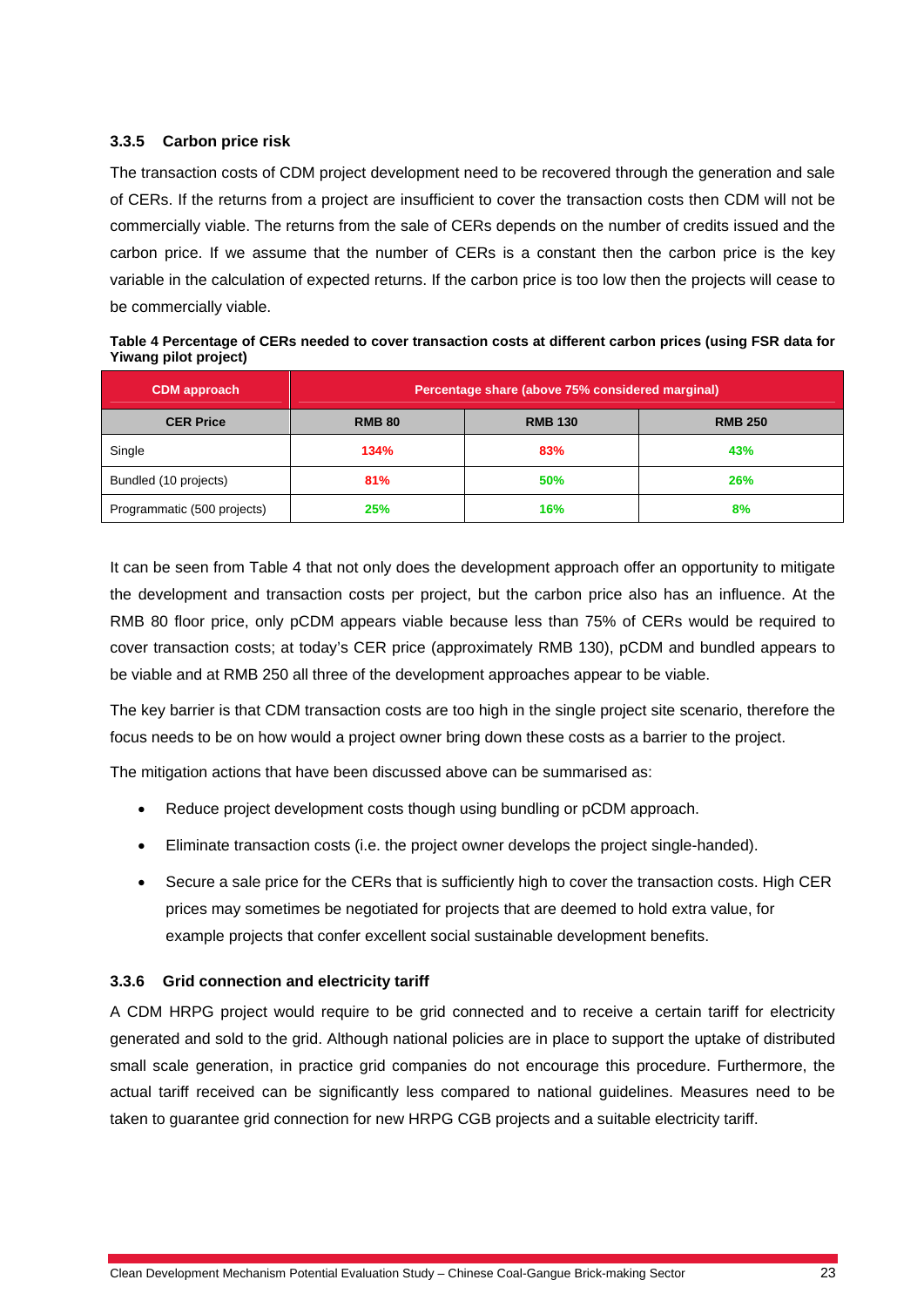#### **3.3.7 Additionality**

Additionality is the proof that the implementation of a project results in a net global reduction in emissions. In practice this means that the project must demonstrate that it would not have occurred in the absence of CDM financing. It needs to be shown through quantitative and qualitative evidence that the project would not have been implemented if it were not for the provision of carbon finance and also does not create an increase in emissions elsewhere, outside the project boundary – known as 'leakage'. This is the centre piece of CDM project assessment.

The additionality argument can be split into two parts:

#### *Financial additionally*

Financial additionality is a straight forward analysis which must show that a project's financial returns (i.e. IRR/NPV) do not cross the relevant investment 'hurdle rate' or benchmark, meaning that an investor would not proceed with the project without extra financing from CDM. With regard to HRPG technology in the coal gangue brick sector in China, the investment benchmark is provided by NDRC and is set at an 11% return pre-tax. Therefore, if an HRPG project generates financial returns (i.e. IRR) which is below 11%, the project can be considered financially additional. According to the FSRs, both Yiwang and Juyi have IRRs that are above this benchmark and are therefore not additional. However, according to our model, there is a significant portion of the coal gangue brick market that would show financial additionality for the application of HRPG.

The key drivers of IRR are revenues and costs, so for the HRPG technology, the key revenue component is the electricity generated (therefore scale and utilisation) and the price paid for the electricity per MWh, and the key cost components are the CAPEX and OPEX of the plant.

#### *Non-financial additionality (e.g. technology availability, common practice etc)*

Non financial additionality is any other evidence of barriers that can be shown as a reason why the project cannot be implemented without CDM financing. The most common non-financial additionality argument centres around the availability and current penetration of a technology. If a project is the 'firstof-its-kind' or advanced foreign technology that is not currently common practice then it can be considered additional.

As previously stated, HRPG technology is widely used in various industrial sectors in China, so therefore it's difficult to justify additionality based on lack of prevailing practice, however it is true that HRPG technology is not being utilised in the CGB sector so it could be possible to articulate an argument based on sufficient evidence to show that the application of HRPG technology within the CGB sector in China is only possible with the additional financial incentive provided by the CDM. HRPG in the CGB sector does also present new technical challenges, such as the high proportion of sulphur in the flue gases.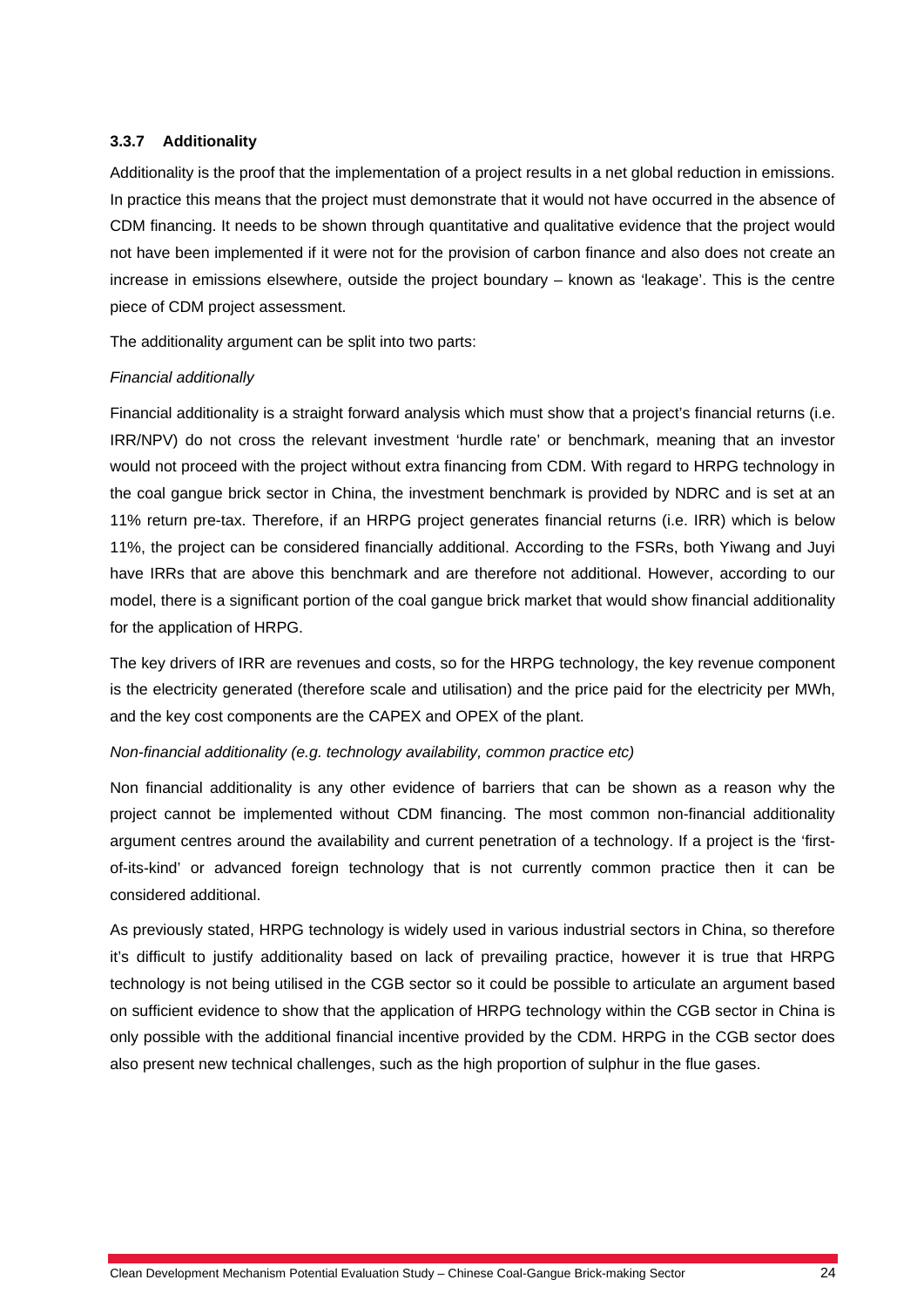#### **3.4 Conclusions**

It can be seen from the analysis that there are two reasons why an HRPG project in the CGB sector would not be eligible for CDM: i) the project is not additional, or ii) the project is too small to be commercially viable.

#### **3.4.1 Project is not financially additional**

Figure 4 shows a simple illustration of the results from the analysis shown in Section 3.2. A project's financial returns increase in correlation with scale. The larger the CGB making plant, the larger the HRPG plant and the greater the revenues from the sale of electricity; the larger the HRPG plant, the lower the CAPEX per KW.



#### **Figure 4 Illustration of CDM sector analysis**

The investment benchmark for the purposes of CDM is 11% pre-tax, as set by NDRC, so it can be seen that there is a cut off point where the pre-tax IRR curve intersects the benchmark. Projects with returns above this point (shaded in red) are considered not financially additional, and projects below this point (shaded in green) are CDM opportunities.

The analysis done using the FSR data suggests that the cut off point is around 0.45 MW HRPG utilised capacity.

#### **3.4.2 Project is too small to be commercially viable**

As well assessing CDM potential based on expected returns and the investment benchmark, the analysis went on to consider if projects would generate enough CERs to justify the D&T costs, and therefore be considered commercial opportunities by CDM project developers. Figure 5 is an enlarged view of the 'below benchmark' area in Figure 4 above.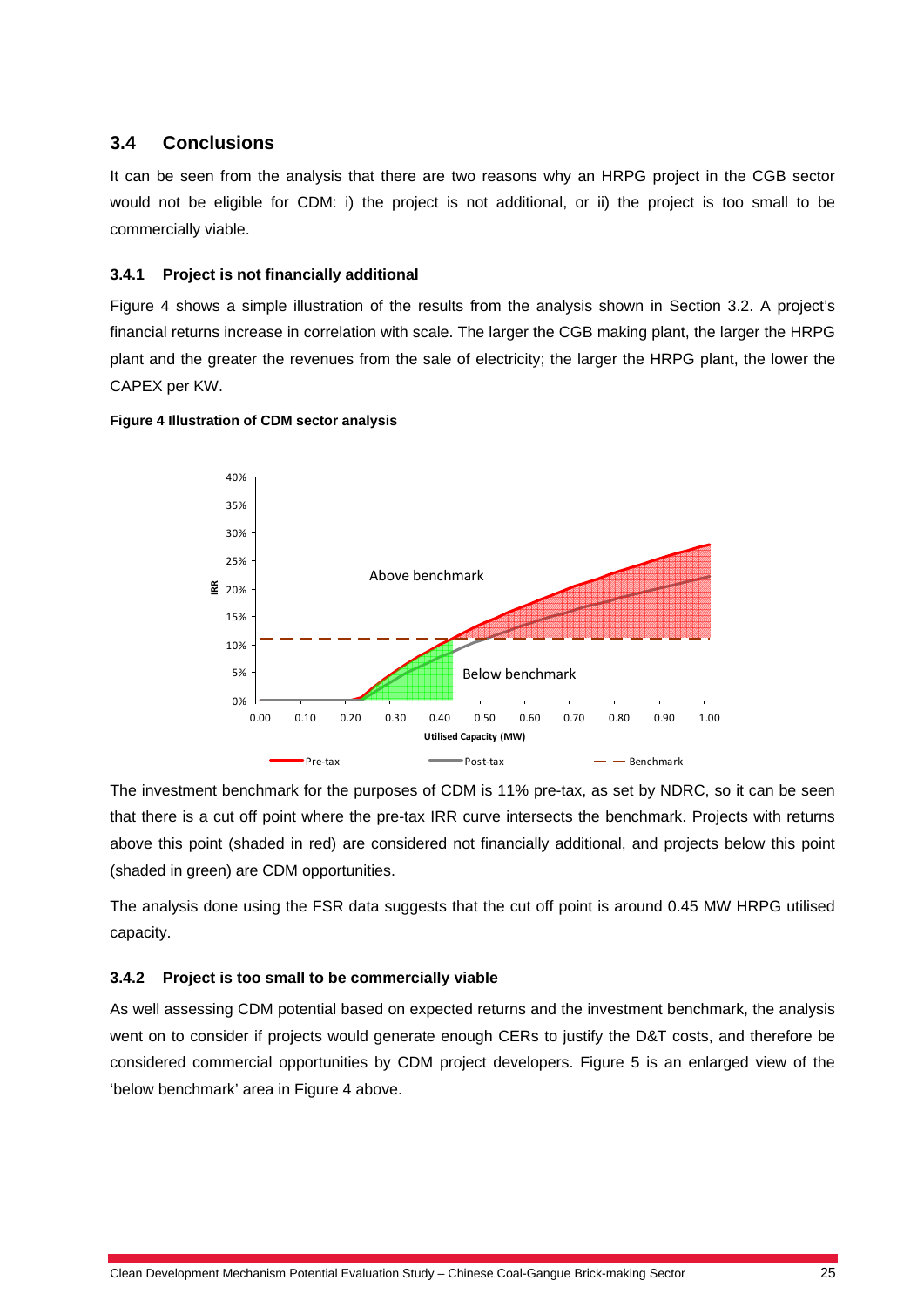

**Figure 5 Illustration of CDM sector analysis – close up of projects below benchmark** 

Projects must be of a sufficient scale to generate enough CERs to justify the D&T costs. The D&T costs vary depending on the CDM approach, as discussed in Section 2.5 and 3.3, so the cut off point at which a project is considered too small and is difficult to define. It can be assumed, however, that the lower the D&T costs per project, the wider the range of capacities that will be viable as CDM projects.

It is true that the sector is stuck 'between a rock and a hard place', with relatively large scale projects (above 0.45 MW utilised capacity) being not financially additional, and small scale projects struggling to cover the D&T costs.

It is not possible with the data provided to quantify the number or precise scale of CGB HRPG projects that would fall in a 'sweet spot' between being large enough to cover the D&T costs and still being small enough to pass the test of financial additionality. In order to get a more accurate view of CDM potential more data is required relating to HRPG projects in the CGB of varying size, scale and utilisation.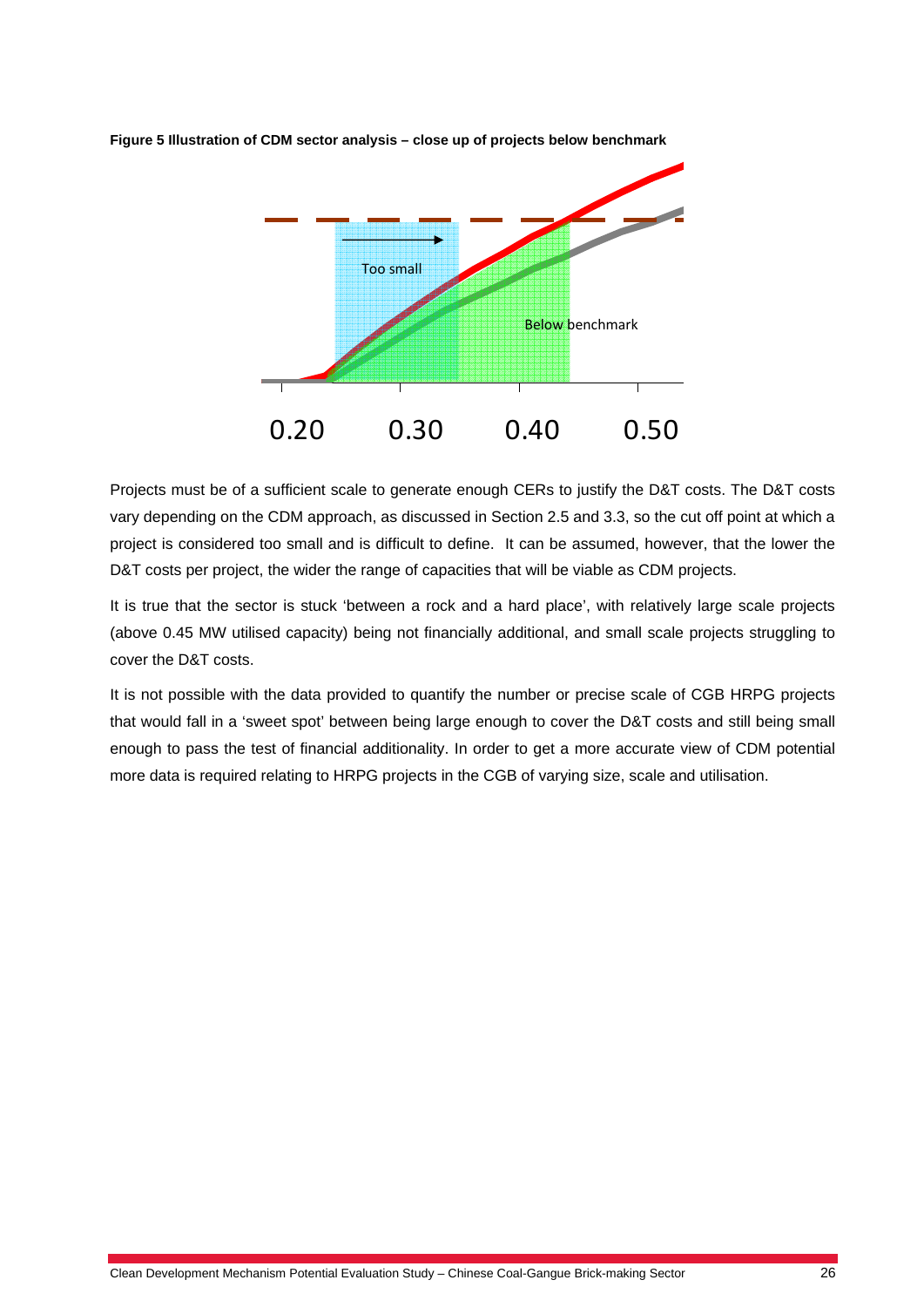# 4 Deliverable Two – pilot site CDM feasibility

*Deliverable two – Pilot site CDM Feasibility and Assessment Report for Establishing HRPG CDM Projects within the Selected Pilot Coal-gangue Brick Factories. Using the information contained in the feasibility study reports (FSR), the CDM potential for the Yiwang and Juyi pilot projects has been assessed. The results indicate the likely success of registering the pilot sites as CDM projects* 

This section summarises the results of our analysis on the potential for the two CGB HRPG pilot plants at Yiwang and Juyi to be developed as CDM projects.

The data contained in the FSRs has been used together with additional information and clarification from the workshops and site visit to run the CDM model component described in Section 5. The model estimates the financial returns of the project and hence indicates whether it is financially additional.

# **4.1 Yiwang, Shanxi – results of CDM analysis**

#### **4.1.1 Performance and power generation**

Yiwang is a medium-sized CGB making factory with a production output of over 120,000 bricks per day (about 35 million bricks per year). The recoverable residual heat is around 685 MWh of heat energy per day. For this size of plant and amount of waste heat, the HRPG steam turbine utilised capacity is 0.5 MW giving a net output of 3,326 MWh of electricity (based upon operational hours of 7,200).

#### **4.1.2 CER generation**

The estimated annual CERs generated are  $3,161$  tonnes  $CO<sub>2</sub>e$  per year.

#### **4.1.3 Financial assessment**

Based upon the CAPEX of RMB 7.95 million (of which 70% is spent in year 0 and 30% spent in year 1), the post tax IRR, without CDM revenue, is 11.34% which is marginally above the benchmark (this is equal to the IRR given in the FSR).

**Table 5 Financial returns from the HRPG investment including the additional revenue from CDM minus the D&T costs. Red indicates CDM would not add value. Green indicates value added.** 

| <b>Carbon price (RMB)</b> | <b>Flat fee</b> | <b>Revenue share</b> |
|---------------------------|-----------------|----------------------|
| 80                        | 9.92%           | 10.55%               |
| 130                       | 11.30%          | 12.09%               |
| 250                       | 14.84%          | 16.05%               |

The threshold carbon price for a flat fee arrangement is RMB 132.70. The CDM would add value if the carbon price is greater than this threshold. For a revenue share arrangement, CDM appears to add value if the carbon price is above approximately RMB 105.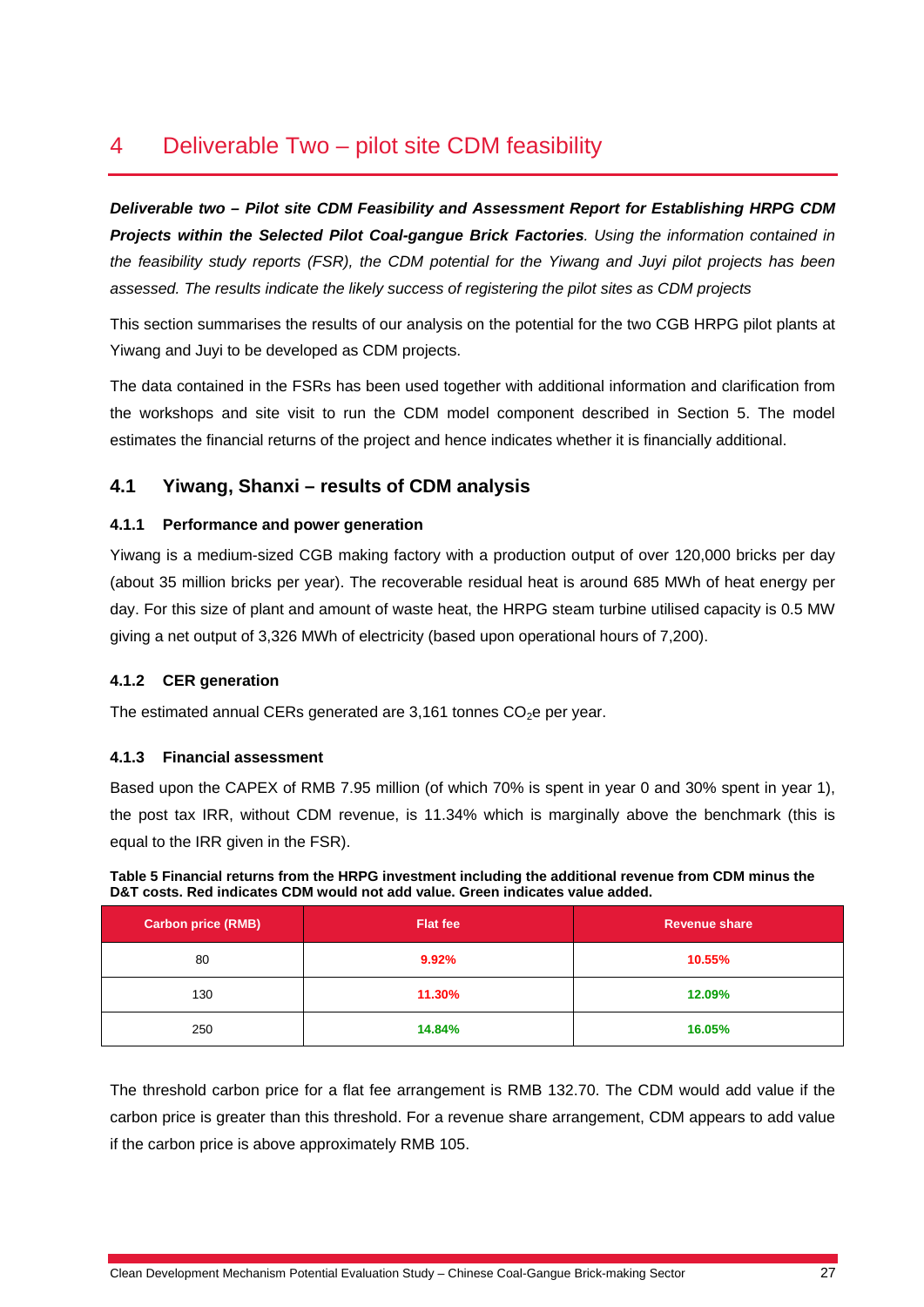#### **4.1.4 Conclusion**

Assuming a single project approach, the financial analysis for the Yiwang factory illustrates that financial additionality can be achieved for projects of a small enough scale, although in this case the IRR is marginally above the benchmark, according to FSR data. Further, our analysis of development and transaction costs against CDM returns has shown a sufficient carbon price is necessary to make CDM a worth while investment for the brick factory owner (due to flat fee development costs of approximately RMB 500,000 upfront, and RMB 200,000 annually). Yiwang requires a carbon price between RMB 105 (on a revenue share basis) and RMB 130 (on a flat fee basis) to achieve a positive NPV for CDM project development. The secondary CER price is currently around RMB 110 (EUR 11), and primary prices are by definition at a discount to this, so it is unlikely that the project will be able to attain a carbon price sufficient to justify the D&T costs.

### **4.2 Juyi, Shanxi – results of CDM analysis**

#### **4.2.1 Performance and power generation**

The Juyi plant is much larger than Yiwang, with production output of 277,800 bricks per day making it a very large example (equivalent to around 80 million per year). The recoverable residual heat is around 15,803 MWh of heat energy per day. For this factory size and amount of waste heat, the HRPG steam turbine utilised capacity is 1 MW, giving a net output of 6,779 MWh of electricity per year (again based upon operational hours of 7,200 given in the FSR).

#### **4.2.2 CER generation**

The estimated annual CERs generated are  $6,441$  tonnes  $CO<sub>2</sub>e$  per year.

#### **4.2.3 Financial assessment**

The post tax IRR, without CDM revenue, is 25.38% (this is different to the figure given in the FSR of 28.78% due to uncertainties in tax treatment). This is based upon the CAPEX of RMB 9.95 million (of which 90% is spent in year 0 and 10% spent in year 1).

| Table 6 Financial returns from the HRPG investment including the additional revenue from CDM minus the |
|--------------------------------------------------------------------------------------------------------|
| D&T costs. Red indicates CDM would not add value. Green indicates value added.                         |

| <b>Carbon price (RMB)</b> | <b>Flat fee</b> | <b>Revenue share</b> |
|---------------------------|-----------------|----------------------|
| 80                        | 24.97%          | 28.47%               |
| 130                       | 27.20%          | 30.44%               |
| 250                       | 32.70%          | 35.28%               |

The threshold carbon price for a flat fee arrangement is RMB 91. The CDM would add value if the carbon price is greater than this threshold. For a revenue share arrangement, CDM appears to add value to the project owner regardless of the carbon price.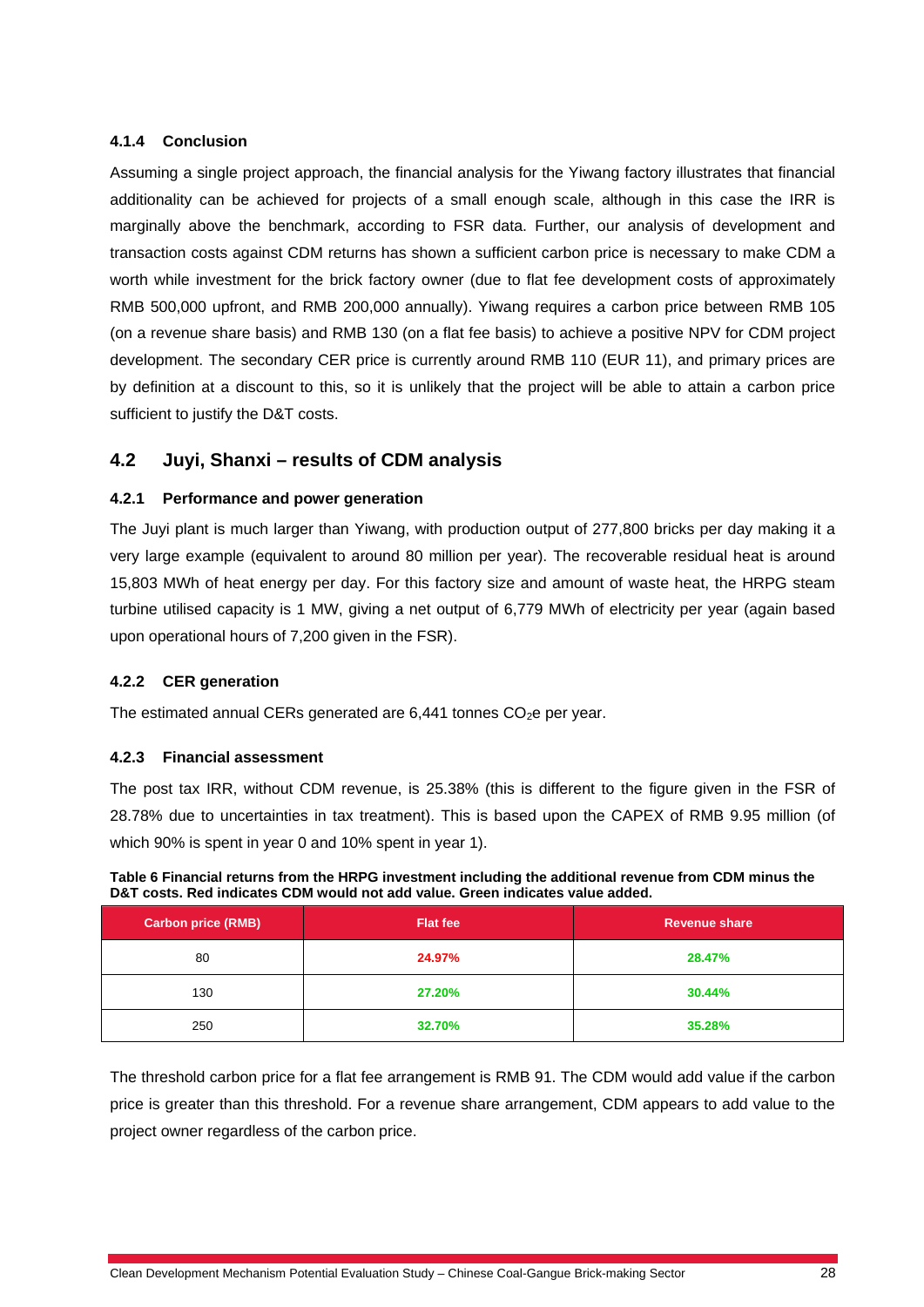#### **4.2.4 Conclusion**

Assuming that the FSR data reflects the true financial parameters, the Juyi pilot project is not financially additional within the guidelines laid out by the UNFCCC (see Section 3.3.6). Although the expected number of CERs is sufficient to add value to the project owner considering the D&T costs, it is not a viable CDM project due to the lack of financial additionality.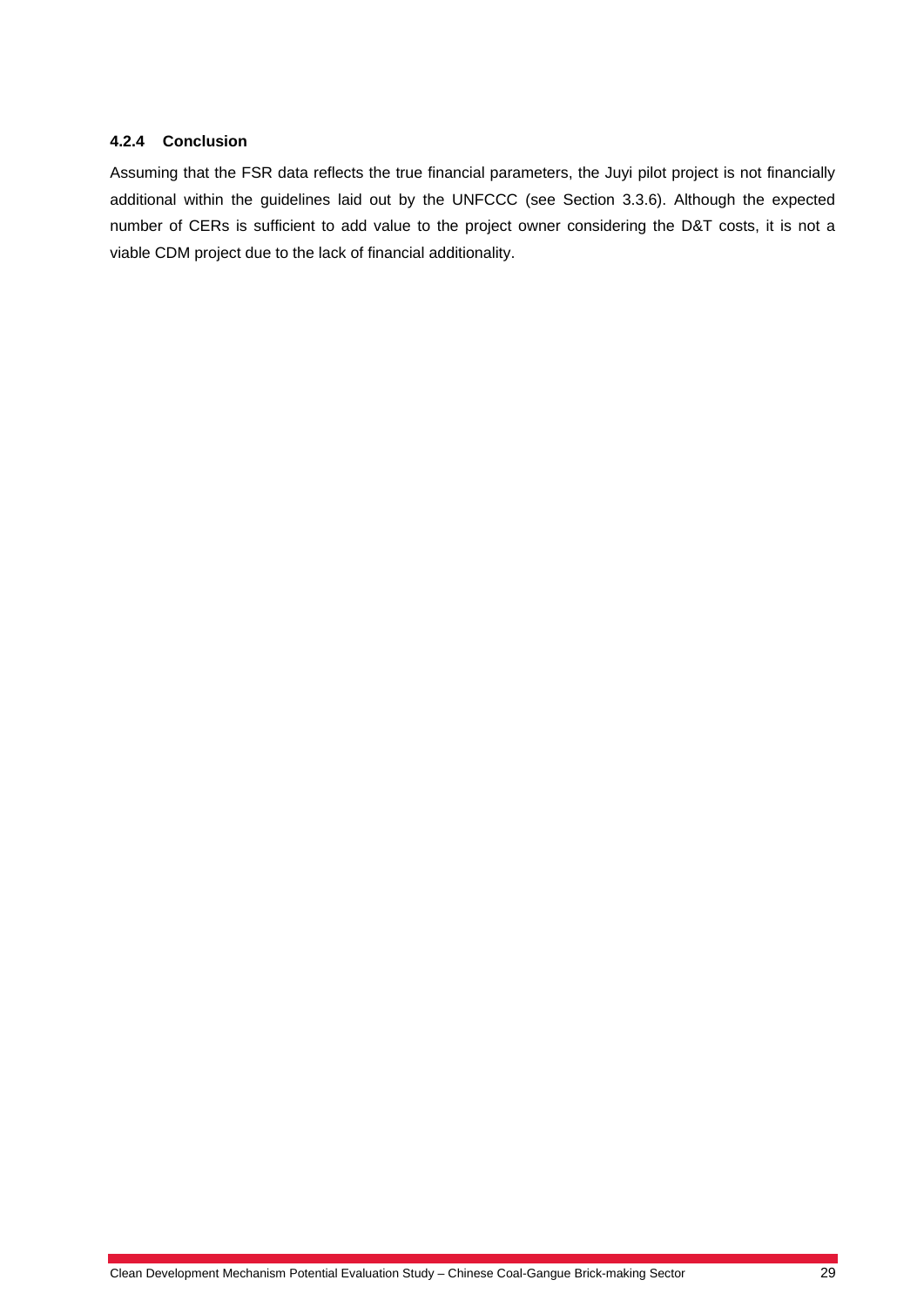# 5 Deliverable Three – CDM model component

*Deliverable Three – CDM Model Component for inclusion into the overall 'Brick Sector Heat Recovery Power Generation Project Feasibility Model' Package. The CDM model component can be applied to any potential CGB HRPG CDM project, by inputting all necessary economic and technical parameters and processing these under one of the three aforementioned CDM project scenarios, in order to determine project feasibility and best economic approach.* 

This section presents an overview of the CDM model component including schematic diagram and descriptions of each sub component.

### **5.1 Overview**

The CDM model component has been developed using Microsoft (MS) Excel. This model has been executed to assess whether or not the HRPG CDM projects are feasible across the CGB sector (Deliverable one) and to determine the CDM feasibility for the two HRPG pilot projects (Deliverable Two). This generic model can be applied to any given CGB factory. The model input parameters are based upon the AMS III.Q approved small-scale CDM methodology.

By inputting all necessary economic and technical parameters for a given HRPG project into the model, the IRR, the potential number of CERs that could be generated from the CDM and added CER revenue can be calculated automatically. The model outputs can be used by factory project owners or CDM developer to support CDM-related decision making, as follows:

- The financial eligibility for CDM for a proposed HRPG CDM project can be evaluated by calculating the IRR (without additional project income from CERs) and comparing this with the current industry benchmark.
- Whether or not the CDM adds commercial value to a project can be determined by calculating the number of CERs that could be generated, and their potential value, under one of three CDM PD approaches, and then calculating the IRR with CER revenue included.
- For the project developer, the commercial value for a project can be examined over two commercial structures (flat fee and revenue share).
- A sensitivity analysis can be carried out by altering any one of the input variables (e.g. electricity buy and sell price, and carbon price).

# **5.2 Description of model and subcomponents**

A simple and user-friendly version of the model has been created which uses pop-up dialogue boxes to request all data input parameters required from the user for a given CGB HRPG project. The calculations are then initiated automatically and the resulting CERs and IRR are displayed.

The model consists of three subcomponents: inputs, processes and outputs, as illustrated in Figure 6.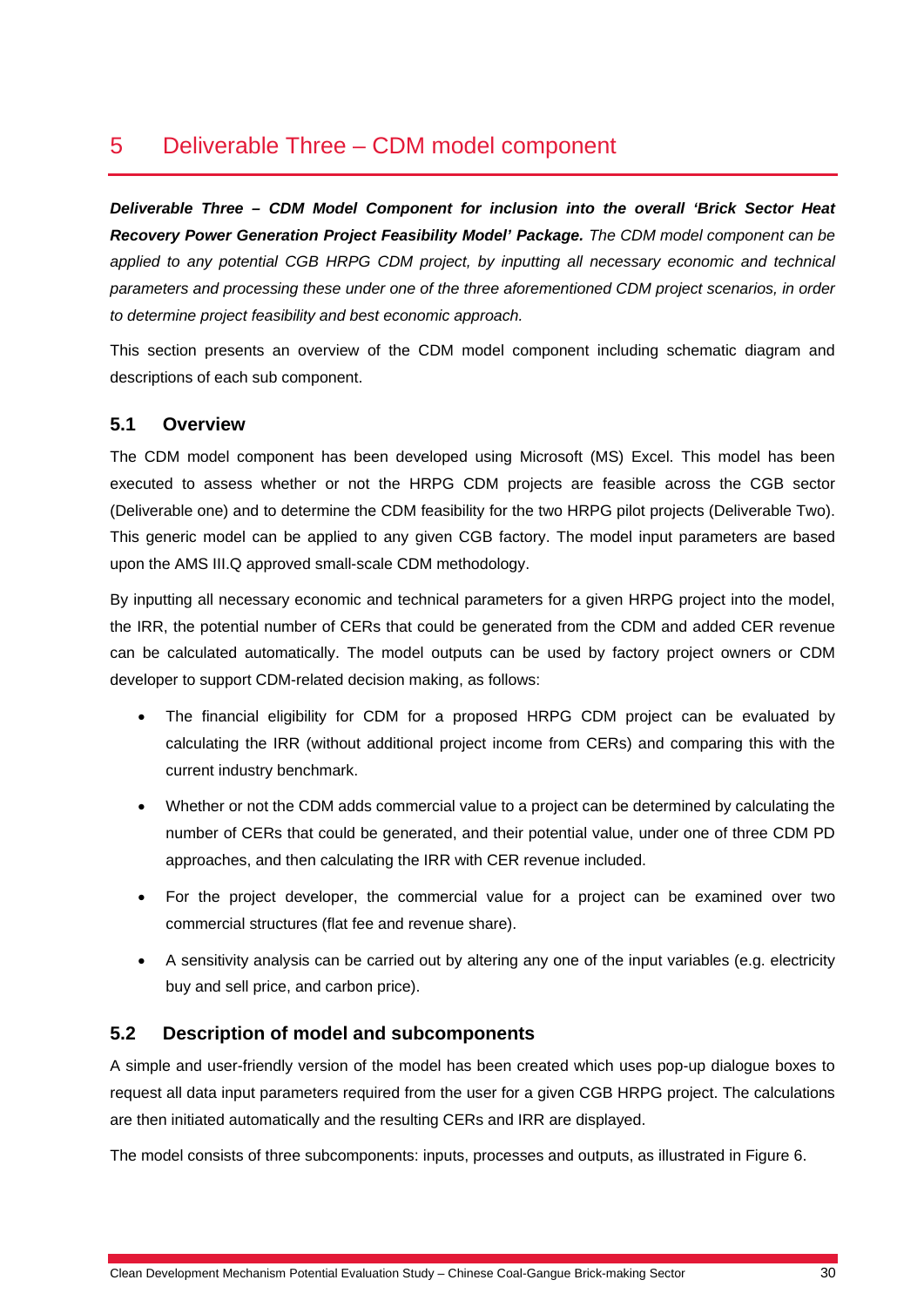**Figure 6 Schematic diagram of the CDM model component displaying inputs, calculations and outputs** 



#### **5.2.1 Inputs**

The necessary parameters are arranged into factory profile, operational parameters and financial parameters. All of these parameters shall be provided by the user. A screen shot of the *Input* worksheet is shown in Figure 7 showing the input cells highlighted in light blue.

#### *Factory profile*

The profile specifies the physical characteristics of a factory. Information can be input via keyboard into text fields or the input options can be selected using the drop-down menu provided. These include:

• Factory name and location – electricity grid emissions factors for China, published by NDRC, are used in the CER calculation and are dependent on the selected location.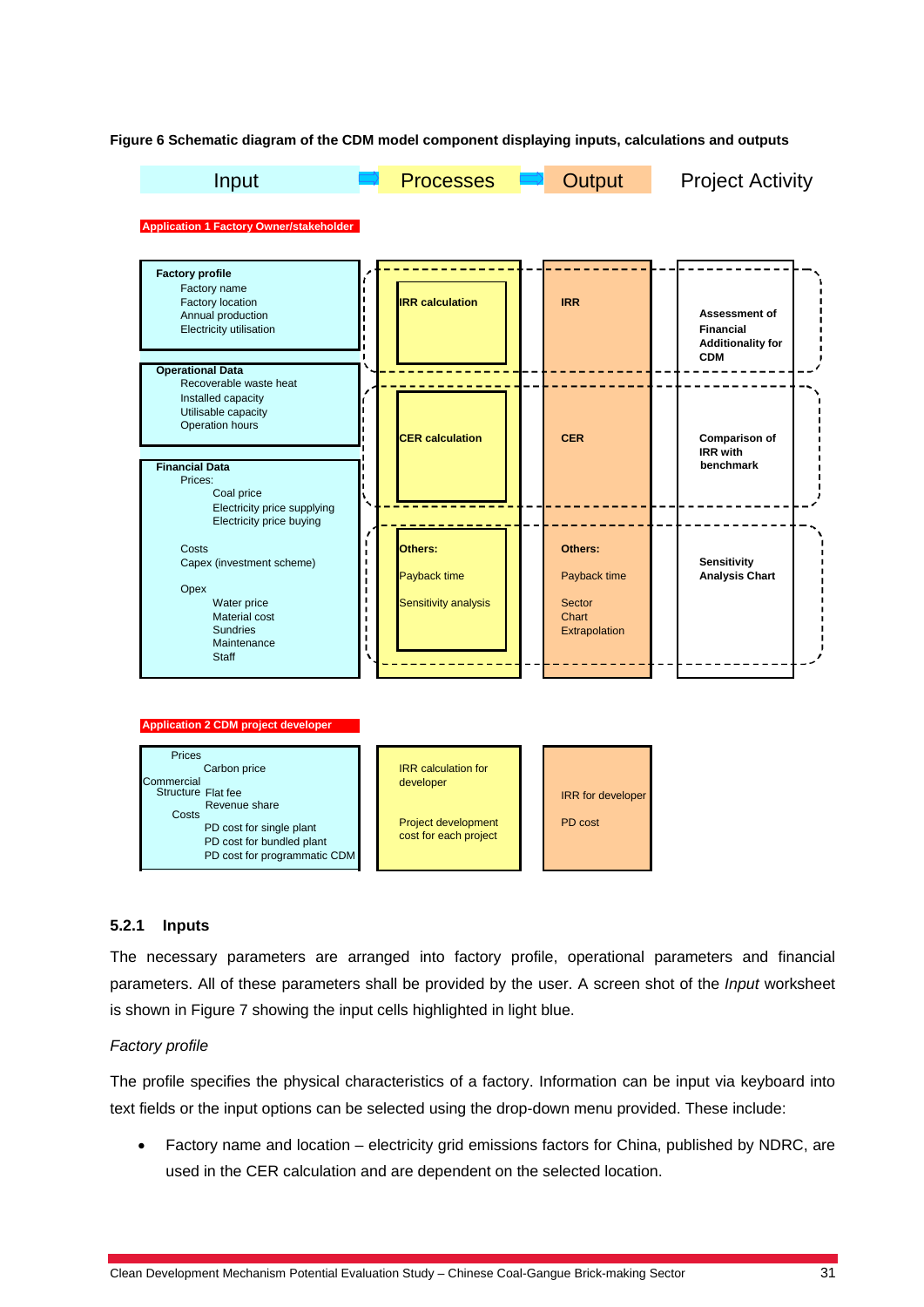- Options for electricity utilisation if electricity generated is consumed at the factory, then an emissions factor will be used instead of the nationally issued factor.
- Brick production volume the recoverable waste heat is dependent on annual production volume. This influences the HRPG steam turbine utilised capacity, and in turn has a direct impact on the number of CERs generated.

| <b>Operational</b>          |                 |          | <b>Financial</b>                 |             |        |
|-----------------------------|-----------------|----------|----------------------------------|-------------|--------|
| Parameter                   | Unit            | Value    | Parameter                        | Unit        | Value  |
| Performance                 |                 |          | Income                           |             |        |
| Output                      | bricks/d        | 34,534   | Grid electricity price           |             |        |
| Recoverable residual heat   | kJ/h/10k bricks | 34,534   | Buy (inc. VAT)                   | RMB/MWh     | 400    |
|                             | kJ/d/10k bricks | 828,816  | Buy (exc. VAT)                   | RMB/MWh     | 342    |
|                             | GJ/d            | 3        | Sell                             | RMB/MWh     | 450    |
|                             | MWh/d           |          | Coal price                       | RMB/t       | 300    |
| Generation                  |                 |          | Carbon price                     | RMB/t       | 100    |
| Gross installed capacity    | <b>MW</b>       | 1.00     | Min                              | RMB/t       | 50     |
| Utilised installed capacity | <b>MW</b>       | 1.00     | Max                              | RMB/t       | 150    |
| <b>Operational hours</b>    | h               | 7,200    | Recovered asset value (in yr 20) | of CAPEX    | 5%     |
| Gross output                | <b>MWh</b>      | 7,200    | Costs                            |             |        |
| Aux consumption             | %               | 0.08     | Capex                            | <b>mRMB</b> | 1.00   |
| Net output                  | <b>MWh</b>      | 6,653    | % investment made in y1          |             | 70%    |
| Heat output                 | GI/h            | 6,523.00 | % investment made in y2          |             | 30%    |
|                             |                 |          | Opex                             |             |        |
|                             |                 |          | Water price                      | RMB/MWh     | 50.00  |
|                             |                 |          | Materials cost                   | RMB/MWh     | 300.00 |
|                             |                 |          | <b>Sundries</b>                  | RMB/MWh     | 300.00 |
|                             |                 |          | Maintenance                      | RMB/a       | 300    |
|                             |                 |          | Staff                            | RMB/a       | 123    |
|                             |                 |          | Tax and fees                     |             |        |
|                             |                 |          | <b>VAT</b>                       | %           | 0.17   |
|                             |                 |          | Urban/rural maintainance fee     | %           | 0.05   |
|                             |                 |          | <b>Education surcharge</b>       | $\%$        | 0.04   |
|                             |                 |          | Income tax                       | %           | 0.25   |

**Figure 7 The CDM model component inputs worksheet showing the operational and financial parameters**

#### *Operational parameters*

These parameters are relevant to factory operation:

- Recoverable waste heat: used to calculate thermal production and the amount converted to electricity.
- HRPG installed and utilised capacity: the heat recovery boiler and steam turbine is sized and selected by the factory owner based upon various factors (e.g. standard sizes and types are available on the existing market). The utilised capacity is dependent on the amount of recoverable waste heat generated.
- Operational hours this is used to calculate the total annual power generation from HRPG.

#### *Financial parameters*

• Coal price – these prices are applied to calculate income. If the factory has its own power plant then HRPG will reduce coal use and make a cost saving based upon the coal price input.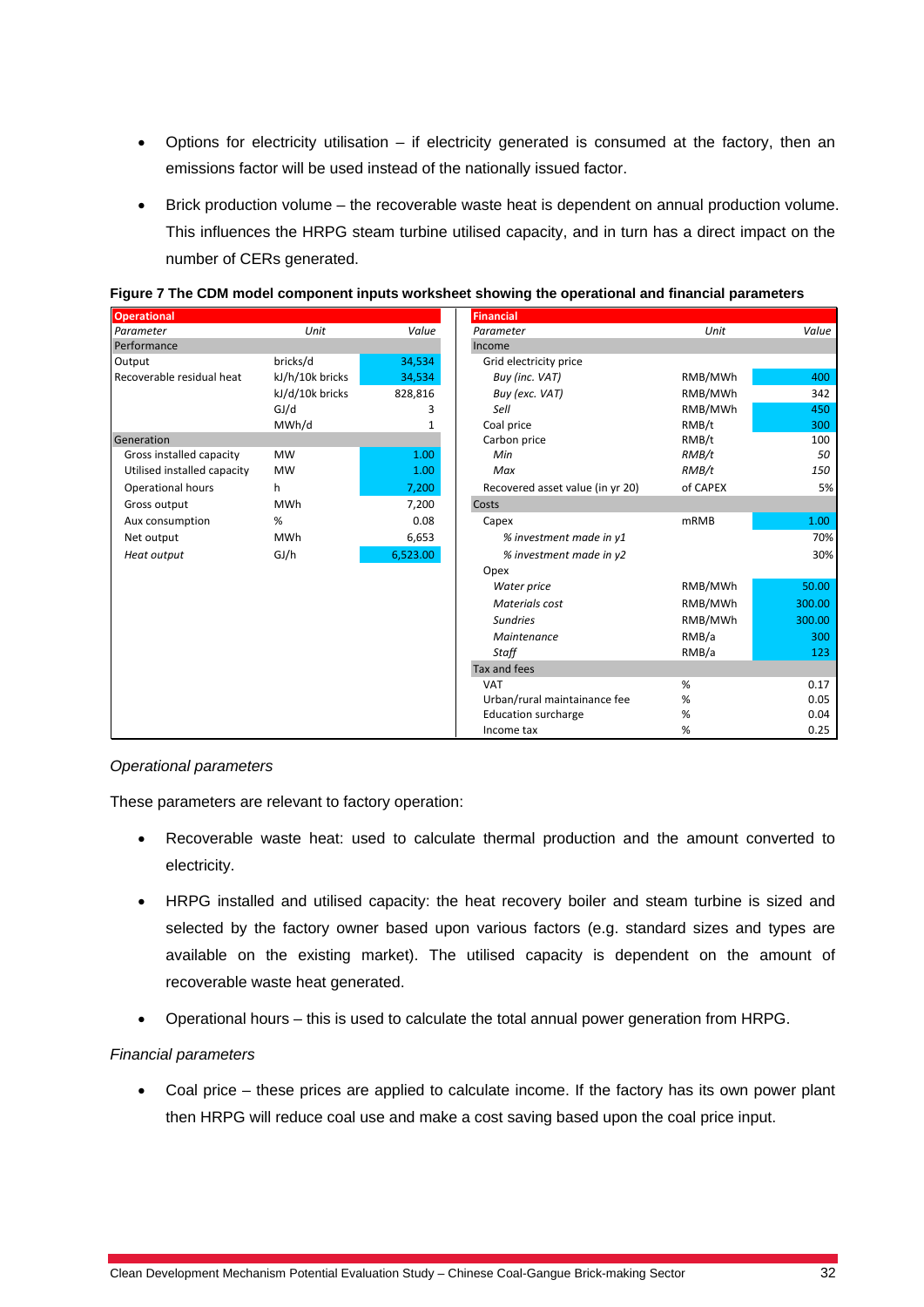- Electricity buy and sell price Alternatively, if the HRPG will reduce the amount of electricity purchased from the grid, then the buying price input will determine the cost saving. If electricity is sold to grid, then the sell price is applied to calculate additional income.
- Capital investment and operational costs (CAPEX and OPEX) Capital costs for HRPG may appear in different investment schemes (e.g. in year one the majority of investment is paid off and a minor part is left for year two). Operation costs include water, material, sundries, maintenance and staff expenses. All costs are in RMB.

#### *CDM project developer input*

The PD subcomponent (included in the '*PD'* worksheet*)* allows the PD parameters to be input and the project IRR (with CDM financing) to be calculated. A screen shot of the PD worksheet is displayed in Figure 8. The appropriate CDM approach can be selected (either *single, bundled or programmatic*). The revenue option can be selected. For the *flat fee* option, the cost per project can be preset for single, bundled and pCDM approaches (the assumed default values are given in Section 2.5). For the *revenue share* option, the percentage can be preset (the commercial structure is explained in Section 2.6). Likewise, the D&T cost attributes, the required rate of return on the developer's investment and required profit margin on the fee can also be preset (and again the default values are considered reasonable based upon Camco's experience). Finally, the carbon price is selected.

|  |  | Figure 8 CDM project development input |  |  |
|--|--|----------------------------------------|--|--|
|--|--|----------------------------------------|--|--|

| Project development analysis        |                    | $\Box$ CDM  |                                  |                   |                |           |            |                |                                   |
|-------------------------------------|--------------------|-------------|----------------------------------|-------------------|----------------|-----------|------------|----------------|-----------------------------------|
| <b>Inputs</b>                       |                    |             | <b>Cash flow calculation</b>     |                   |                |           |            |                |                                   |
| Parameter                           | Unit               | Value       |                                  |                   | Revenue        |           | Costs      |                | Net cash                          |
| Project type                        |                    |             |                                  |                   |                | <b>BD</b> | Validation | M&R            |                                   |
| Single project                      |                    | <b>TRUE</b> |                                  | Year 0            | 1,000,000      | (50,000)  | (450,000)  |                | 500,000                           |
| Bundled                             |                    |             |                                  | Year 1            |                |           |            | 0              | $\Omega$                          |
| pCDM                                |                    |             |                                  | Year <sub>2</sub> |                |           |            | 0              | n                                 |
| Flat fee                            |                    | <b>TRUE</b> |                                  | Year 3            |                |           |            | Ò              | n                                 |
| Revenue share                       |                    |             |                                  | Year 4            | $\Omega$       |           |            | 0              | U                                 |
| Revenue                             |                    |             |                                  | Year 5            | $\Omega$       |           |            | 0              | n                                 |
| Flat fee                            |                    |             |                                  | Year 6            | $\Omega$       |           |            | 0              |                                   |
| Single                              | <b>RMB/project</b> | 1,000,000   |                                  | Year 7            | $\Omega$       |           |            | 0              |                                   |
| Bundle (10 projects per bundle)     | RMB/project        | 750,000     |                                  | Year 8            | $\mathbf 0$    |           |            | 0              | $\Omega$                          |
| pCDM (500 projects estimate)        | RMB/project        | 100,000     |                                  | Year 9            | 0              |           |            | 0              | U                                 |
| Revenue share                       |                    |             |                                  | Year 10           | $\overline{0}$ |           |            | $\mathbf{0}$   | $\Omega$                          |
| Single                              | % of CERs          | 134%        |                                  |                   |                |           |            |                |                                   |
| Bundle (10 projects per bundle)     | % of CERs          | 81%         | IRR/return                       |                   |                |           |            |                | 500,000.00                        |
| pCDM (500 projects estimate)        | % of CERs          | 25%         |                                  |                   |                |           |            |                |                                   |
| Cost componants                     |                    |             |                                  |                   |                |           |            |                |                                   |
| Single project                      |                    |             | <b>Project development costs</b> |                   |                |           |            |                |                                   |
| <b>Business devlopment</b>          |                    | 50,000      | Project type                     |                   |                |           |            | Flat Fee       | Revenue share                     |
| <b>Qualification and validation</b> |                    | 450,000     |                                  |                   |                |           |            |                | Fee per project % of CERs payment |
| <b>Monitoring and verification</b>  |                    |             | Single                           |                   |                |           |            | 1,000,000      | 134.38%                           |
| Bundled                             |                    |             | Bundle (10 projects per bundle)  |                   |                |           |            | 750,000        | 81.00%                            |
| <b>Business devlopment</b>          |                    | 25,000      | pCDM                             |                   |                |           |            | 100,000        | 25.31%                            |
| Qualification and validation        |                    | 350,000     |                                  |                   |                |           |            |                |                                   |
| Monitoring and verification         |                    |             | Carbon price                     |                   |                |           |            |                | 80RMB                             |
| pCDM                                |                    |             |                                  |                   |                |           |            | Floor price    | 80RMB                             |
| <b>Business devlopment</b>          |                    |             |                                  |                   |                |           |            | Maximum return | 0.00%                             |
| Qualification and validation        |                    | 50,000      |                                  |                   |                |           |            |                |                                   |
| Monitoring and verification         |                    |             |                                  |                   |                |           |            |                |                                   |
| Required return                     |                    |             |                                  |                   |                |           |            |                |                                   |
| <b>IRR</b>                          |                    | 25%         |                                  |                   |                |           |            |                |                                   |
| Profit on fee                       |                    | 50%         |                                  |                   |                |           |            |                |                                   |

#### **5.2.2 Calculations**

The *Calculations* subcomponent calculates the IRR, CERs, payback time and sensitivity analysis automatically.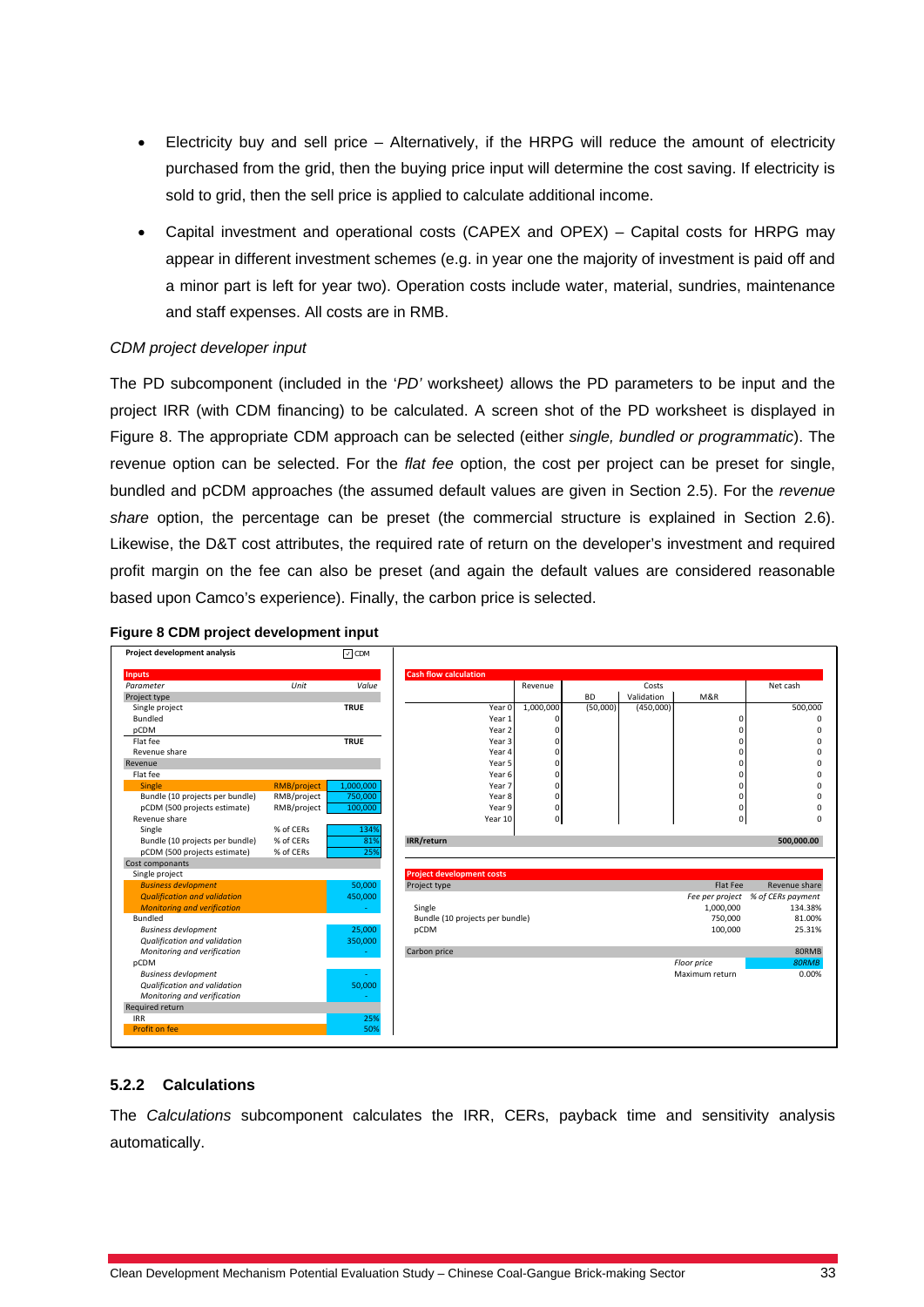#### *Number of certified emissions reductions*

The formulae used to calculate the CERs generated by a given HRPG project are based on the equations provided in ASM.III.Q CDM methodology. There are a number of equations that can be applied depending on the factory's energy source. If the project utilises its own power plant then the coal saving is used in the CER calculations, for example. The captive plant efficiency is assumed to be 30%, the net calorific value (NCV) of coal is 20 MJ/kg, and carbon factor for coal is 0.096 tonnes  $CO<sub>2</sub>/GJ$ . If the project uses electricity solely from the grid then the grid emissions factor is used.

#### *Internal rate of return*

Based on operational and financial input data, the IRR is calculated using the MS Excel IRR function. According to guideline issued by the NDRC and the Ministry of Construction (Chinese Government),  $4$  the lifetime of plant is 20 years. The depreciation rate for fixed assets is 5% for 15 year. Tax rates are based on power generation industries.

#### *Net present value*

The project NPV is calculated using the MS Excel NPV function. The payback time is shown in a cumulative earnings chart.

#### *Sensitivity analysis*

The main parameters influencing the project IRR and CERs are CAPEX, carbon price, electricity sell price and utilised HRPG steam turbine utilisation (and actual electricity generation). The effect of varying these parameters on project IRR is displayed on various charts in the *SA\_summary* worksheet, as shown in Figure 9.



#### **Figure 9 The sensitivity of carbon price and impact on project IRR (with CDM revenue)**

<sup>4</sup> Economic Evaluation Method and Criteria for Construction Project, NDRC and Ministry of Construction P.R. China, the 3<sup>rd</sup> version.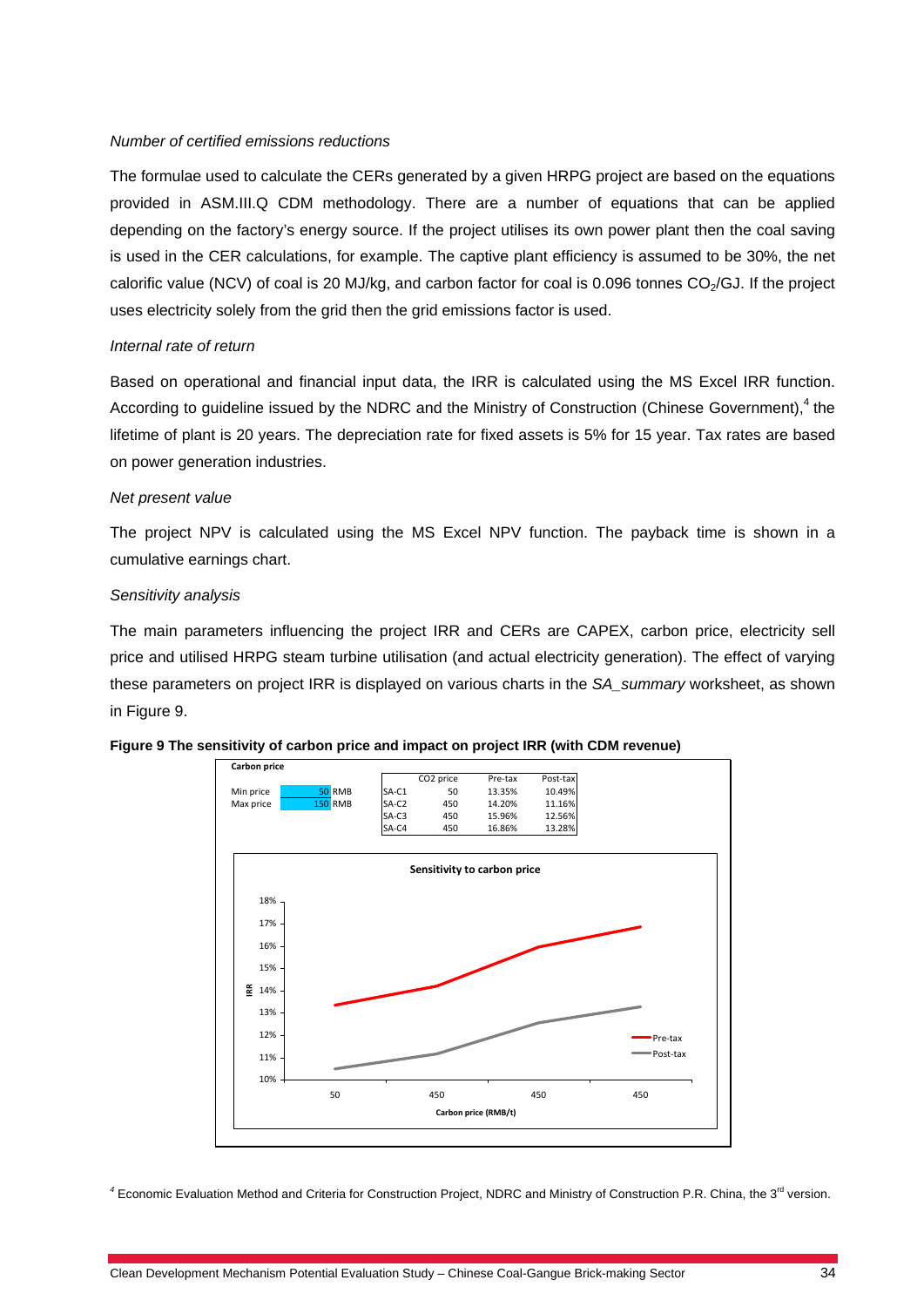#### **5.2.3 Outputs**

The CDM component outputs are as follows:

- Assessment of financial additionality for CDM (comparison of IRR with benchmark)
- Sensitivity analysis charts
- Sector-level curve plotting IRR against utilised capacity of HRPG steam turbine capacity (extrapolated from pilot site points)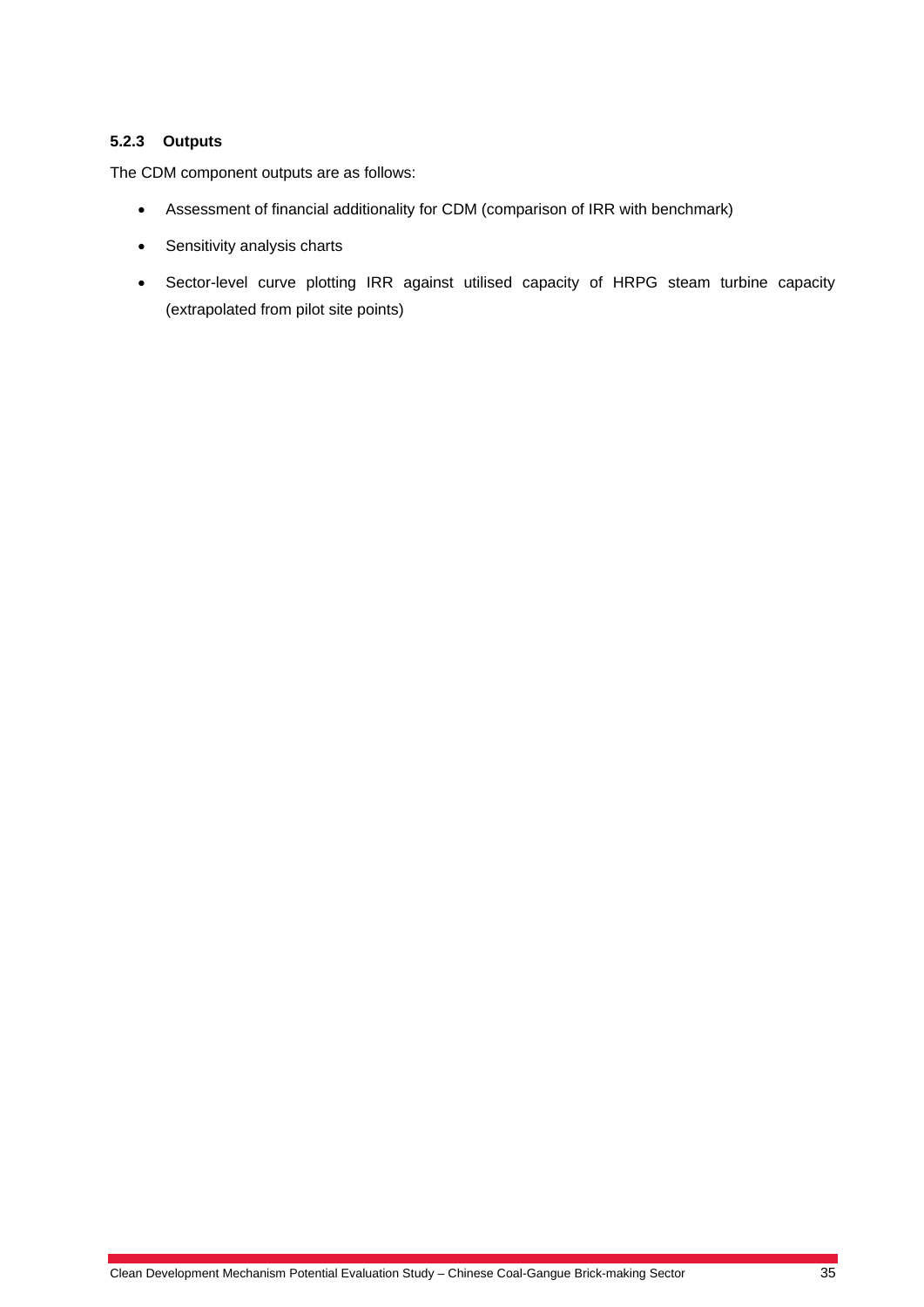# 6 Conclusions and recommendations

Coal-gangue HRPG projects that display financial additionality may not be profitable enough to create value from the CDM. This is an irony that is often encountered with small-scale CDM projects. An inverse relationship can be seen between scale and carbon price required to generate value from the CDM (larger capacity turbine will generate more electricity at the same operating hours therefore will generate more CERs, for example). At a carbon price of between 90 and 130 RMB, Camco estimates that the CDM could add value to the Yiwang and Juyi pilot projects (based upon the FSR data), however projects of this scale (0.45 MW and above) are not financially additional (above 11% IRR pre tax).

Figure 10 below is the output from the sector model described in deliverable one. The graph shows the 11% benchmark superimposed over the IRR curve of the HRPG technology at increasing scale. The blue and yellow areas represent the range of scales of which HRPG in the CGB sector would be ineligible for CDM. CDM for small scale projects (highlighted in blue) does not add sufficient value; larger scale projects (highlighted in yellow) are likely to generate financial returns that are above the 11% benchmark. It is possible that projects of a scale between these two constraints (located in the green area) may be viable for CDM, although it is not possible from the analysis to quantify the exact number of projects or range of scales.

**Figure 10 Relationship between IRR and production output/HRPG steam turbine utilised capacity for a CGB factory.** 



Based upon the data contained in the FSRs and information gathered from the workshops, our analysis has shown that there are two primary barriers to CDM.

- The first applies to small scale coal-gangue brick HRPG projects below a certain utilisation level that do not create enough CERs to justify the project development costs.
- The second barrier applies to large scale projects that are not financially additional under the CDM guidelines set out by the UNFCCC Executive Board.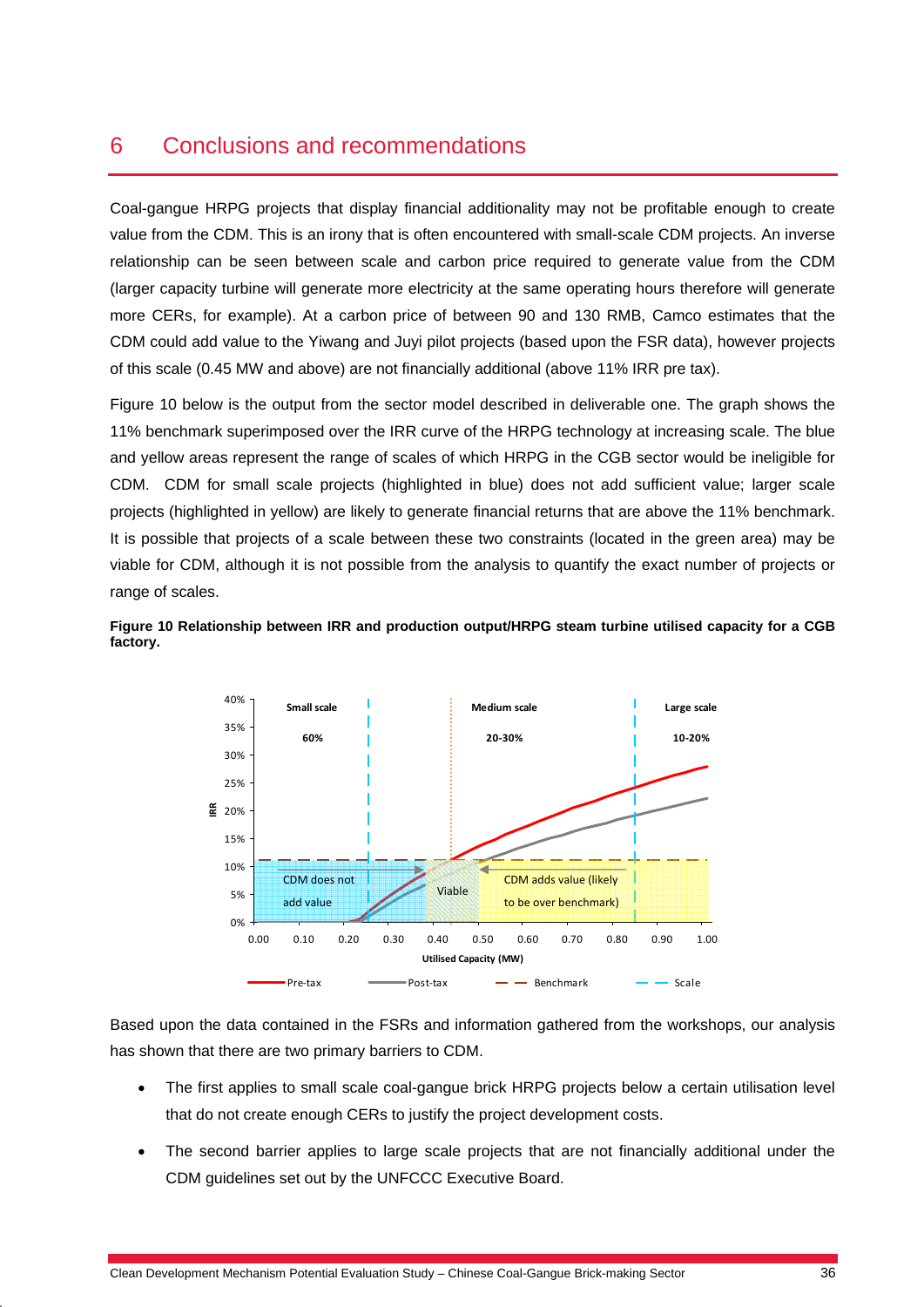The key underlying assumptions in the analysis are that the D&T costs (applying a flat fee and single project approach) will be approximately RMB 1 million, and the carbon price will be between EUR 8 and 25. Little can be done to mitigate the risk posed by the carbon price, however D&T costs can be reduced through using the bundled or pCDM approaches.

Camco estimates that the PD costs would be reduced by 25% to RMB 750,000 per project by using the bundled approach (assuming 10 projects per bundle); and costs would be reduced to RMB 100,000 by using pCDM (this excludes the cost of an aggregator, which could be substantial).

As discussed, bundling increases elements of CDM delivery and registration risk, and although pCDM offers the potential to sufficiently reduce PD costs, it is so far unproven in China. To date, no pCDM projects have been registered in China thus presenting an inherent risk to any commercial entity setting out to qualify a programme in China. It is Camco's view that attempting to qualify a pCDM project in China would involve a large element of learning by doing. Furthermore, measurement, reporting and verification (MRV) costs are uncertain and could consume up to 100% of returns from a pCDM project.

#### **6.1.1 Reliability of data contained in the FSRs**

It is important to note that there are a number of uncertainties in the FSR data that feed through to uncertainties in the analysis.

The FSRs assumes that the design of the HRPG system is substantially oversized, and it is unclear why the 'utilised capacity' is between 50% and 75% of name plate capacity. This impacts the IRR calculations by assuming low electricity generation and high capital expenditure.

Conversely, the capital expenditure seems to be underestimated and the revenues over estimated.

- A figure of RMB 6000/kW has been used to calculate the capital cost of the HRPG equipment, but this applies to large scale plants and would be expected to increase significantly for smaller scale installations.
- The RMB 550/MWh electricity tariff appears very high, considering that the CGB plant is unlikely to productively use all of the power produced and the average tariff being paid by grid providers is much lower.

#### **6.1.2 Corrected analysis**

It is not possible to accurately quantify or correct for the uncertainties discussed above, but a number of educated assumptions have been made to illustrate the sensitivity of the analysis to changes in the input data, shown in Figure 11 below.

The sector model described in Deliverable One has been run using the FSR data and the following corrections:

- 25% increase in CAPEX to compensate for RMB 6000 per kW assumption that looks very low.
- Electricity price has been changed to RMB 350 per MWh, which is considered realistic in Camco's experience. However, CDM guidelines dictate that the electricity price used in the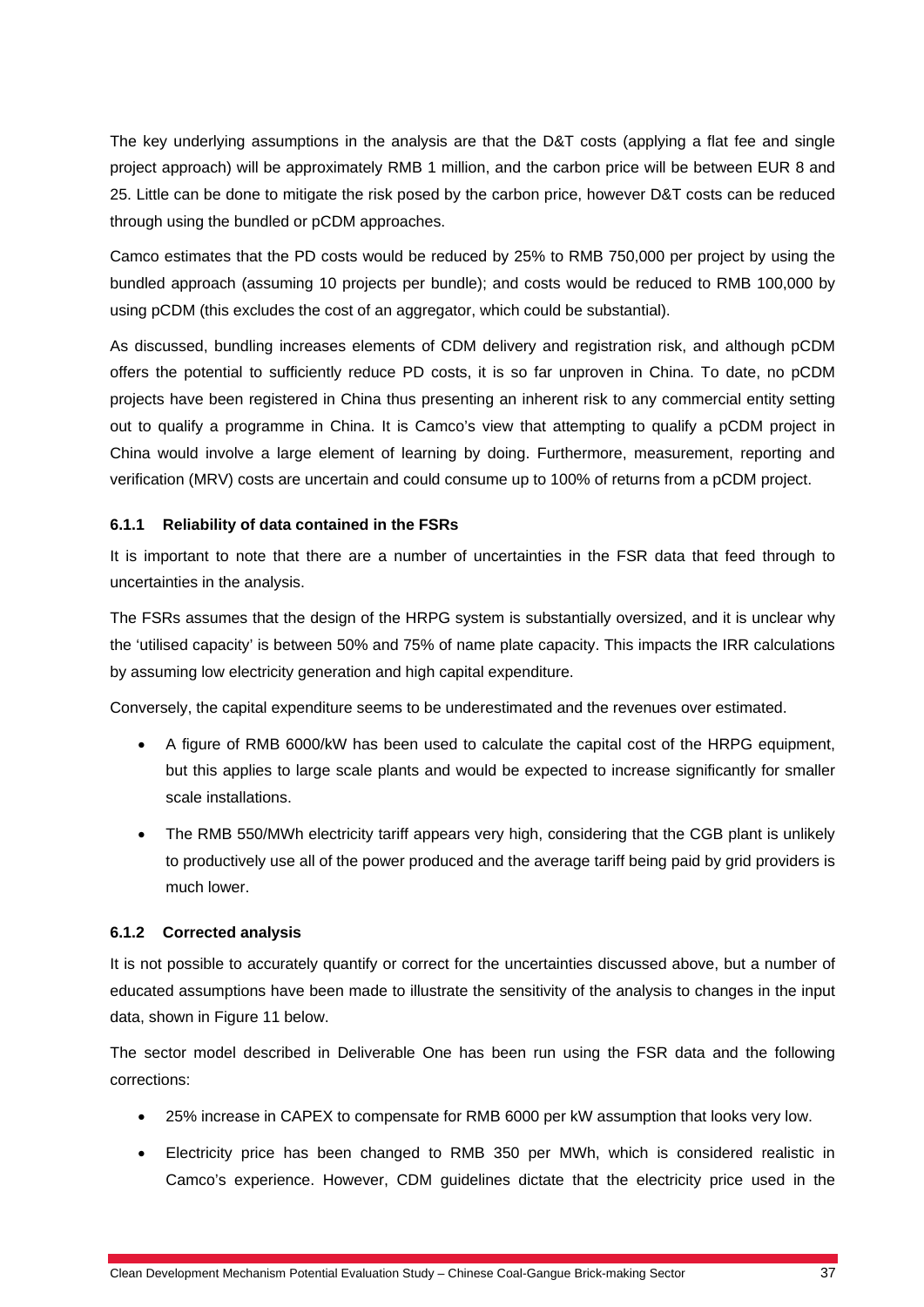financial analysis needs to be the approved government purchase price. In China this is higher than what a PD would realistically expect to receive.

By changing two of the input variables for CAPEX and electricity price, the model indicates that all of the small and medium scale projects are financially additional.



**Figure 11 Corrected illustration of expected returns on HRPG projects in the CGB sector** 

#### **6.2 Recommendations**

**Further research into the Chinese brick making sector and economic parameters** – Further work is required to gain a deeper understanding of the HRPG technology and economic parameters at different sizes to provide a more accurate assessment of capital costs and revenue. This could help remove uncertainty and perceived risk in order to attract further attention from investors or CDM developers. This could involve identification of further potential projects and the development of further FSRs. More accurate market information on the CGB and standard brick making sector is required to better assess the CDM HRPG potential across the sector (e.g. survey CGB factory owners in parallel with the workshops planned by UNIDO to be held in 2010). Furthermore, it would be useful to further research the potential impacts of the Chinese government's strong targets for increased utilisation of coal gangue. If this leads to a marked increase in new coal-gangue brick factories, the opportunities for CDM might also multiply.

**CDM project development** – There is nothing preventing project developers or project owners from attempting to qualify an HRPG investment as a CDM project. However, based upon the financial parameters given in the FSRs, no project developer would be willing to develop this under a revenue shared agreement and the fixed fee would negate any value as we have shown. Alternatively, a succinct manual and relevant guideline could be offered to project owners to help them develop the CDM project themselves, thus removing the PD costs from the equation.

**Unlock the potential of Programmatic CDM** – No programmes have yet been registered in China. Six are in various stages of development none of which are related to energy efficiency, HRPG or building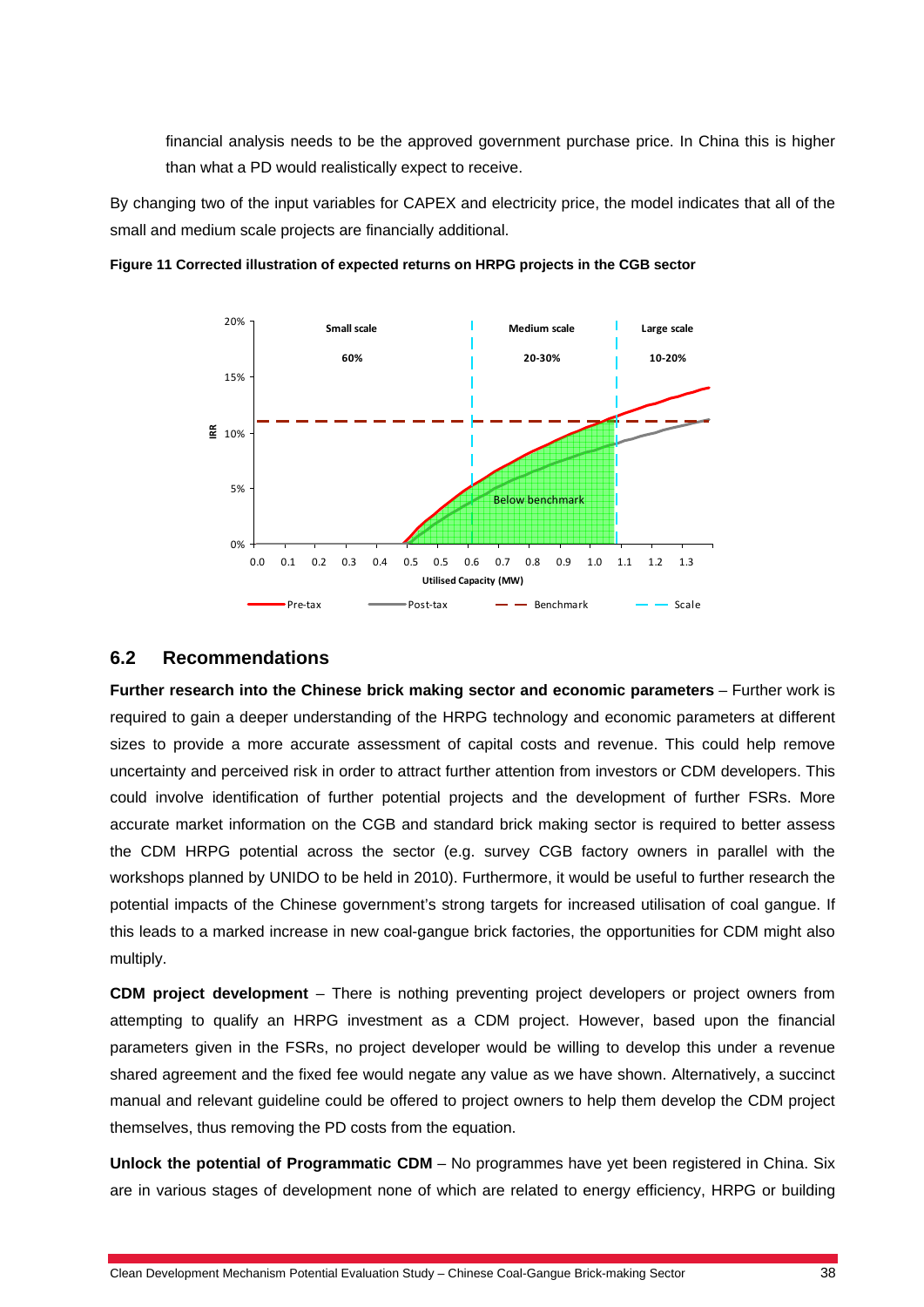materials. Further work and research is required to remove the policy barriers facing pCDM in China and to reduce the uncertainties and associated programmed development costs. A project could be funded to to create a PoA and implement several CPAs under the programme (e.g. several HRPG projects). Further research is required into the coal gangue and standard brick making sector to gather more accurate market intelligence on the number of eligible factories with tunnel kilns (or future plans to construct tunnel kilns) where HRPG could be applied. Action would be required to identify those factories who could meet the criteria for inclusion into any CDM programme.

**Investing in high returns at the medium to large scale** – Medium to large coal gangue brick companies should invest in HRPG technology themselves (due to the evident high economic returns) in all new brick factories. It is possible, that tunnel kilns could become mandatory within new builds over the next 3 to 5 years in China throughout CGB and standard brick sector. This could reduce the costs for this technology further and thus impact CDM additionality. UNIDO could perhaps focus effort on an alternative sector and alternative technology which has high emissions reduction potential but little or no financial return.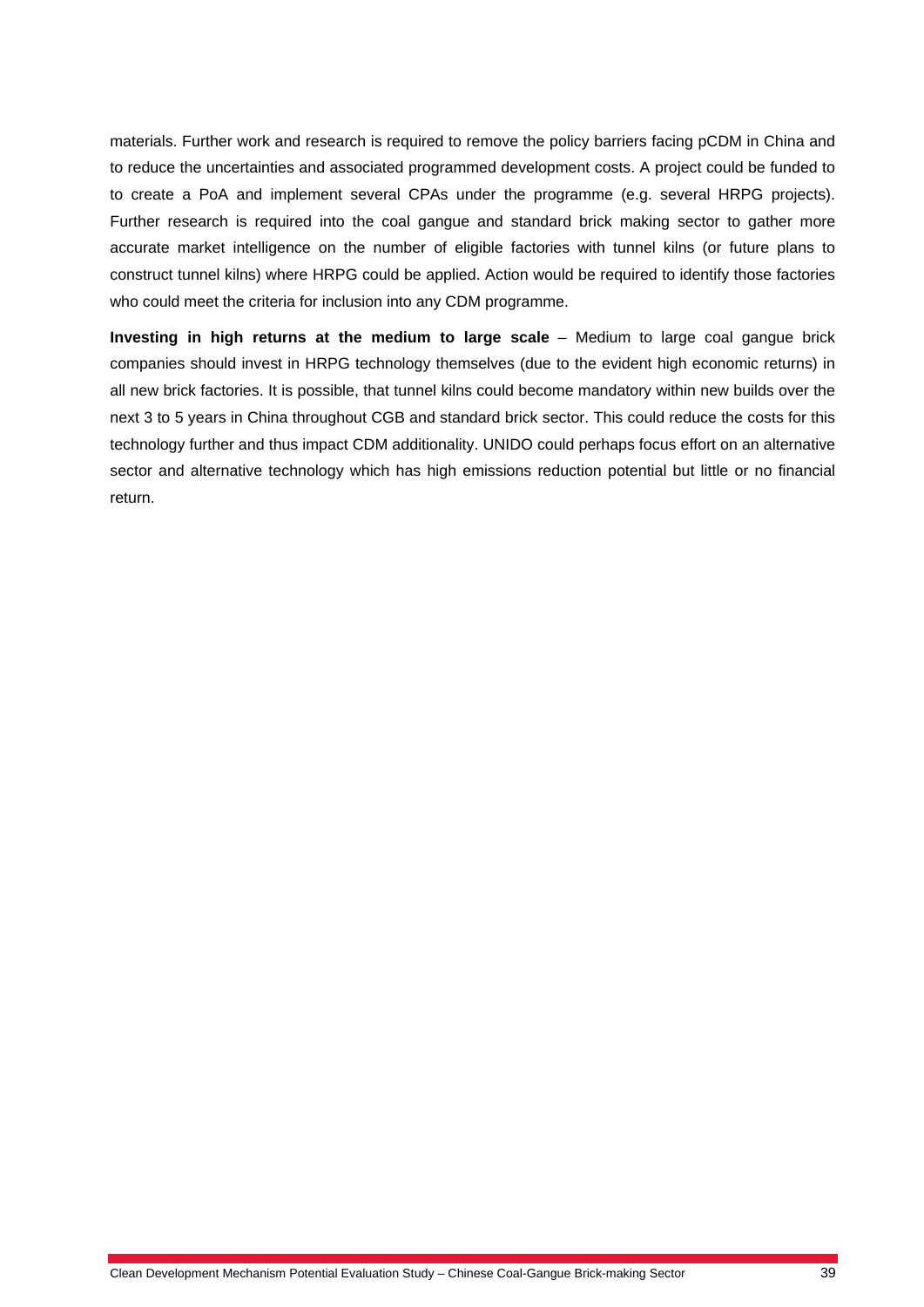# Annex

Clean Development Mechanism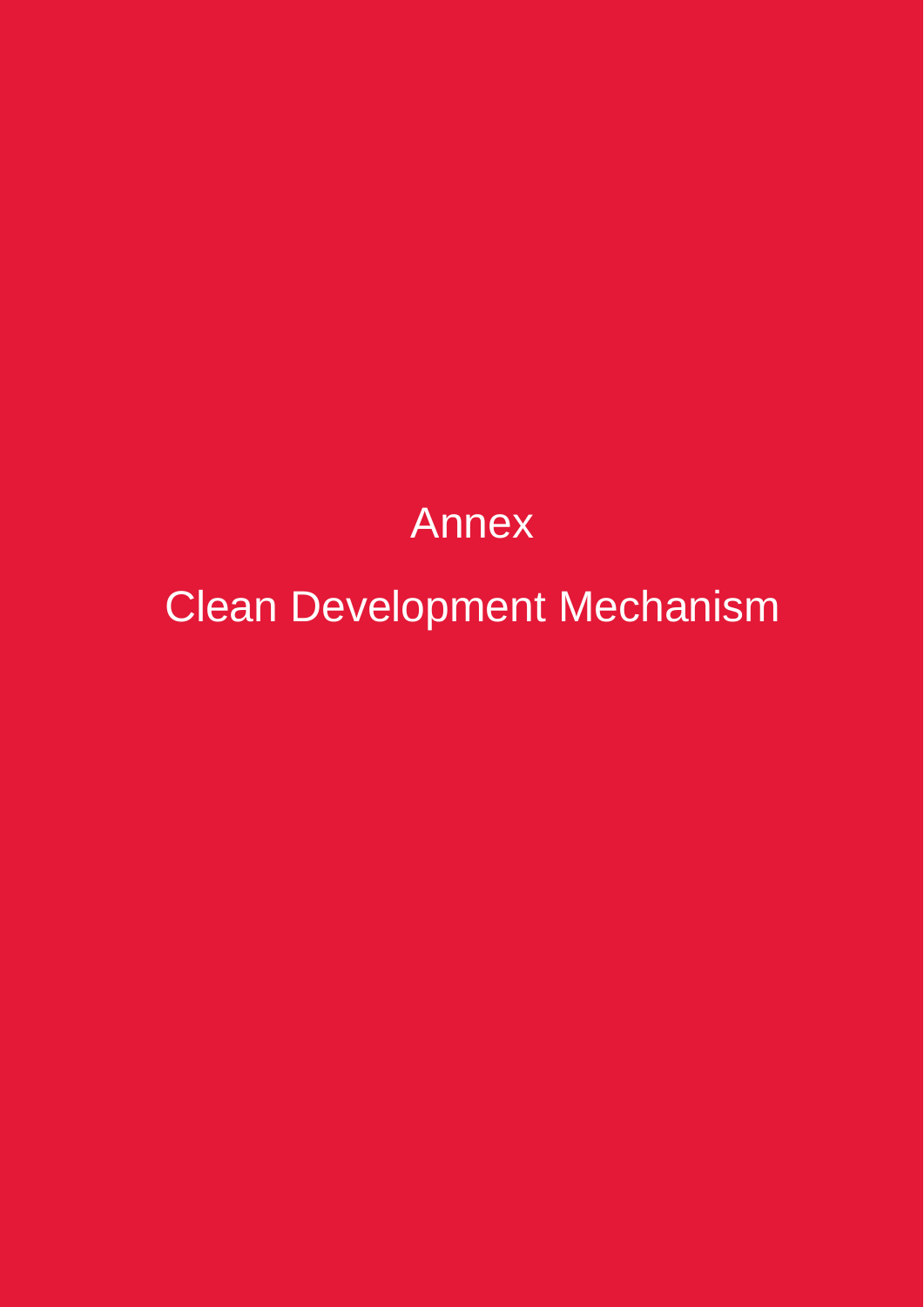# 7 Clean Development Mechanism

# **7.1 Introduction**

The Clean Development Mechanism (CDM) allows emission reduction (or emission removal) projects in developing countries to earn certified emissions reductions (CER) credits, each equivalent to one tonne of CO<sub>2</sub>. These CERs can be traded and sold, and used by industrialised countries to a meet a part of their emissions reductions targets under the Kyoto Protocol. In Europe, CERs can be purchased directly by companies that have legal emissions reduction obligations under the EU Emissions Trading Scheme.

The mechanism stimulates sustainable development and emissions reductions, while giving industrialised countries some flexibility in how they meet their emissions reductions limitation targets.

The projects must qualify through a rigorous and public registration and issuance process designed to ensure real, measurable and verifiable emissions reductions that are additional to what would have occurred without the project. The mechanism is overseen by the CDM Executive Board, answerable ultimately to the countries that have ratified the Kyoto Protocol.

In order to be considered for registration, a project must first be approved by the Designated National Authority (DNA) of the host country.

Operational since 2003, the mechanism has already registered more than 1,000 projects and is anticipated to produce CERs amounting to around 1 billion tonnes of  $CO<sub>2</sub>$  equivalent in the first commitment period of the Kyoto Protocol, 2008–2012.

# **7.2 Project development process**

The key steps of CDM application process in China are shown in Figure 12 and are described below.





**Identify and optimise project** – The first step in the CDM project cycle is the identification and formulation of potential CDM projects. The emissions reductions from a CDM project must be real, measurable and additional.

**Create documents** – The Project Design Document (PDD) is a key document for a CDM project application. It should be written in line with the requirements of an applicable methodology that has been approved by the CDM Executive Board and should contain the project description, baseline identification, additionality demonstration, emission reduction calculation and other key elements.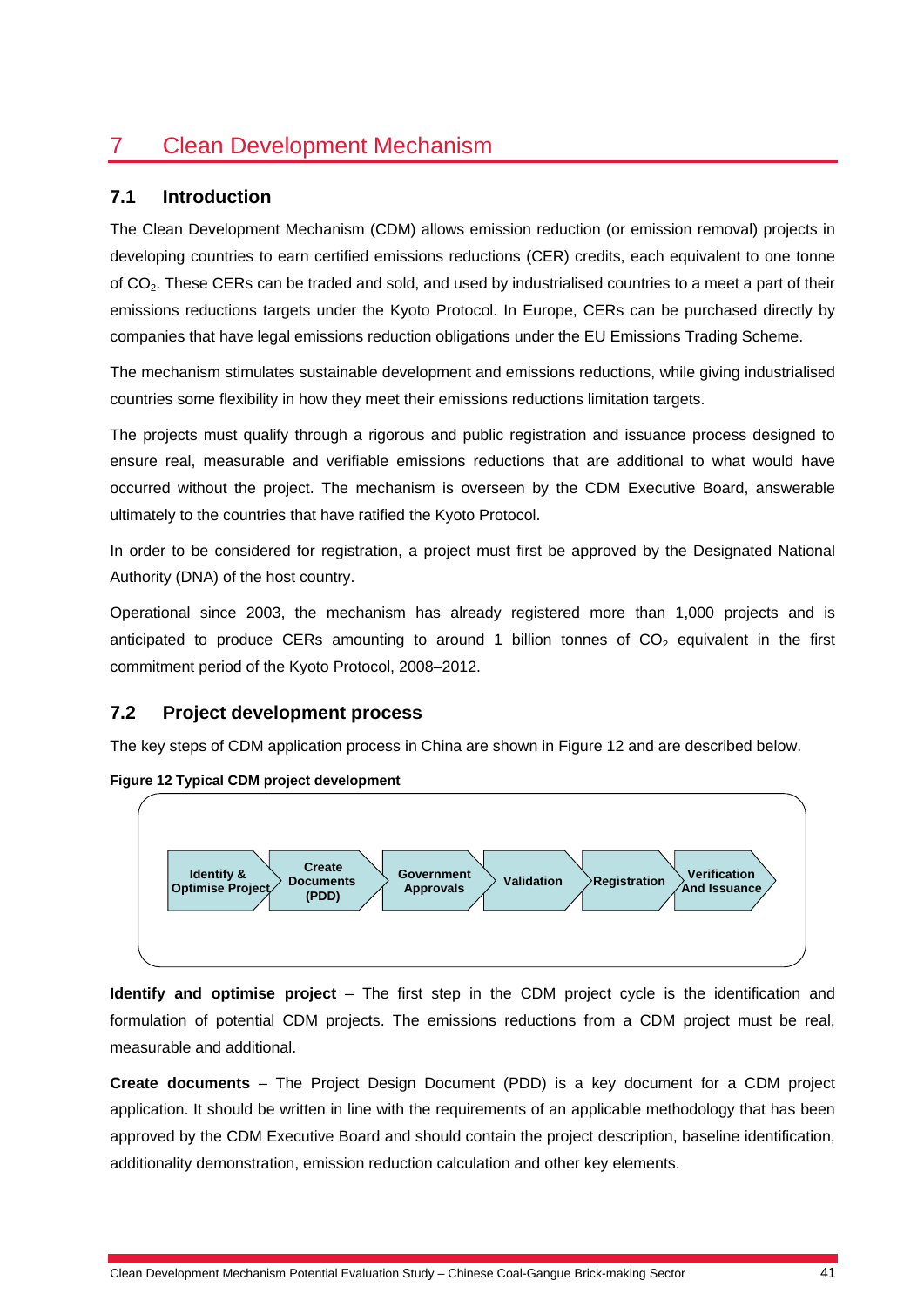**Government approvals** – These should be obtained from both the government of the project owner (i.e. China) and the government of the buyer of the credits. In China, the CDM Designated National Authority (DNA) is the National Climate Change Co-ordination Committee (NC4) of the National Development and Reform Commission.

**Validation and Registration** – Each potential CDM project has to have independent third party validation from an accredited certification company known as a Designation Operational Entity, to ensure that the project meets the requirements of the CDM.

**Verification and Issuance** – Once a registered project is operational, participants should prepare a monitoring report, including an estimate of CERs generated, and submit it for verification by a DOE. The DOE must make sure that the CERs have resulted according to the guidelines and conditions agreed upon in the initial validation of the project before any CERs can be issued.

# **7.3 Commercial arrangements**

Carbon credits are typically contracted under long-term contracts. A variety of models exist but typically a project owner will enter into a legal agreement with a buyer of CERs to supply CERs in return for a fixed payment for each CER.





# **7.4 Methodologies for waste heat recovery projects**

There are two approved CDM methodologies relevant to industrial HRPG projects, large scale and small scale (UNFCCC/CCNUCC 2007).

*ACM0012 "Consolidated baseline methodology for GHG emission reductions from waste energy recovery projects"* This is a large scale methodology, meaning it is normally only applied to projects achieving emissions reductions of more than  $60,000$  tonnes  $CO<sub>2</sub>e$  per year. There are 12 ACM0012 projects registered under the CDM with a total of 1.3 MtCO<sub>2</sub>e emission reductions per annum. Figure 14 shows that nine projects are located in China. Details of all projects are listed in Table 7.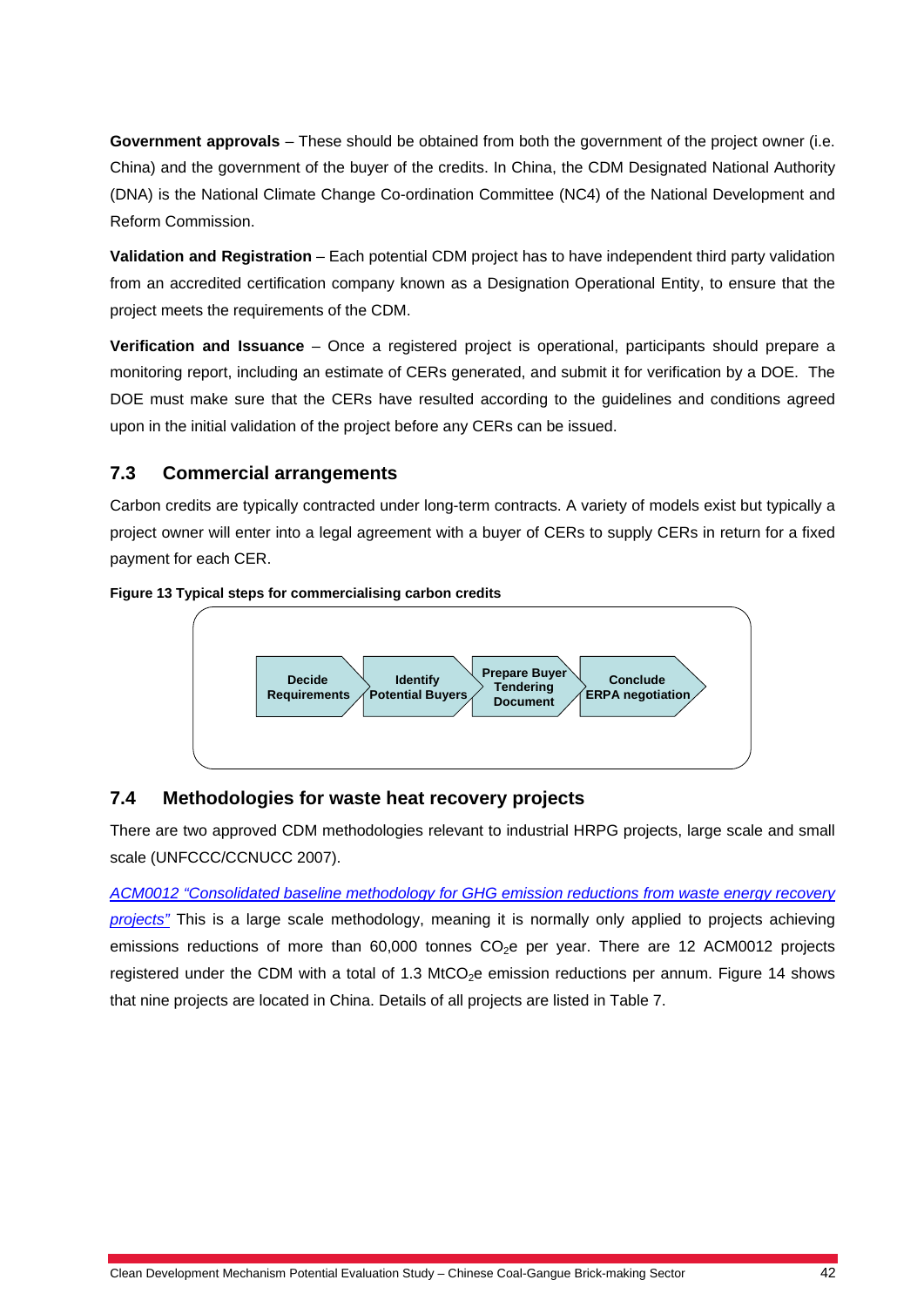#### **Figure 14 Registered ACM0012 CDM project by region**



#### **Table 7 Registered ACM0012 CDM projects under the CDM**

| <b>Project code</b> | <b>Sector</b>                   | <b>Host Country</b>            | <b>Estimated CERs</b> | <b>DOE</b>                                     | <b>Project Developer</b>                                                                                             |
|---------------------|---------------------------------|--------------------------------|-----------------------|------------------------------------------------|----------------------------------------------------------------------------------------------------------------------|
| 1878                | Cement                          | China                          | 97711                 | <b>DNV</b>                                     | Deutsche Bank AG<br>London                                                                                           |
| 1905                | Carbon black<br>manufacturing   | India                          | 87305                 | TÜV SÜD                                        | Hi - Tech Carbon<br>(HTC)                                                                                            |
| 2686                | Power and water<br>desalination | <b>United Arab</b><br>Emirates | 119069                | <b>DNV</b>                                     | Emirates CMS Power;<br>Abu Dhabi Future<br>Energy                                                                    |
| 2701                | Cement                          | China                          | 67054                 | TÜV SÜD                                        | Climate Change<br>Capital Carbon<br>Managed Account<br>Limited; Climate<br>Change Capital Carbon<br>Fund II s.à r.l. |
| 2095                | Cement                          | China                          | 95546                 | <b>Energy Systems</b><br>International<br>B.V. | <b>China United Cement</b><br><b>Corporation Nanyang</b><br><b>Branch</b>                                            |
| 2516                | Coking                          | China                          | 108740                | TÜV SÜD                                        | Nippon Steel<br>Corporation (NSC)Zibo                                                                                |
| 2515                | Iron and Steel                  | China                          | 135992                | <b>TÜV NORD</b>                                | Carbon Asset<br>Management Sweden<br>AB                                                                              |
| 2506                | Iron and Steel                  | China                          | 271355                | TÜV SÜD                                        | Deutsche Bank AG<br>London                                                                                           |
| 2504                | Metal                           | India                          | 18082                 | <b>TÜV NORD</b>                                | <b>Sterlite Industries</b><br>(India) Limited                                                                        |
| 2416                | Chemical                        | China                          | 62676                 | TÜV SÜD                                        | China Carbon N.V.                                                                                                    |
| 2469                | Iron and Steel                  | China                          | 105681                | <b>JQA</b>                                     | International Bank for<br>Reconstruction and<br>Development as<br>Trustee of the Italian<br>Carbon Fund              |
| 2521                | Cement                          | China                          | 110124                | TÜV SÜD                                        | <b>Holcim Environment</b><br>Services S.A.                                                                           |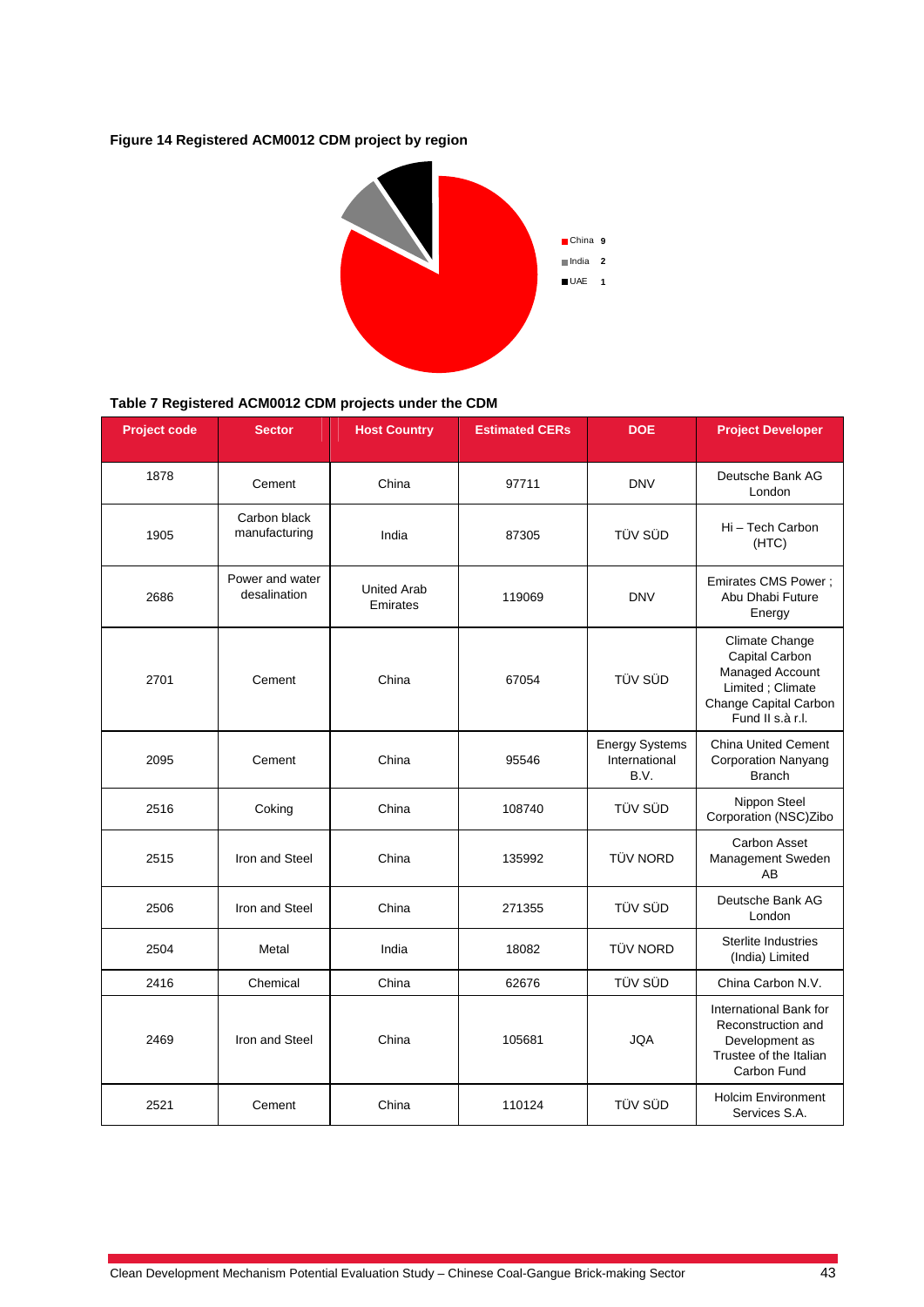AMS-III.Q - "Waste energy recovery (gas/heat/pressure) projects" is a small scale methodology, meaning it is only applied to projects that achieve less than 60,000 tonnes of emissions reduction per year. There are only three AMS-III.Q projects registered under the CDM. These are detailed in Table 8.

| <b>Project code</b> | <b>Sector</b> | <b>Host Country</b> | <b>Estimated CERs</b> | <b>DOE</b>     | <b>Project Developer</b>       |
|---------------------|---------------|---------------------|-----------------------|----------------|--------------------------------|
| 2379                | Cement        | Cambodia            | 17.107                | SGS            | Carbon Bridge pte Itd          |
| 1727                | Chemicals     | India               | 866                   | <b>DNV</b>     | Cantor CO <sub>2</sub> e India |
| 2675                | Cement        | China               | 46,813                | <b>TUV-SUD</b> | KOE Japan                      |

**Table 8 AMS-III.Q projects registered under the CDM** 

Small-scale CDM projects require:

- 15 MW maximum output capacity for RE projects;
- 60 GWh maximum energy saving for EE projects; and
- Annual emission reductions equal to or less than  $60,000$  tonnes of  $CO<sub>2</sub>e$  for other project activities.

Small-scale CDM uses simplified baseline and monitoring methodologies which do not require common practice analysis.

#### **7.5 Key parameters and calculations for AMS-III.Q**

In order to assess the financial additionality and financial viability of a CDM project, a number of key parameters and data points must be known. Approved methodology AMS-III.Q clearly defines the parameters needed for the additionality argument and CER calculation. The parameters needed to assess financial viability to the PD are the same revenue and cost items that are used in the financial additionality calculation, merely interpreted differently.

The key parameters can be split into *technical* and *financial* and are listed in the tables below.

| Table 9 The parameters describing the technical specification of the CGB plant and the HRPG technology, in |
|------------------------------------------------------------------------------------------------------------|
| accordance with AMS-III.Q.                                                                                 |

| Parameter*                 | <b>Unit</b>            | <b>Description</b>                                                                                                        |  |  |
|----------------------------|------------------------|---------------------------------------------------------------------------------------------------------------------------|--|--|
| Production output          | bricks/day             | The production volume is determined by the size of the factory and<br>kilns. This affects the amount of waste heat        |  |  |
| Quantity of the waste heat | kJ/kg                  | The amount of waste thermal energy emitted as heat from the kilns<br>influences the size of HRPG boiler and steam turbine |  |  |
| Temperature                | °C                     |                                                                                                                           |  |  |
| Pressure                   | bar                    | The "quality" of the waste heat medium is determined by its<br>temperature, pressure and flow rate                        |  |  |
| Flow rate                  | Q tonnes/hour          |                                                                                                                           |  |  |
| Capacity of steam turbine  | <b>MW</b>              | The bigger the turbine capacity, the higher the CAPEX and, normally,<br>the greater the electricity output                |  |  |
| Operating hours            | hours/year             | The total operational time affects the amount of electricity generated                                                    |  |  |
| Auxiliary consumption      | $\frac{9}{6}$          | The higher the auxiliary consumption of the factory plant, the less<br>electricity generated can be sold to the grid.     |  |  |
| Grid emissions factor      | tCO <sub>2</sub> e/MWh | Ranges from 0.6 to 1.2 for China depending on location                                                                    |  |  |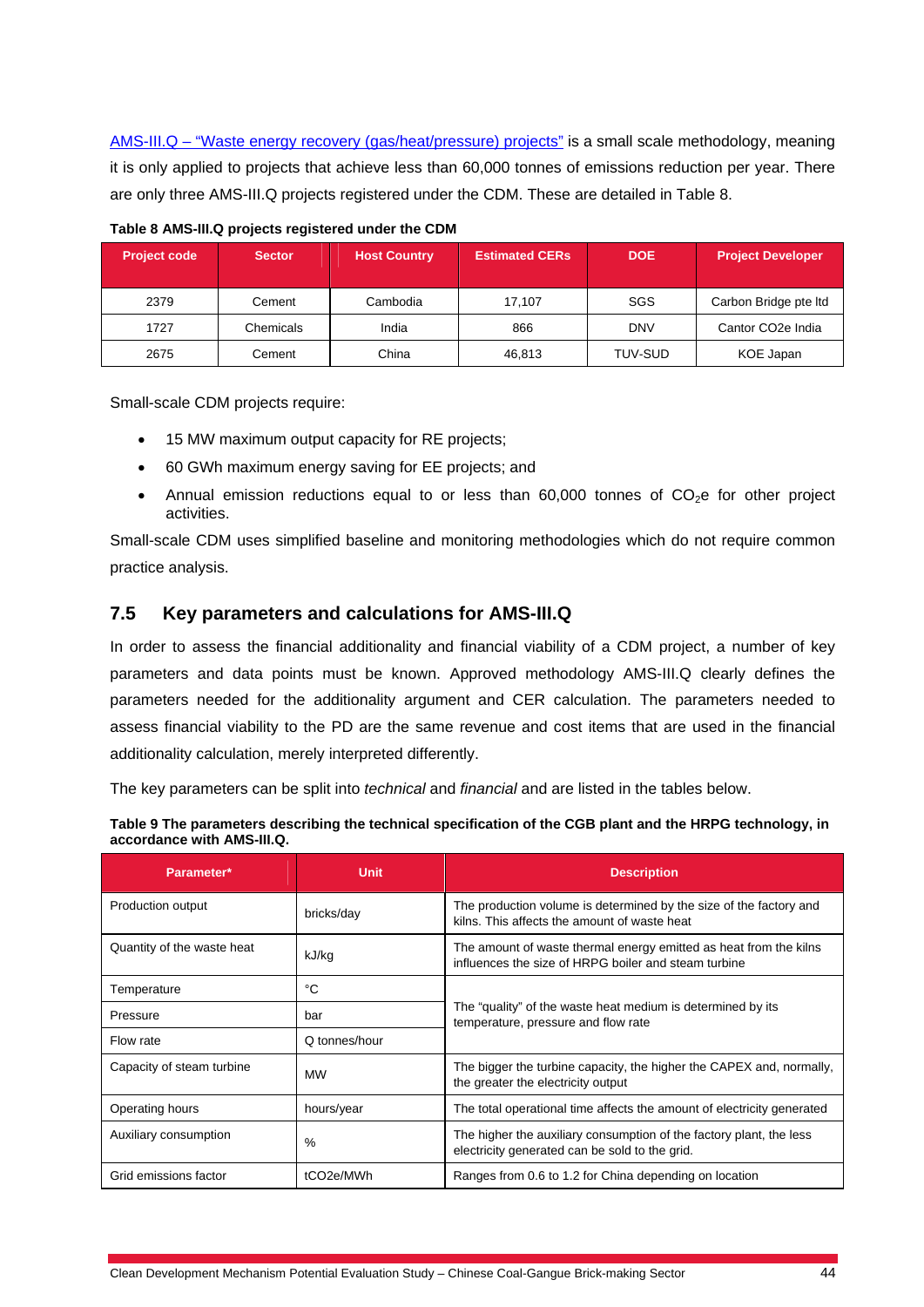#### **Table 10 Financial parameters**

| Parameter*                   | <b>Unit</b>       | <b>Description</b>                                                    |
|------------------------------|-------------------|-----------------------------------------------------------------------|
| Investment (CAPEX)           | Money             |                                                                       |
| Payment schedule             | % of CAPEX / year |                                                                       |
| Operating expenditure (OPEX) | Money             |                                                                       |
| Tax rate $(s)$               | %                 | All parameters affect the rate of financial return of the investment. |
| Salvage value of equipment   | Money             |                                                                       |
| Grid electricity price (buy) | Money / kWh       |                                                                       |
| Carbon price                 | Money             |                                                                       |

# **7.6 Single project, bundled and programmatic CDM approaches**

CDM projects can be developed using one of three different approaches according to the size of the project and potential emissions reduction. These have various differences differ in terms of number of projects, development costs, registration risk, registration procedure and DOE requirement.

#### **7.6.1 Single project site approach**

This is the normal application scenario, and the application is proposed based on a specific individual project. Compared to a large scale CDM project, a small scale CDM follows a simpler and more flexible registration procedure.

| <b>Project Title*</b>                                                              | Technology                                                         | <b>Methodology</b> | <b>Reductions**</b> | <b>DOE/AE</b> | <b>Registered</b>                 |
|------------------------------------------------------------------------------------|--------------------------------------------------------------------|--------------------|---------------------|---------------|-----------------------------------|
| Xiangfan Huaxin<br>Cement 7.5 MW<br><b>Waste Heat Recovery</b><br>as Power Project | Waste gas based<br>energy systems                                  | AMS-III.Q. ver. 1  | 42.198              | TÜV SÜD       | Corrections (following<br>review) |
| Chibi Huaxin Cement<br>7.5 MW Waste Heat<br>Recovery as Power<br>Project           | <b>Waste Energy</b><br>Recovery<br>(gas/heat/pressure)<br>Projects | AMS-III.Q. ver. 1  | 42.198              | TÜV SÜD       | <b>Review Requested</b>           |

#### **7.6.2 Bundled approach**

This refers to the bringing together of several smaller scale CDM project activities, with the CDM project application based on the whole bundle. This is a good method to simplify the registration process and lower the transaction cost. Table 12 shows all bundled projects under validation in China, all of which are power generation from hydro. There are currently no EE or WHR bundled projects registered in China.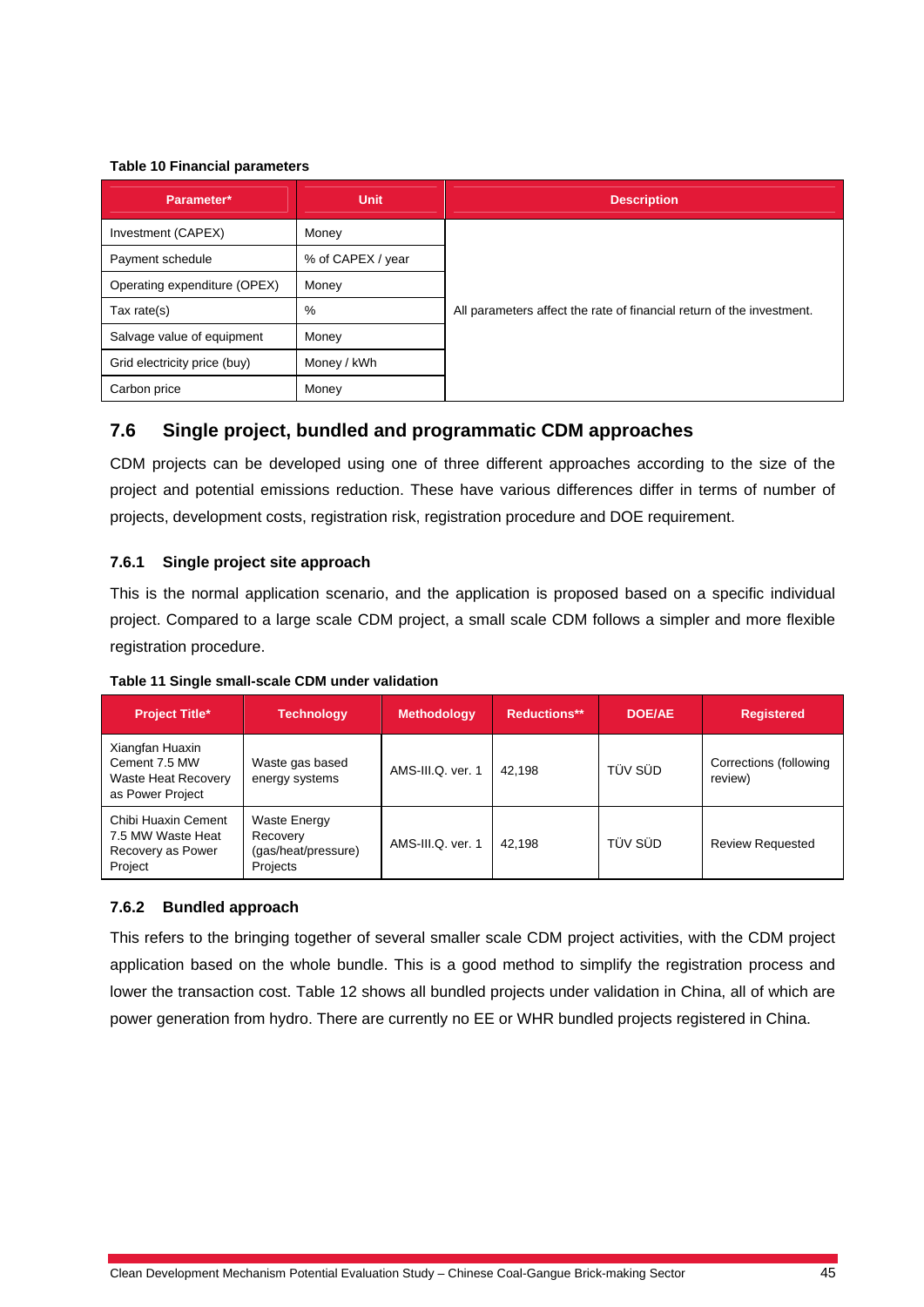#### **Table 12 Bundled CDM project under validation**

| <b>Project Title<sup>5</sup></b>                                                                                                  | <b>Technology</b>                                  | <b>Methodology</b> | <b>Reductions</b> <sup>6</sup> | <b>DOE/AE</b>                                                                             | <b>Registered</b>   |
|-----------------------------------------------------------------------------------------------------------------------------------|----------------------------------------------------|--------------------|--------------------------------|-------------------------------------------------------------------------------------------|---------------------|
| 12.8 MW Bundled Small<br>Hydropower Project in<br>Nasha and Nabin                                                                 | Grid connected renewable<br>electricity generation | AMS-I.D. ver. 10   | 39090                          | <b>DNV</b>                                                                                | 10 Dec 07           |
| Changpinghe Yiji and Erji<br>10.4 MW Bundled Small<br><b>Hydropower Project</b>                                                   | Grid connected renewable<br>electricity generation | AMS-I.D. ver. 10   | 29640                          | <b>DNV</b>                                                                                | 31 Mar 08           |
| 14 MW Bundled Small<br>Hydropower Project in<br>Xiping and Puhe                                                                   | Grid connected renewable<br>electricity generation | AMS-I.D. ver. 10   | 40189                          | <b>DNV</b>                                                                                | 12 Sep 08           |
| Xinning County Dalong<br>Small-scale Hydropower<br><b>Bundled Project</b>                                                         | Grid connected renewable<br>electricity generation | AMS-I.D. ver. 12   | 28568                          | TÜV SÜD                                                                                   | 09 Mar 09           |
| Shuangqiao, Banqiao and<br>Longtoushan Bundled Small<br>Hydropower Project in<br><b>Heilongjiang Province</b>                     | Grid connected renewable<br>electricity generation | AMS-I.D. ver. 13   | 46306                          | <b>DNV</b>                                                                                | 31 Jul 09           |
| 7.5 MW Bundled Small<br>Hydropower Project in<br>Qiandongnan Autonomous<br>Region, Guizhou Province,<br>P.R. China                | Grid connected renewable<br>electricity generation | AMS-I.D. ver. 13   | 19828                          | <b>JACO CDM</b>                                                                           | 21 Aug 09           |
| Hunan Yongzhou Hydro<br><b>Bundled Project</b>                                                                                    | Grid connected renewable<br>electricity generation | AMS-I.D. ver. 13   | 29335                          | Korea GHG<br>Certification<br>Office.<br>Korea<br>Energy<br>Manageme<br>nt<br>Corporation | Review<br>Requested |
| Xile and Huangqing<br>6.15MW Bundled<br>Hydropower Project in<br>Jiangxi Province                                                 | Grid connected renewable<br>electricity generation | AMS-I.D. ver. 13   | 16325                          | <b>TÜV SÜD</b>                                                                            | 21 Dec 09           |
| Hubei Wufeng Tangjia River<br><b>Hydropower Bundled</b><br>Project                                                                | Grid connected renewable<br>electricity generation | AMS-I.D. ver. 13   | 35684                          | <b>TÜV NORD</b>                                                                           | 08 Jan 10           |
| Xincun and Wenzhu<br><b>Bundled Small Hydropower</b><br>Project in Zhaoping County,<br>Guangxi Zhuang<br>Autonomous Region, China | Grid connected renewable<br>electricity generation | AMS-I.D. ver. 13   | 28770                          | Deloitte                                                                                  | Review<br>Requested |

#### **7.6.3 Programmatic approach**

pCDM involves registering the project concept (referred to as the Programme of Activities document – PoA) and then, once approved, applying the concept to any number of eligible projects (CDM Programme Activity – CPA). This approach brings down the transaction costs per project and shortens project development time scales for CPAs once the PoA has been approved.

<sup>5</sup> AM - Large scale, ACM - Consolidated Methodologies, AMS - Small scale<br><sup>6</sup> Estimated emission reductions in metric tonnes of CO<sub>2</sub> equivalent per annum (as stated by the project participants)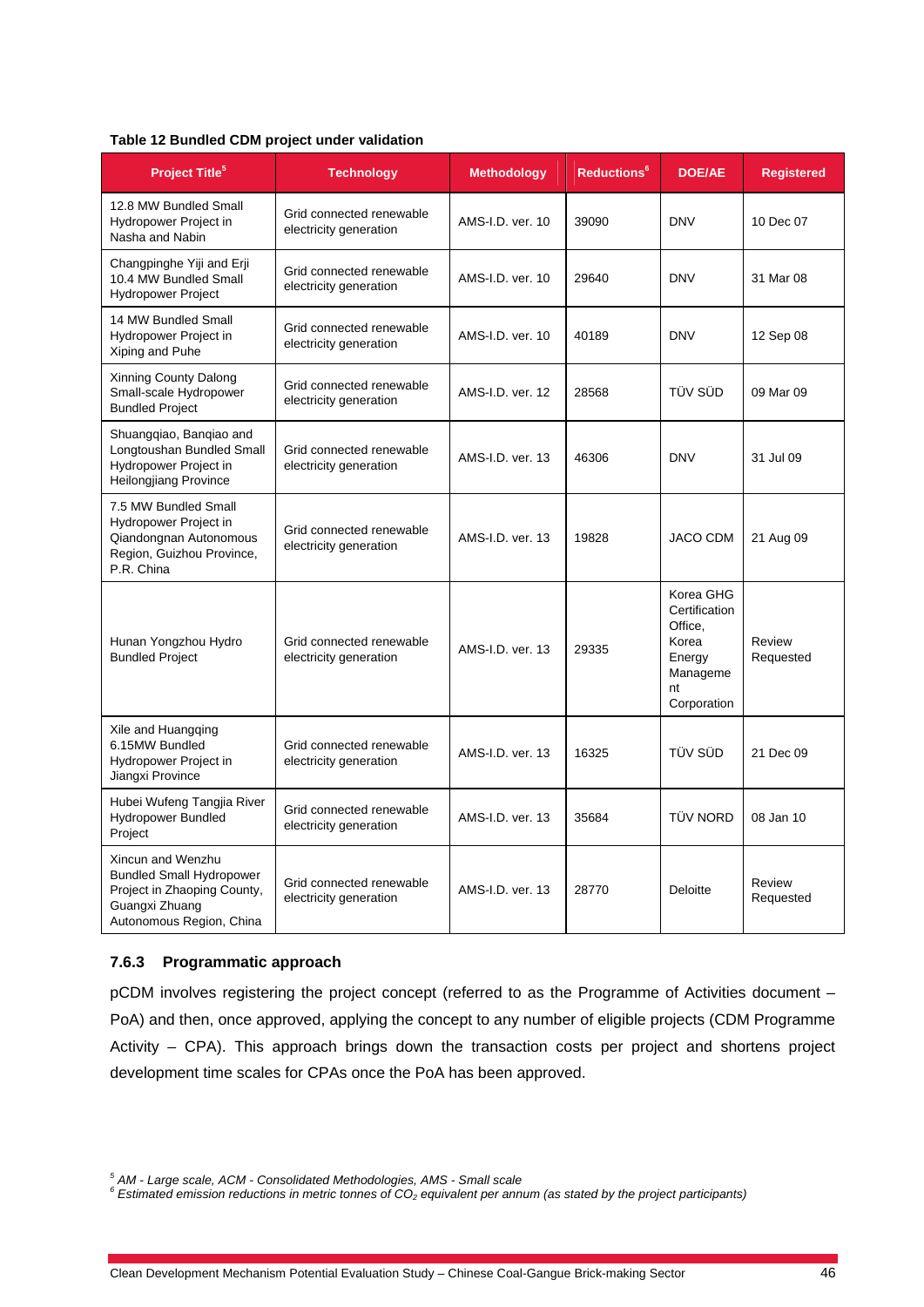Guidance for the development of pCDM has been provided by the UNFCCC, but the approach is yet to be put in to wide scale practice. There are currently only two registered pCDM projects in the world (both in Latin America) and nine more projects in validation. Six of these projects are in China but it is unclear whether they have been granted LoA approval by the NDRC.

This approach brings together several CDM project activities in a programmed structure, and there is no limitation on project scale. In this approach, a program contains many similar projects to be registered with the United Nations Executive Board, and each project involved would be subsequently added to the program. The approach requires registration and ongoing management at both the program level and for each individual project level, and a coordination entity is required to manage the program at both levels. In theory, the approach offers greater flexibility for CDM development within a sector and provides benefits to smaller scale projects; however in practice there are many barriers to overcome. Table 13 shows that there are no pCDM projects under development in China related to energy efficiency, HRPG or building materials.

| <b>Project Title</b>                                                                                              | <b>Technology</b>                                                                        | <b>Methodology</b> | Reductions <sup>7</sup> | <b>DOE/AE</b>                                    | <b>Period for Comments</b> |
|-------------------------------------------------------------------------------------------------------------------|------------------------------------------------------------------------------------------|--------------------|-------------------------|--------------------------------------------------|----------------------------|
| Hydraulic rams for<br>irrigation and domestic<br>water supply in<br>Zhejiang, China                               | Mechanical<br>Energy for the<br>user                                                     | AMS-I.B. ver. 10   | 1.000                   | <b>TÜV NORD</b>                                  | 09 Jun 09 - 08 Jul 09      |
| Hunan Household<br><b>Biogas Digester</b><br>Programme                                                            | <b>Thermal Energy</b><br>for the user                                                    | AMS-I.C. ver. 15   | 400,000                 | Det Norske<br>Veritas<br><b>Certification AS</b> | 24 Nov 09 - 23 Dec 09      |
| SGCC In-advance<br><b>Distribution</b><br>Transformer<br>Replacement CDM<br>Programme                             | Supply side<br>energy<br>efficiency<br>improvements-<br>transmission<br>and distribution | AMS-II.A. ver. 10  | 3,933                   | TÜV NORD                                         | 24 Nov 09 - 23 Dec 09      |
| Henan Province<br>Shangqiu City Rural<br>Household Biogas<br>Development<br>Programme (2008-<br>2012)             | <b>Thermal Energy</b><br>for the user                                                    | AMS-I.C. ver. 16   | 4,135                   | <b>TUEV SUED</b>                                 | 30 Dec 09 - 28 Jan 10      |
| <b>Henan Province</b><br>Zhoukou City Rural<br><b>Household Biogas</b><br>Development<br>Programme (2007-<br>2010 | <b>Thermal Energy</b><br>for the user                                                    | AMS-I.C. ver. 16   | 1,925                   | <b>TUEV SUED</b>                                 | 30 Dec 09 - 28 Jan 10      |
| Hydraulic rams for<br>irrigation and domestic<br>water supply in<br>Zhejiang, China                               | Mechanical<br>Energy for the<br>user                                                     | AMS-I.B. ver. 10   | 1,000                   | TÜV NORD                                         | 09 Jun 09 - 08 Jul 09      |

| Table 13 Programmatic CDM project under validation in China |  |  |
|-------------------------------------------------------------|--|--|
|-------------------------------------------------------------|--|--|

*7 Emission reductions in metric tonnes of CO2 equivalent per annum that are based on the estimates provided by the project participants in non-validated PDDs*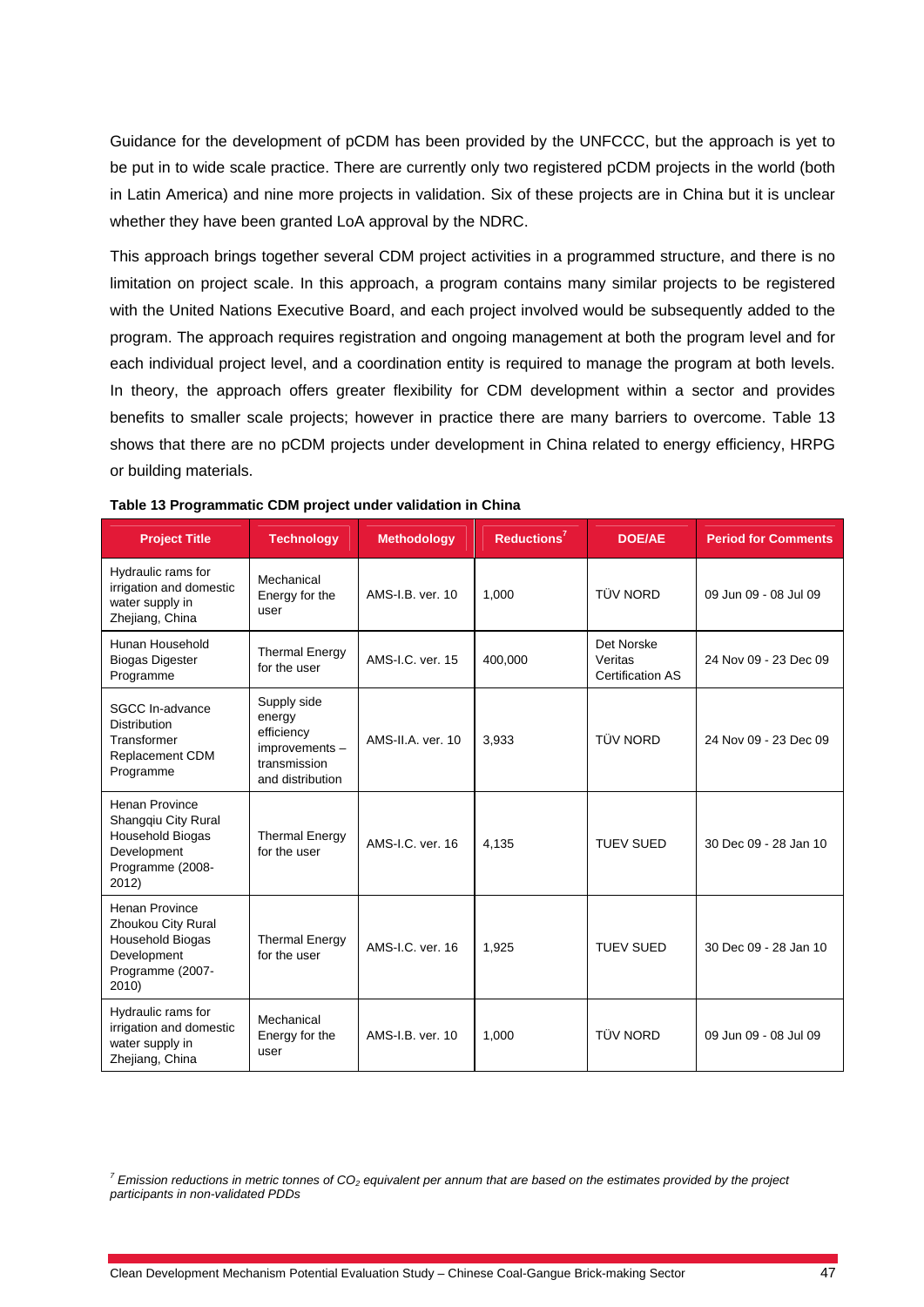# **7.7 Project development and transaction costs**

All CDM projects incur a number of development and transaction costs. CDM project developers are in the business of identifying and developing CDM projects. Costs are incurred at each stage of the development process shown in Figure 12 and Figure 13 above. These costs can be split into project development and transaction (D&T) costs as detailed in Table 14.

| <b>Development</b><br>stage                  | <b>Overview</b>                                                                                                                                                                                                               | <b>Single project</b><br>cost                                                  | <b>Bundled cost (10</b><br>projects)                                                           | pCDM cost (500<br>projects                                                     |  |  |  |
|----------------------------------------------|-------------------------------------------------------------------------------------------------------------------------------------------------------------------------------------------------------------------------------|--------------------------------------------------------------------------------|------------------------------------------------------------------------------------------------|--------------------------------------------------------------------------------|--|--|--|
| Project development costs per project        |                                                                                                                                                                                                                               |                                                                                |                                                                                                |                                                                                |  |  |  |
| <b>Upfront costs</b>                         |                                                                                                                                                                                                                               |                                                                                |                                                                                                |                                                                                |  |  |  |
| <b>Business</b><br>development<br>(BD)       | Work undertaken at the BD stage includes<br>identifying projects and agreeing commercial<br>terms with project owner(s) (PO). BD costs<br>are only recovered from successful projects.                                        | RMB 50,000                                                                     | RMB 25,000                                                                                     | Negligible                                                                     |  |  |  |
| Qualification                                | Work undertaken by PD's qualification<br>experts - includes writing the Project Design<br>Document (PDD) and preparing associated<br>technical and regulatory documentation for<br>the validation and registration processes. | RMB 250,000                                                                    | RMB 200,000                                                                                    | RMB 25,000                                                                     |  |  |  |
| <b>Annual costs</b>                          |                                                                                                                                                                                                                               |                                                                                |                                                                                                |                                                                                |  |  |  |
| Annual<br>monitoring and<br>delivery support | The PD needs to provide ongoing assistance<br>to the project owner to ensure monitoring<br>procedures are followed, and data is collected<br>for third party verification.                                                    | RMB 20,000                                                                     | RMB 10,000                                                                                     | Negligible,<br>excluding the cost<br>of an Aggregator <sup>9</sup>             |  |  |  |
| Transaction costs per project                |                                                                                                                                                                                                                               |                                                                                |                                                                                                |                                                                                |  |  |  |
| <b>Upfront costs</b>                         |                                                                                                                                                                                                                               |                                                                                |                                                                                                |                                                                                |  |  |  |
| Validation                                   | Fee payable to Designated Operational Entity<br>(DOE) for auditing and validation work.                                                                                                                                       | RMB 200,000                                                                    | RMB 150,000                                                                                    | RMB 25,000                                                                     |  |  |  |
| <b>Annual costs</b>                          |                                                                                                                                                                                                                               |                                                                                |                                                                                                |                                                                                |  |  |  |
| Annual<br>verification cost                  | Fee payable to the DOE for ongoing auditing<br>and verification of emission reductions.                                                                                                                                       | RMB 180,000                                                                    | RMB 90,000                                                                                     | RMB 50,000                                                                     |  |  |  |
| <b>Sundries</b>                              |                                                                                                                                                                                                                               |                                                                                |                                                                                                |                                                                                |  |  |  |
| Registration fee                             | Fee payable to the UN on submission for<br>registration.                                                                                                                                                                      | US¢ 10/CER<br>for the first 15<br>ktCO <sub>2</sub> e, then<br>US¢ 20/CER      | US¢ 10/CER for<br>first 15 ktCO2e,<br>then US¢ 20/CER<br>spread over all<br>projects in bundle | Dependant on<br>number of projects<br>in the programme                         |  |  |  |
| Issuance fee                                 | Fee payable to the UN on request for<br>issuance of CERs. A tax is also placed on<br>project owners by the Chinese Government.                                                                                                | US¢ 20/CER<br>(minus the<br>registration fee)<br>plus a tax of<br>2% in China. | <b>US¢ 20/CER</b><br>(minus registration<br>fee) plus a tax of<br>2% in China.                 | US¢ 20/CER<br>(minus the<br>registration fee)<br>plus a tax of 2% in<br>China. |  |  |  |
| <b>Total upfront</b><br>costs                |                                                                                                                                                                                                                               | RMB 500,000                                                                    | RMB 375,000                                                                                    | RMB 50,000                                                                     |  |  |  |
| Total annual<br>costs                        |                                                                                                                                                                                                                               | RMB 200,000                                                                    | RMB 100,000                                                                                    | RMB 50,000                                                                     |  |  |  |

|  | Table 14 Breakdown of typical project development costs per project $^8$ |  |  |  |
|--|--------------------------------------------------------------------------|--|--|--|
|--|--------------------------------------------------------------------------|--|--|--|

<sup>&</sup>lt;sup>8</sup> The D&T costs have been estimated by Camco based upon our experience and are deemed to be representative of the lower end of the CDM project developer market. The single project costs are considered to be conservative, in particular.<br><sup>9</sup> The local Aggregator would receive a fee and be responsible for gathering and coordinating all eligible pr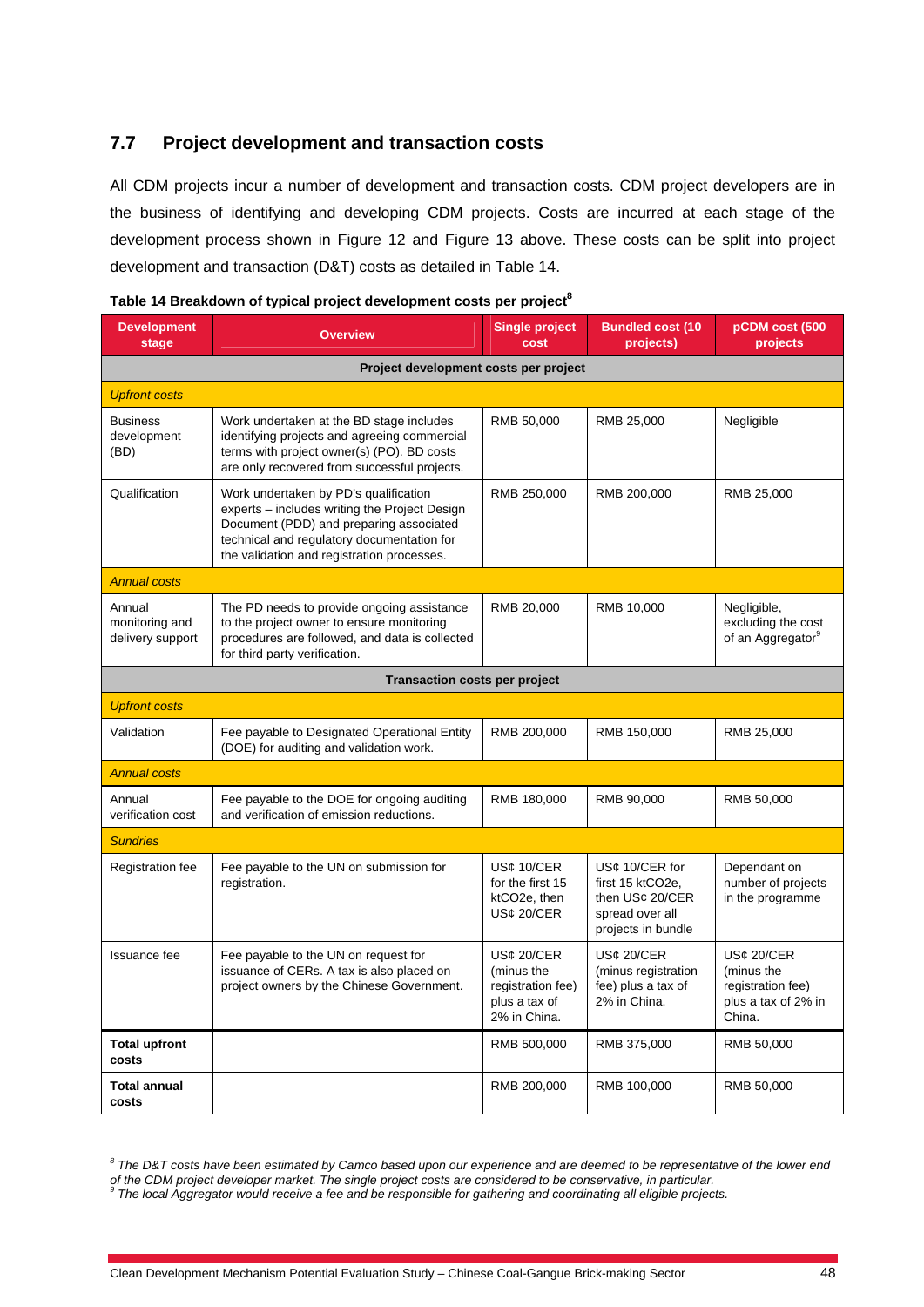# References

Song Lingling, Ding, Dongwei, Liu Xin. 2009. *The current status and trend of the coal-gangue brick sector in China*. *Tile.*

Energy and Environmental Development (EED) Consulting Ltd. 2009. *UNDP/Spanish MDG Achievements Funds: Sector Study and Project Pilot Identification on Promoting the Adoption of Heat Recovery Power Generation in Coal Gangue Brick Making Sector.* 

UNFCCC/CCNUCC. 2007. *ACM0012 – Consolidated baseline methodology for GHG emission reductions from waste energy recovery projects. Version 03.2.* [pdf] Available at

http://cdm.unfccc.int/UserManagement/FileStorage/0M4N9567GH1J7UAJ89YNQ299K1MYSI [Accessed 12 December 2009].

UNFCCC/CCNUCC. 2007. *AMS-III.Q – Waste energy recovery (gas/heat/pressure) projects. Version 03.*  [pdf] Available at

http://cdm.unfccc.int/UserManagement/FileStorage/E6CV5BF043DMQ2HGY8I1AWZTNUJS9R

[Accessed 12 December 2009].

Chinese Government. 2008. *2009-2011 Plan for the Adjustment and Revival of Iron and Steel Sector in China*, [Online] Available at: http://www.gov.cn/zwgk/2009-03/20/content\_1264318.htm [Accessed 12 December 2009].

Zhou Xuan. Xi'an Research & Design Institute of Wall & Roof Materials. 2009. *CDM Model Component Workshop organised by MOA/UNIDO/Camco.* (Personal communication, November 2009).